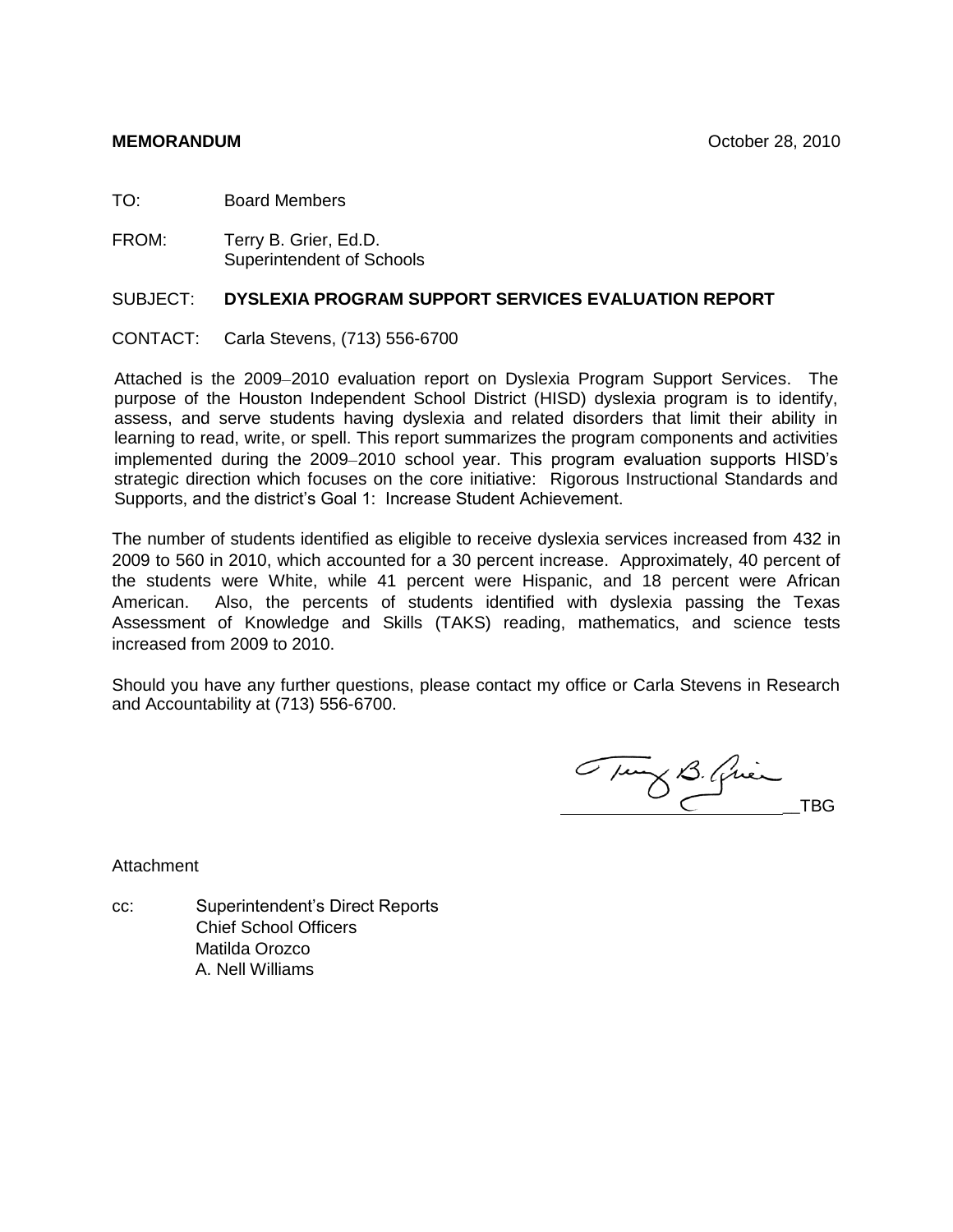



# Dyslexia Program Support Services 2009−2010

**Department of Research and Accountability Houston Independent School District**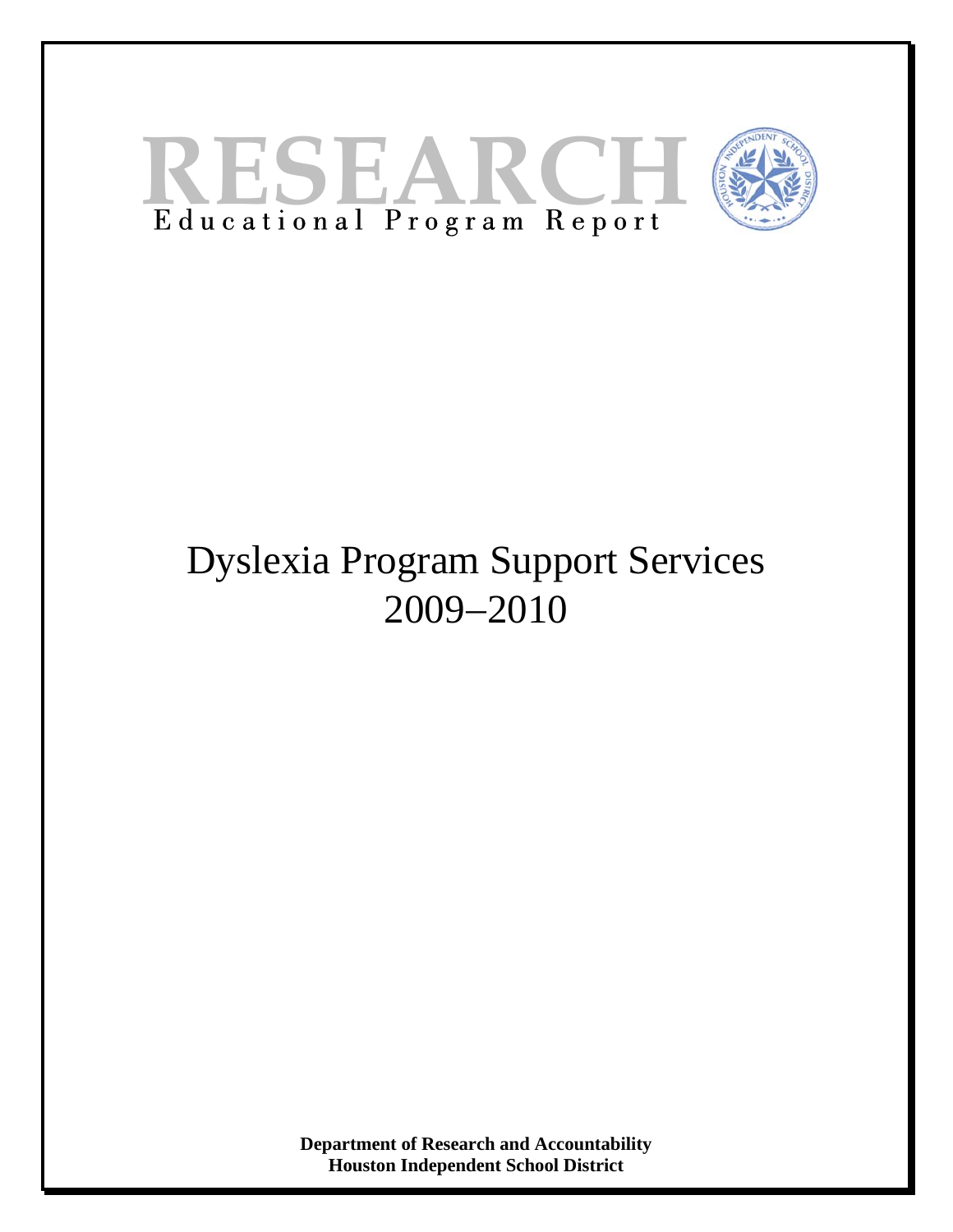#### **EXECUTIVE SUMMARY**

## **DYSLEXIA PROGRAM SUPPORT SERVICES 2009–2010**

#### **Program Description**

 The purpose of the Houston Independent School District (HISD) dyslexia program is to identify, assess, and serve students having dyslexia and related disorders that limit their ability in learning to read, write, or spell. This is accomplished by providing support to students and parents and training for the campus dyslexia support teachers. It is the goal of the Dyslexia Program Support Services to facilitate HISD's vision for a comprehensive dyslexia program focusing on prevention, identification, and intervention. Dyslexia Program Support Services facilitates the implementation and coordination of the HISD districtwide dyslexia reading program for general education. Specifically, the program is primarily responsible for providing on-going support and training for general education dyslexia intervention teachers as well as support for existing campus instructional efforts with students who are at-risk of serious reading difficulties. This program evaluation supports HISD's strategic direction which focuses on the core initiative: Rigorous Instructional Standards and Supports, and the district's Goal 1: Increase Student Achievement.

#### **Key Findings**

- 1. What professional development activities were provided to teachers and what were the levels of participation in these activities?
- Dyslexia Program Support Services offered 39 training sessions during the 2009–2010 school year. A total of 634 participants (duplicated) attended the training sessions.
- 2. How many students were identified as eligible to receive dyslexia services and what was the demographic profile of these students?
- The number of students identified with dyslexia increased from 432 in 2009 to 560 in 2010, which accounted for a 30-percent increase.
- The majority of students identified with dyslexia were male (65 percent) compared to female (35 percent). Also, 40 percent of the students were White, while 41 percent were Hispanic, and 18 percent were African American.
- 3. What was the academic performance of students receiving dyslexia services?
- The percent of students identified with dyslexia passing the Texas Assessment of Knowledge and Skills (TAKS) reading, mathematics, and science tests increased from 2009 to 2010. Students experienced the greatest improvement on the science test with an 11-point increase from 2009 to 2010.
- Students identified with dyslexia made gains in the Lexile measure at each grade level with the exception of tenth grade. The most dramatic increase in reading ability occurred in fourth grade, where students identified with dyslexia developed by 302L (438L in 2009 to 740L in 2010).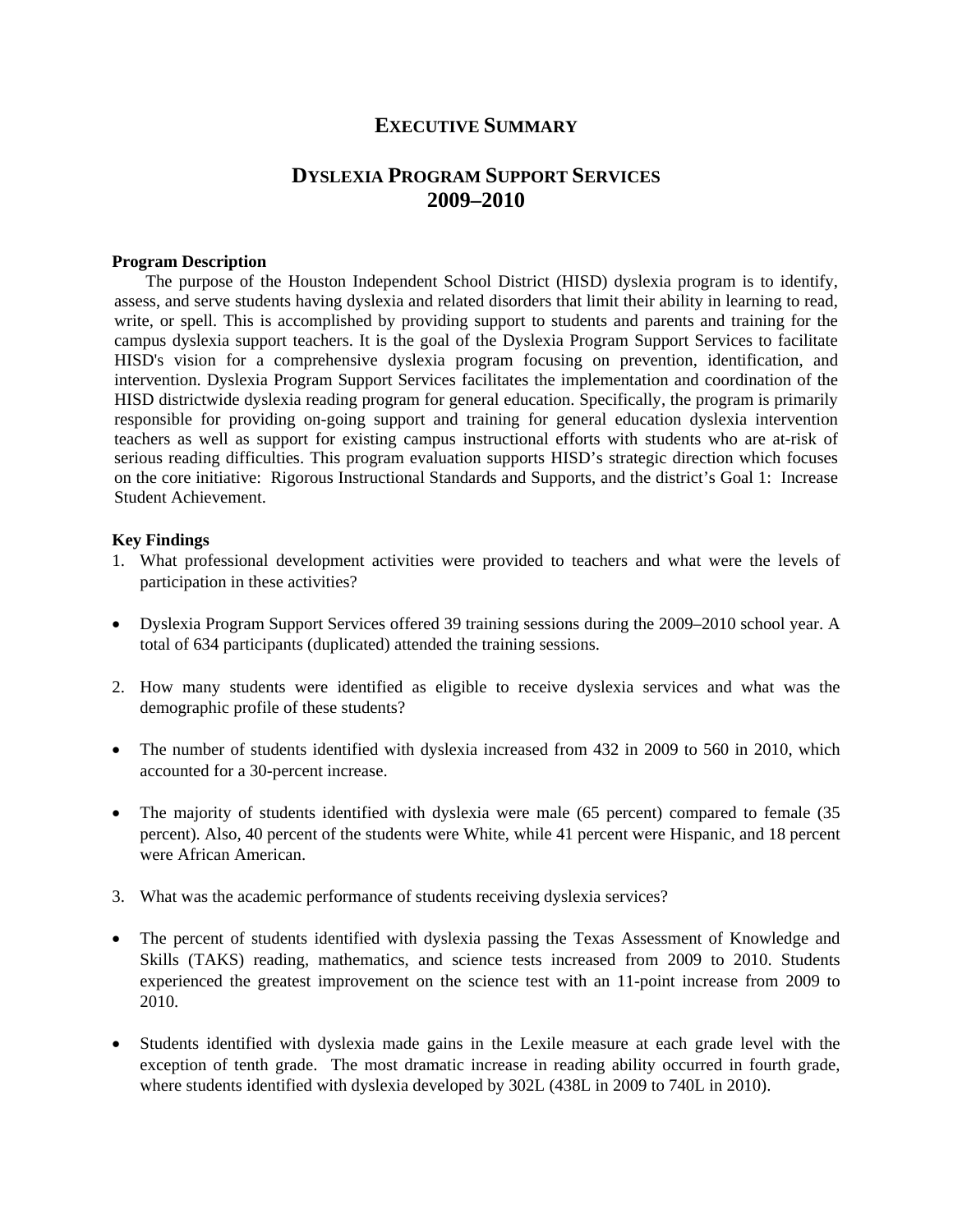- The percents of students identified with dyslexia passing the Texas Assessment of Knowledge and Skills Modified (TAKS-M) in 2010 ranged from 42 percent on the science test to 81 percent on the reading test.
- Non-special education students identified with dyslexia experienced an improvement in grade-level Normal Curve Equivalents (NCEs) on the Stanford 10 reading subtest in eight out of the eleven grades tested. Special education students identified with dyslexia made improvements in two out of the ten grades with two years of data based on grade-level NCEs on the Stanford 10 reading subtest.
- The highest percentage of non-special education students identified with dyslexia scoring at or above the  $50<sup>th</sup>$  percentile was found at eleventh grade on the Stanford 10 environment/science subtest (88 percent), while the lowest percentage was found in the fourth grade on the reading subtest (9 percent).
- The percentage of students identified with dyslexia who passed the High Frequency Word Evaluation (HFWE) in 2010 was 75.6 percent. The passing rates were 73.3 percent in first grade and 76.7 percent in second grade.
- The 2010 TPRI End-of-Year results revealed that the majority of students districtwide in grades 1–3 did not meet HISD's reading standard. The performance of students on the *Tejas Lee* showed that the majority of students in kindergarten (80.4 percent) met HISD's reading standard, while the majority of students in first grade (50.7 percent), second grade (58.4 percent), and third grade (58.5 percent) did not meet the standard.
- 4. What activities have been accomplished at the district level with regards to the Dyslexia Program?
- Examples of specific activities accomplished included: hosting the Dyslexia Institute; conducting Special Populations Managers meetings and Campus Dyslexia Contacts meetings; and recognizing a Campus Dyslexia Contact Person of the Month.
- 5. How was parent education regarding dyslexia provided at the district and campus levels?
- According to results of a survey administered to Dyslexia Instructional Support Teachers (DISTs), 55 percent of them provided parent education on their campuses regarding dyslexia and related disorders. Examples of the methods that DISTs utilized in providing parent education included disseminating HISD Parent's Guide to Dyslexia brochure, presenting information at PTO/PTA meetings, and informing parents during conferences.
- A total of 19 parents attended the first Parent Dyslexia Awareness Day. Most of the attendees were teachers and other administrative staff. Overall, most of the parents were very satisfied (78 percent) with the event.
- 6. What were the perceptions of Dyslexia Instructional Support Teachers regarding the Dyslexia Program?
- Slightly more than half (51 percent) of the DISTs indicated they were currently providing dyslexia instructional services. According to survey results, an overwhelming majority (81 percent) of these DISTs spent 1-2 hours a day providing dyslexia instructional support, while 14 percent spent 3-4 hours, and five percent spent 5-6 hours providing dyslexia instructional support.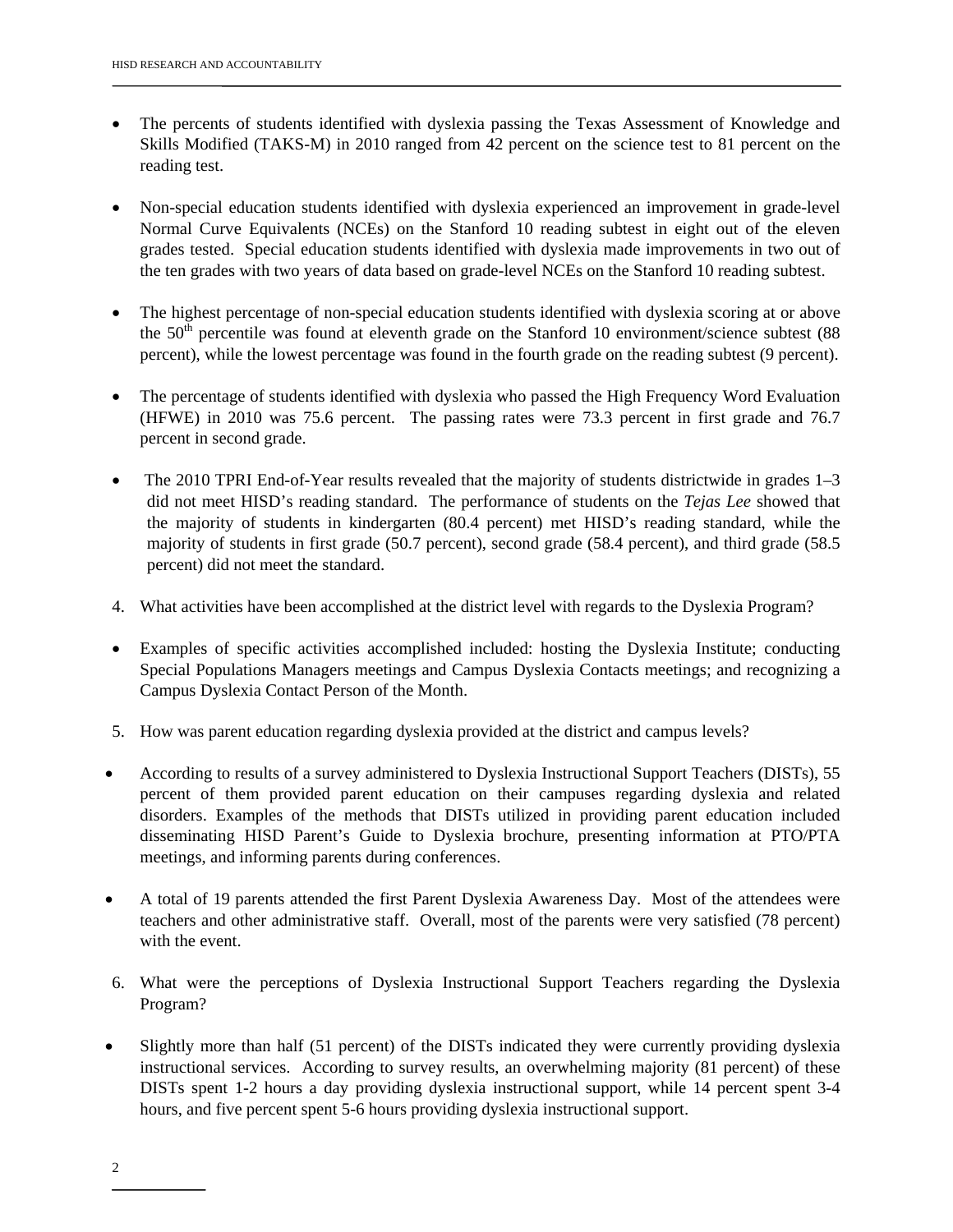- DISTs indicated that "not having enough time" and "lack of campus administrator support" (35 percent each) were factors that hindered them from providing dyslexia services.
- An overwhelming majority of DISTs indicated they had not completed eight out of the ten comprehensive dyslexia trainings. The two programs with the majority of DISTs indicating that they had completed the training were Dyslexia Intervention Program (88 percent) and Neuhaus Basic Language (51 percent).
- Lastly, DISTs were asked, "What should be the priority for this upcoming school year?" Forty percent stated, "more time to provide dyslexia instructional support," 37 percent "additional training," 13 percent "release time for training," and 11 percent "funding."

#### **Recommendations**

- 1. An effort to ensure that parent education is being provided at the campus level should continue and be documented. A Parent Education Program at each campus will ensure that students identified with dyslexia receive instructional and accommodation services. Parent education efforts will increase awareness and, as a result, students who may need dyslexia services can be referred for assessment and be identified. As indicated by parent survey results, parents have limited knowledge about dyslexia. Furthermore, a Parent Education Program at each campus may address the underrepresentation of African American and Hispanic students identified with dyslexia.
- 2. It is evident that not every campus has a Dyslexia Instructional Support Teacher (DIST). There needs to be a district policy to enforce the state mandate to have a trained DIST that has time in their schedule to provide instruction to students identified with dyslexia at every campus. As a result, referrals may increase and students who are demonstrating academic difficulties will have an opportunity to excel once they receive appropriate services.
- 3. DISTs recommended that they should be eligible to receive a stipend like their peers who provide special education services. DIST are required to handle additional responsibilities and receive certification in the Dyslexia Intervention Program. Providing DISTs with additional compensation may attract more teachers in fulfilling the role.
- 4. TPRI End-of-Year results revealed that the majority of students districtwide in grades 1–3 did not meet HISD's reading standard. Appropriate staff must be utilized to facilitate the implementation of Tier II instruction to enhance student progress. Students who do not demonstrate adequate reading progress should be referred for dyslexia assessment.
- 5. The percent of students identified with dyslexia continues to be well below one percent of the district's population. Additional staff dedicated to HISD's Dyslexia Program may be needed in order to address the issue of early identification and ensure that campuses have a dyslexia program. This dedicated staff may need to be reflective of the new organizational structure that oversees elementary, middle, and high schools.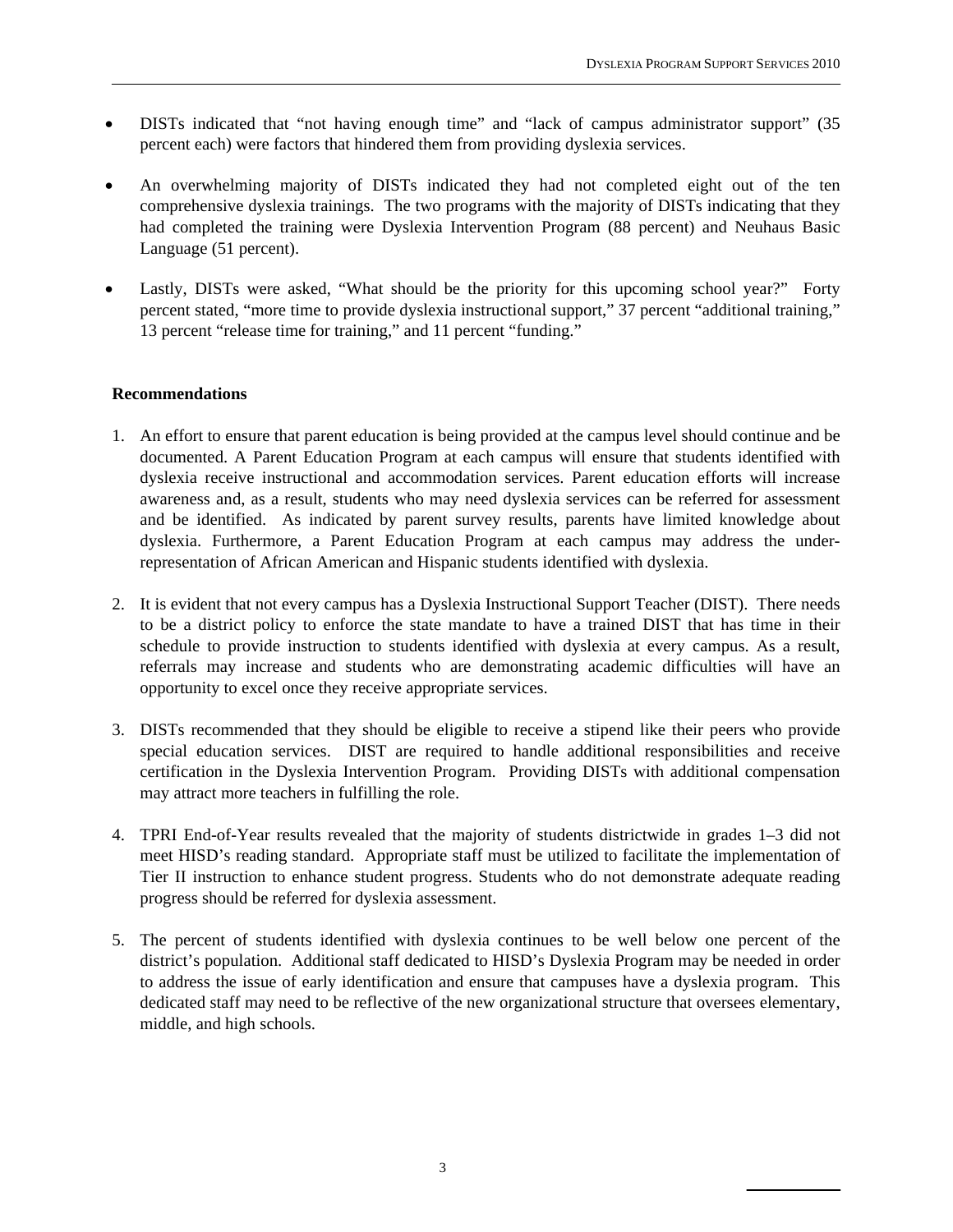## **DYSLEXIA PROGRAM SUPPORT SERVICES 2009–2010**

#### **Introduction**

#### **Program Description**

 The purpose of the Houston Independent School District (HISD) dyslexia program is to identify, assess and serve students having dyslexia and related disorders that limit their ability of learning to read, write, or spell. This is accomplished by providing support to students, parents, and training for the campus Dyslexia Instructional Support Teachers (DISTs). It is the goal of the Dyslexia Program Support Services to facilitate HISD's vision for a comprehensive dyslexia program focusing on prevention, identification, and intervention. Dyslexia Program Support Services facilitates implementation and coordination of the HISD districtwide dyslexia reading program for general education. Dyslexia Program support Services is primarily responsible for providing on-going support and training for general education dyslexia instruction teachers as well as support for existing campus instructional efforts with students who are at risk of serious reading difficulties.

#### **Program Rationale, Goals, and Objectives**

In Texas, the identification and instruction of students with dyslexia and related disorders is mandated and structured by two statutes and one rule. Texas Education Code (TEC) Section §38.003 defines dyslexia and related disorders, mandates testing and provides for the instruction for students with dyslexia, and gives the State Board of Education authority to adopt rules and standards to administer testing and instruction. Instructional assistance is available for students who demonstrate difficulty during early reading instruction, i.e., kindergarten, first, and second grades under Texas Education Code (TEC) §28.006. The instructional program for students with dyslexia or a related disorder should be offered in a small class setting and include reading, writing, and spelling activities appropriate for students in kindergarten through twelfth grade. Chapter 19 of Texas Administrative Code (TAC) §74.28 outlines the responsibilities of districts and charter schools in the delivery of services to students with dyslexia and mandates parent education on the services and options available to students. Section 504 of the Rehabilitation Act of 1973 establishes assessment and evaluation standards and procedures for students in general education, and IDEA 2004 establishes assessment and evaluation standards and procedures for students referred for Special Education services.

#### **Program Personnel**

Dyslexia Program Support Services is under the Assistant Superintendent of the Office of Special Populations. Within this program, there is one manager who facilitates and supports Dyslexia Program Support Services. Under the district's previous regional organization structure, there was one regional Senior Special Populations Specialist that served as support or resource to schools regarding various aspects of the dyslexia program. Also, there were six Dyslexia Evaluation Specialists (DESs) assigned to each region. This structure will be different going forward as the district was reorganized as of June 1, 2010.

The DES assesses for dyslexia and related disorders under Section 504. Every campus should have a campus Dyslexia Instructional Support Teacher (DIST). The DIST provides small group instruction to identified students. Campuses should also have a staff person fulfilling the role of the Campus Dyslexia Contact Person who facilitates the implementation of the campus dyslexia program and parent education program. In addition, campuses must designate a Section 504 Coordinator.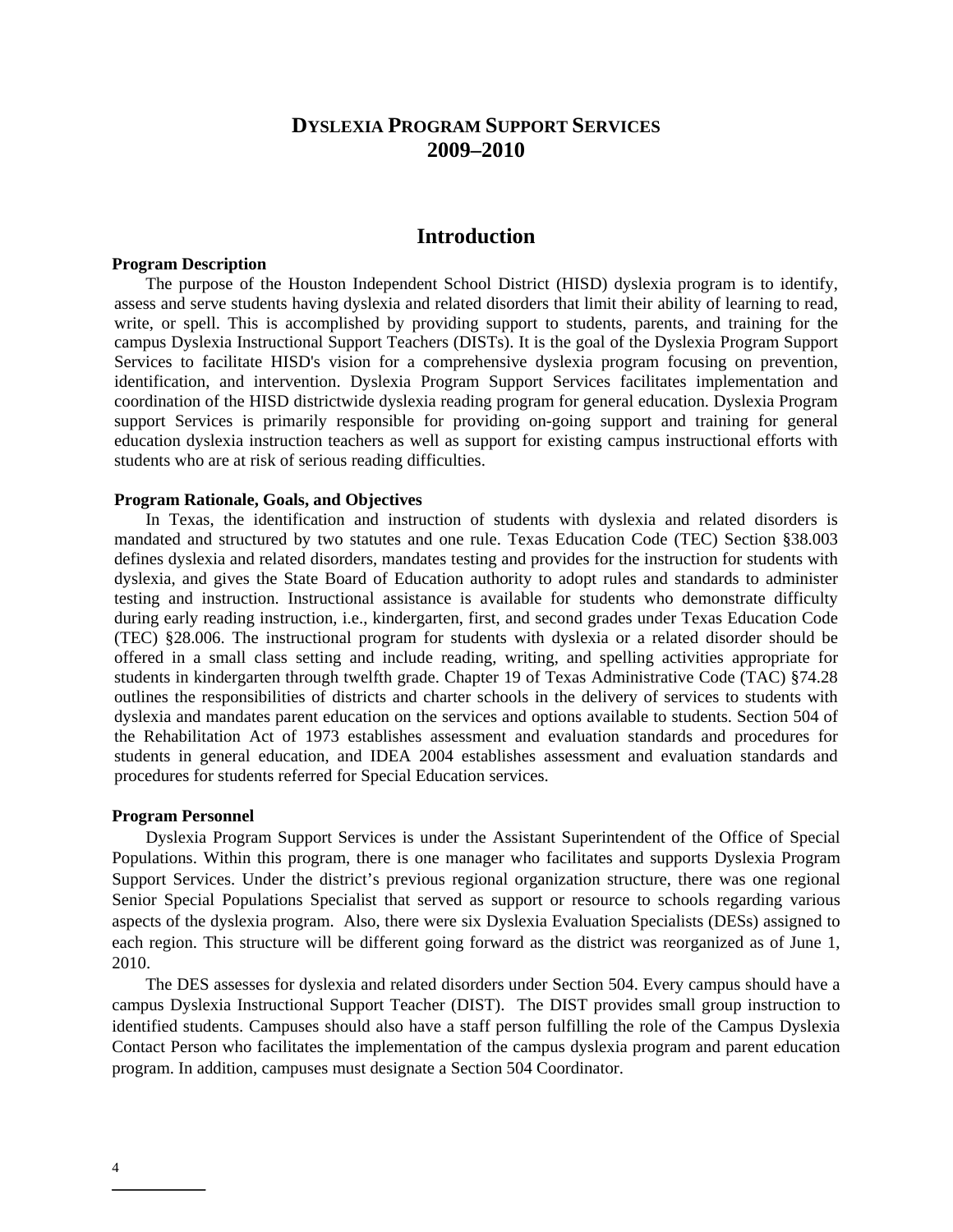#### **Purpose of the Evaluation Report**

The purpose of this report was to evaluate HISD's Dyslexia Program. Specifically, the evaluation was designed to identify and describe program activities and to analyze student performance data. The following research questions were addressed:

- 1. What professional development activities were provided to teachers and what were the levels of participation in these activities?
- 2. How many students were identified as eligible to receive dyslexia services and what was the demographic profile of these students?
- 3. What was the academic performance of students receiving dyslexia services?
- 4. What activities have been accomplished at the district level with regards to the Dyslexia Program?
- 5. How was parent education regarding dyslexia provided at the district and campus levels?
- 6. What were the perceptions of Dyslexia Instructional Support Teachers regarding the Dyslexia Program?

#### **Methods**

#### **Data Collection**

In order to assess the degree to which the instructional skills of school personnel were addressed, information was collected about the professional development activities that were offered to HISD staff. A description of each opportunity was obtained, and an accounting of the number of participants that attended these sessions was recorded using the 2009–2010 "E-Train" database. Information regarding the Dyslexia Program was collected through interviews with the manager of Dyslexia Program Support Services and also HISD's Web site.

 Achievement data from the 2008–2009 school year were compared to those of the 2009–2010 school year. Specifically, results of students identified with dyslexia on the Texas Assessment of Knowledge and Skills (TAKS) were analyzed in reading/ELA and mathematics for grades 3–11; in writing grades 4 and 7; in science grades 5, 8, 10, and 11; and in social studies grades 8, 10, and 11. Results of students on the TAKS Reading with Dyslexia Bundled Accommodations for grades 3–8 were also analyzed. Additionally, Lexiles were calculated on the TAKS reading/ELA test. Lexiles range from below 200L for emergent readers to above 1700L for advanced readers. As well, students' performance on the Stanford 10 was examined in reading, math, language, environment/science, and social science for grades 1–11. The National Percentile Ranks (NPRs) and Normal Curve Equivalents (NCEs) for non-special education students identified with dyslexia and special education students identified with dyslexia were reported for 2009 and 2010. Both years reflect the updated 2007 norms so that a two-year comparison could be made. Also, the performance of students identified with dyslexia on the High Frequency Word Evaluation (HFWE) was calculated. The HFWE is required for promoting first and second graders to the next grade. End-of-year districtwide results of all HISD students in kindergarten and in grades 1–3 on the Texas Primary Reading Inventory (TPRI) and "*El Inventario de Lectura en Español de Tejas*" (*Tejas LEE)* for 2010 were also examined. The TPRI/*Tejas LEE* measure students' reading and comprehension skills in English and Spanish, respectively. TPRI/*Tejas LEE* are used to monitor student progress and are used for placement in an Accelerated Reading Instruction (ARI) program. For each grade level, HISD develops a reading standard that students either meet or do not meet. The state mandates that all students in grades K–2 take a reading assessment with benchmarks, while it is optional for students in grade 3.

 Dyslexia Instructional Support Teachers were asked to complete an electronic survey stored on-line using the survey tool, Survey Monkey. A total of 112 teachers out of 259 completed the survey during May of 2010. This accounted for a 43 percent response rate. Percentages were based on the total number of responses. The survey also included open-ended questions. A coding scheme was developed for each of the open-ended questions. Responses were then coded according to emergent categories.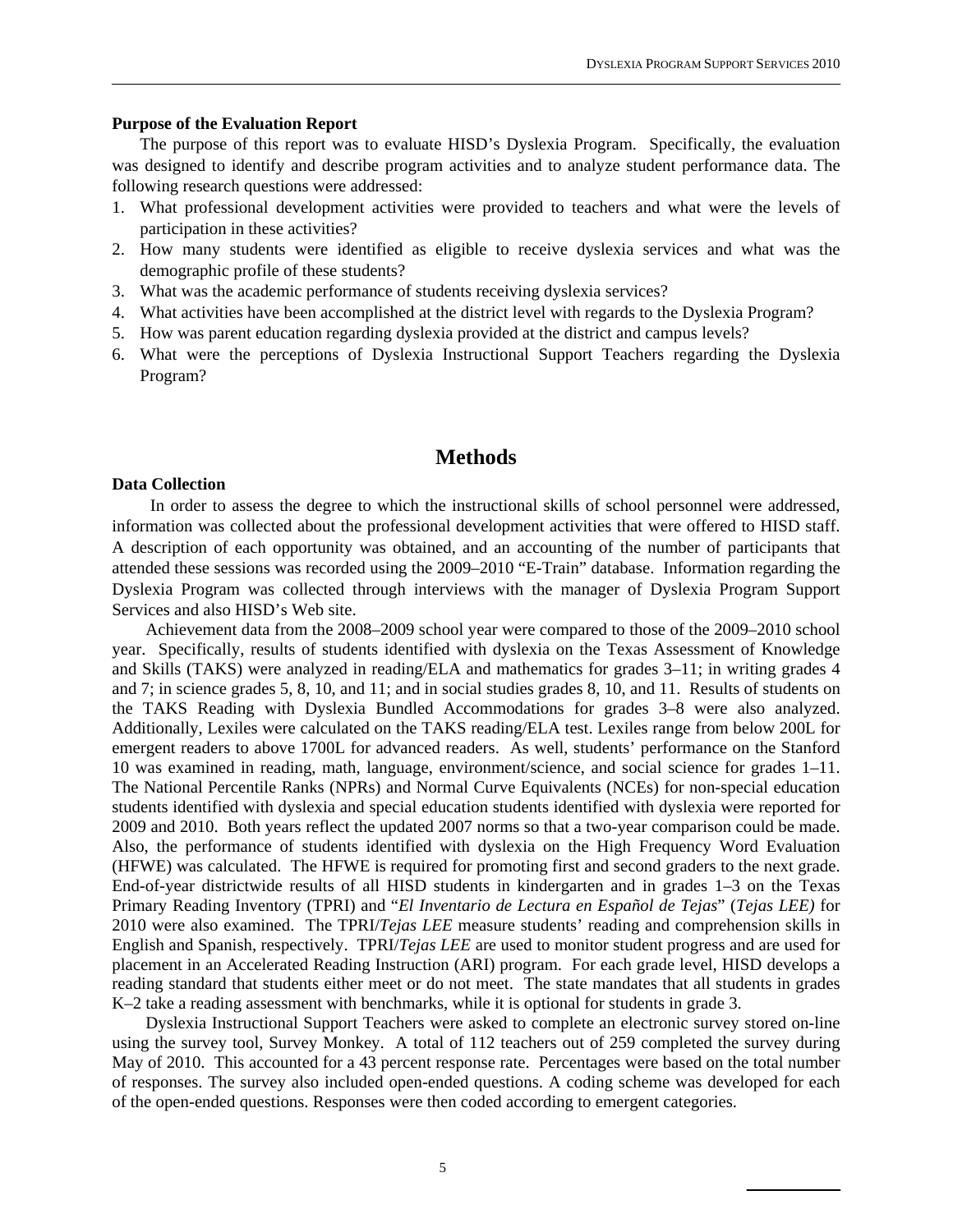#### **Participants**

The total student population of HISD in 2009–2010 was 202,773 as reported in the Public Education Information Management System (PEIMS) data file. A total of 560 students were identified with dyslexia as reported in the Chancery Student Information System (SIS) as of June 1, 2010. Less than one percent of the student population was identified with dyslexia.

#### **Results**

#### **What professional development activities were provided to teachers and what were the levels of participation in these activities?**

 Dyslexia Program Support Services provided dyslexia-related training throughout the 2009–2010 school year. Several new courses were added this school year. **Table 1** provides a list of professional development in-services and includes the number of sessions and participants. The training topics included: Chancery Dyslexia Data Input; Classroom Accommodations-Dyslexia; Developing Reading Accuracy and Fluency; Diagnostic Assessment of Dyslexia; Dyslexia Intervention Program (DIP); DIP Refresher; DIP Coaching; Dyslexia Program Overview; Dyslexia Referral Process; Esperanza; Intervention Logistics: Precise Planning for Response to Intervention (RTI); Morphological Awareness; Multisensory Grammar PK–12; Online: Orton-Gillingham; Orton-Gillingham Method across Content Areas; Spelling Linguistic Process; Understanding Dysgraphia; Vocational Instructional Language Development; and Writing 504 Dyslexia Plans.

| Table 1. Professional Development Provided by Dyslexia Program Support Services during the 2009–2010 School |               |                   |  |  |  |  |  |  |
|-------------------------------------------------------------------------------------------------------------|---------------|-------------------|--|--|--|--|--|--|
| Year                                                                                                        |               |                   |  |  |  |  |  |  |
| <b>Training Topic</b>                                                                                       | N of Sessions | N of Participants |  |  |  |  |  |  |
| Chancery Dyslexia Data Input                                                                                |               | 55                |  |  |  |  |  |  |
| Classroom Accommodations-Dyslexia                                                                           |               | 28                |  |  |  |  |  |  |
| Developing Reading Accuracy and Fluency                                                                     |               | 26                |  |  |  |  |  |  |
| Diagnostic Assessment of Dyslexia                                                                           |               | 17                |  |  |  |  |  |  |
| Dyslexia Intervention Program (DIP)                                                                         | 3             | 79                |  |  |  |  |  |  |
| <b>DIP</b> Refresher                                                                                        | 2             | 23                |  |  |  |  |  |  |
| DIP Coaching                                                                                                | 4             | 18                |  |  |  |  |  |  |
| Dyslexia Program Overview                                                                                   |               | 12                |  |  |  |  |  |  |
| <b>Dyslexia Referral Process</b>                                                                            | 3             | 44                |  |  |  |  |  |  |
| Esperanza PK-Kindergarten                                                                                   | 3             | 31                |  |  |  |  |  |  |
| Esperanza Grades 1-5                                                                                        | 2             | 26                |  |  |  |  |  |  |
| <b>Intervention Logistics</b>                                                                               |               | 42                |  |  |  |  |  |  |
| Morphological Awareness                                                                                     |               | 20                |  |  |  |  |  |  |
| Multisensory Grammar PK-12                                                                                  |               | 28                |  |  |  |  |  |  |
| Online: Orton-Gillingham 1                                                                                  |               | $\overline{2}$    |  |  |  |  |  |  |
| Online: Orton-Gillingham 2                                                                                  |               | 24                |  |  |  |  |  |  |
| Online: Orton-Gillingham 3                                                                                  |               | 13                |  |  |  |  |  |  |
| Orton-Gillingham (O-G) Method Across Content Areas                                                          |               | 42                |  |  |  |  |  |  |
| <b>Spelling Linguistic Process</b>                                                                          |               | 11                |  |  |  |  |  |  |
| <b>Understanding Dysgraphia</b>                                                                             |               | 27                |  |  |  |  |  |  |
| Vocabulary Instruction and Language Development                                                             |               | 25                |  |  |  |  |  |  |
| Writing 504 Dyslexia Plans                                                                                  |               | 41                |  |  |  |  |  |  |
| Total                                                                                                       | 39            | 634               |  |  |  |  |  |  |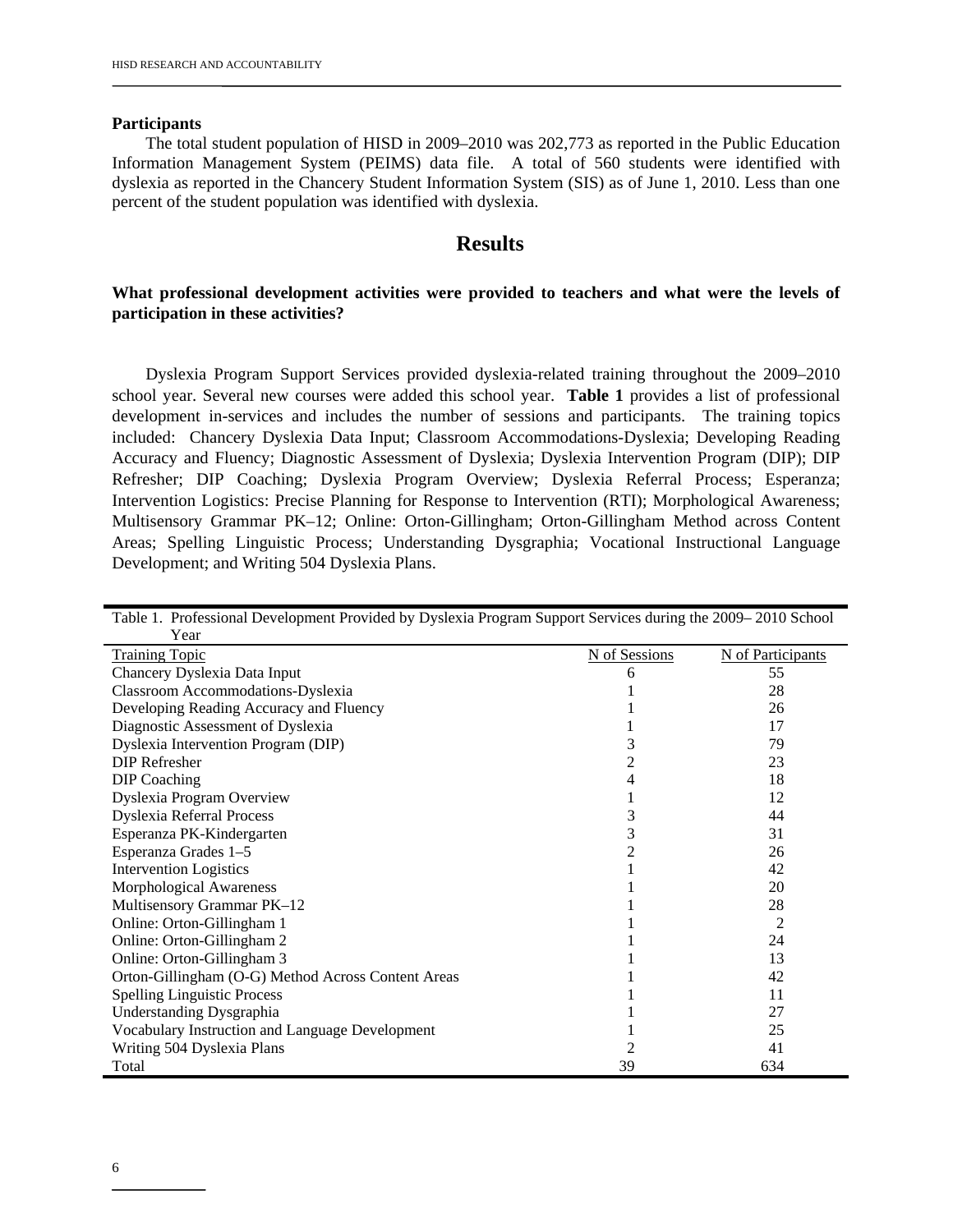#### *Chancery Dyslexia Data Input*

Dyslexia Program Support Services offered six sessions on "Chancery Dyslexia Data Input." The sessions were held on September 23, 2009, October 13, 2009, November 3, 2009, December 8 and 15, 2009, and February 10, 2010. The course was intended for persons directly involved with data input. A total of 55 participants attended the training. The course provided training on the types of data requested for data field input under Special Services. Specifically, the training addressed data quality for Dyslexia Program Status; Dyslexia Student Monitoring Information, Dyslexia Assessment Information; Scores and Comments; and Dyslexia Services Information Action Tabs. The training also addressed Section 504: Behavior, Accommodations and Manifestation Determination data as well as Special Services: Referral Date and Parent Consent data.

#### *Classroom Accommodations-Dyslexia*

Dyslexia Program Support Services offered one session on PK–12 Dyslexia Accommodations. The session was held on June 3, 2010. A total of 28 participants attended the training. The session guided participants on strategies that could be incorporated into the classroom for use with struggling students, including students having dyslexia or a related disorder.

#### *Developing Reading Accuracy and Fluency*

Dyslexia Program Support Services partnered with the Neuhaus Education Center to offer one session on Developing Reading Accuracy and Fluency. The session was held on March 23, 2010. A total of 26 participants attended the training. The session focused on accurate automatic word reading, repeated reading strategies, and assessing fluency.

#### *Diagnostic Assessment of Dyslexia*

Dyslexia Program Support Services offered one session on Diagnostic Assessment of Dyslexia. The session was held on March 9, 2010. A total of 17 participants attended the training. The session covered current information on state and district dyslexia assessment requirements; the purposes and goals of assessment; guidelines for the diagnostic assessment of dyslexia; and the instructional components and approaches for students identified as having dyslexia or a related disorder. Lastly, the session discussed how to improve instructional strategies based on assessment data.

#### *Dyslexia Intervention Program (DIP) and DIP Refresher*

Dyslexia Program Support Services in collaboration with Professional Development Services offered three 10-day Dyslexia Intervention Program (DIP) sessions for new school-based Dyslexia Instructional Support Teachers. The training dates were October 29 to December 9, 2009, February 3 to April 15, 2010, and June 7 to June 26, 2010. Principals were asked to designate at least one certified teacher who would provide dyslexia instruction for students to attend DIP training. DIP training addressed state requirements for individualized, intensive, and multisensory methods of teaching students who may be identified with dyslexia or a related disorder. DIP was based on the structured and sequential alphabetic phonics teaching strategy and includes all the components of the alphabetic principle, reading, writing, spelling, and study skills. Ten training days were required to receive certification. A total of 79 teachers completed the DIP training during the 2009–2010 school year. Also, two refresher course sessions were offered to teachers who had previously completed DIP training. The sessions were held on September 5, 2009 and December 1, 2009. A total of 23 teachers attended the refresher courses.

#### *Dyslexia Intervention Program (DIP) Coaching*

 Dyslexia Program Support Services offered four sessions on Dyslexia Intervention Program Coaching. The sessions were held from January 25, 2010 through June 4, 2010. A total of 18 participants attended the trainings. The sessions allowed teachers who had completed DIP training to demonstrate two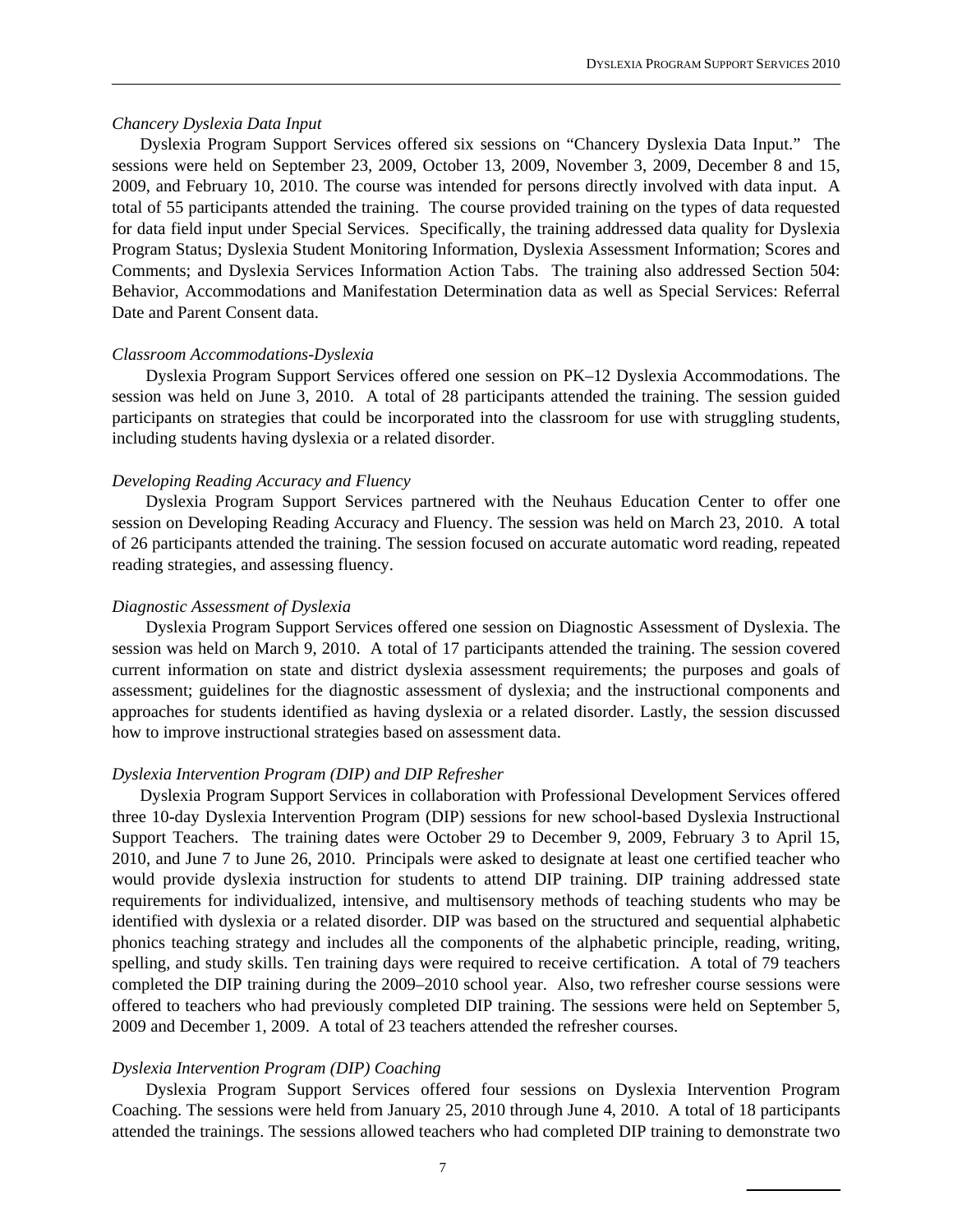lessons with students and receive coaching. Specifically, feedback on lesson structure; pacing; and accuracy of sounds; hand gestures; coding; auditory discovery meta-language for reading writing and spelling; as well as student engagement was given.

#### *Dyslexia Program Overview*

Dyslexia Program Support Services offered a Dyslexia Program Overview. The session was held on February 9, 2010. A total of 12 participants attended the training. The session provided participants with a solid foundation in understanding dyslexia and related disorders. Specifically, state and district dyslexia requirements; referral for assessment; teacher requirements and training; as well as teaching methods were addressed.

#### *Dyslexia Referral Process*

Dyslexia Program Support Services offered three sessions on the "Dyslexia Referral Process." A total of 44 participants attended the training. The training dates were: September 16, 2009, November 10, 2009, and March 11, 2010. This course provided information on the referral process for assessment of dyslexia and related disorders. Participants reviewed updates for the current school year. Also, participants reviewed the dyslexia handbook and district, federal, and state guidelines regarding the referral process for dyslexia**.** 

#### *Esperanza*

Dyslexia Program Support Services offered three kindergarten and two grades 1–5 Esperanza sessions. The training dates for Kindergarten Esperanza were September 29, 2009, November 17, 2009, and February 2, 2010. A total of 31 participants attended the Kindergarten Esperanza sessions. The training dates for Grades 1–5 Esperanza were November 18, 2009 and February 3, 2010. A total of 26 participants attended the Grades 1–5 Esperanza sessions. Esperanza is a multisensory structured language program designed for Spanish-speaking students struggling in reading/dyslexia. The course included methods for teaching phonological awareness skills; methods for direct instruction of the alphabetic principle, reading decoding and comprehension, and writing; methods of direct instruction of spelling rules and application of those rules; and methods for receptive and expressive vocabulary instruction.

#### *Intervention Logistics: Precise Planning for Response to Intervention (RTI)*

Dyslexia Program Support Services offered one session on Intervention Logistics: Planning for Response to Intervention (RTI). The session was held on October 21, 2009. A total of 42 participants attended the training. The session focused on the implementation of literacy intervention. Participants were provided with practical considerations of time; intensity and content of instruction for strategic and intensive learners; and the logistics that schools must face in terms of infrastructural supports.

#### *Morphological Awareness*

Dyslexia Program Support Services offered one session on Morphological Awareness. The session was held on May 12, 2010. A total of 20 participants attended the training. Participants gained an understanding of the equal importance of addressing the underlying language knowledge of word parts and related words. Also, strategies and approaches for teaching students with dyslexia were covered.

#### *Multisensory Grammar PK–12*

Dyslexia Program Support Services partnered with the Neuhaus Education Center to offer one session on Multisensory Grammar PK–12. The session was held on March 23, 2010. A total of 28 participants attended the training. The session focused on systematic multisensory teaching of the eight parts of speech and sentence structure.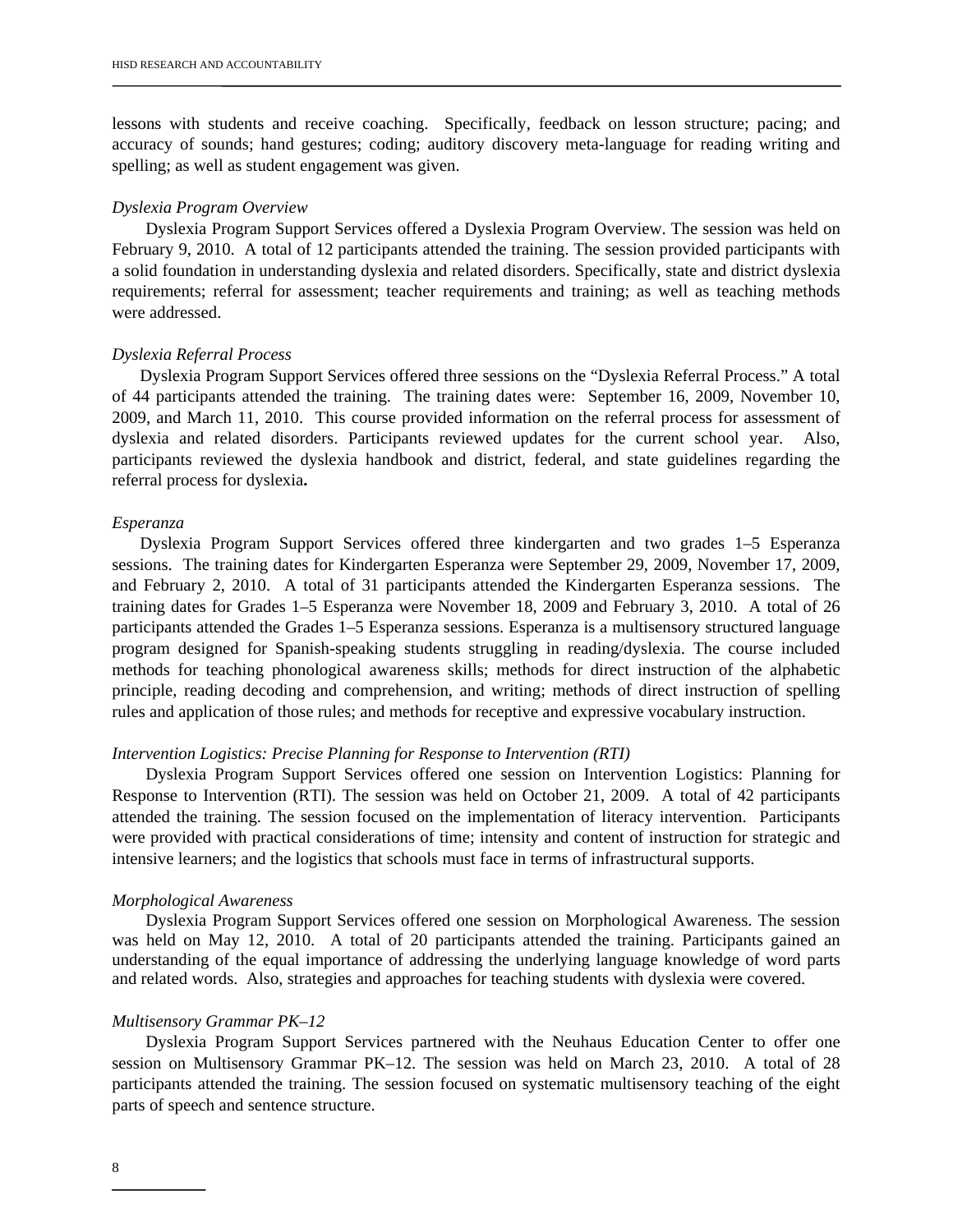#### *Online: Orton-Gillingham(O-G)*

Dyslexia Program Support Services offered an online course on the Orton-Gillingham (O-G) approach to teaching students with dyslexia. Participants were given six months from the time they registered to complete the training. A total of 39 participants attended the three-part series. The course taught participants about the nature of individuals with dyslexia and the principals of the O-G approach to multisensory instruction and the brain. The phonology, structure, and history of the English language were also covered. Lastly, case studies were used to illustrate the difficulties dyslexic students may experience in the classroom.

#### *Orton-Gillingham (O-G) Method Across Content Areas*

 On October 27, 2009, teachers had an opportunity to attend an in-service training entitled, "O-G Method Across Content Areas." A total of 42 participants attended the training. Teachers learned about morphology and its role in decoding and vocabulary development. Emphasis was placed on the multisensory integration of learning the parts of words, an approach which incorporates language origins of English into the development of children's thinking, reading, mathematics, and social studies skills.

#### *Spelling: A Linguistic Process*

Dyslexia Program Support Services offered one session on Spelling: A Linguistic Process. The session was held on February 23, 2010. A total of 11 participants attended the training. Participants learned how spelling has been re-conceptualized due to research reflecting reading and spelling as sharing the same underlying language knowledge. Participants also learned what methods improve word knowledge and overall spelling skills.

#### *Understanding Dysgraphia*

Dyslexia Program Support Services offered one session on Understanding Dysgraphia. The session was held on June 17, 2010. A total of 27 participants attended the training. The session guided participants through the complexities of dysgraphia to understand the issues that interfere with success with written expression. In particular, dysgraphia processing patterns were explored. Participants received strategy suggestions on how to help students develop more efficient and automatic manuscript letterform; cursive letterform; planning and editing techniques; and writing fluency.

#### *Vocabulary Instruction and Language Development for English Language Learners (ELLs)*

Dyslexia Program Support Services offered one session on Vocabulary Instruction and Language Development for English Language Learners (ELLs). The session was held on February 18, 2010. A total of 25 participants attended the training. The session explored research-based techniques and strategies that can assist teachers in increasing the academic achievement of English Language Learners and any students struggling with vocabulary and language development.

#### *Writing 504 Dyslexia Plans*

Dyslexia Program Support Services offered two sessions on Writing 504 Dyslexia Plans. The training was held on September 17, 2009 and December 10, 2009. A total of 41 participants attended the training. Participants were provided with an understanding of dyslexia assessment results and also how to use assessment data for modifying instructional strategies and objectives. The sessions included small group activities on writing Section 504 educational plans for students identified as having dyslexia or a related disorder.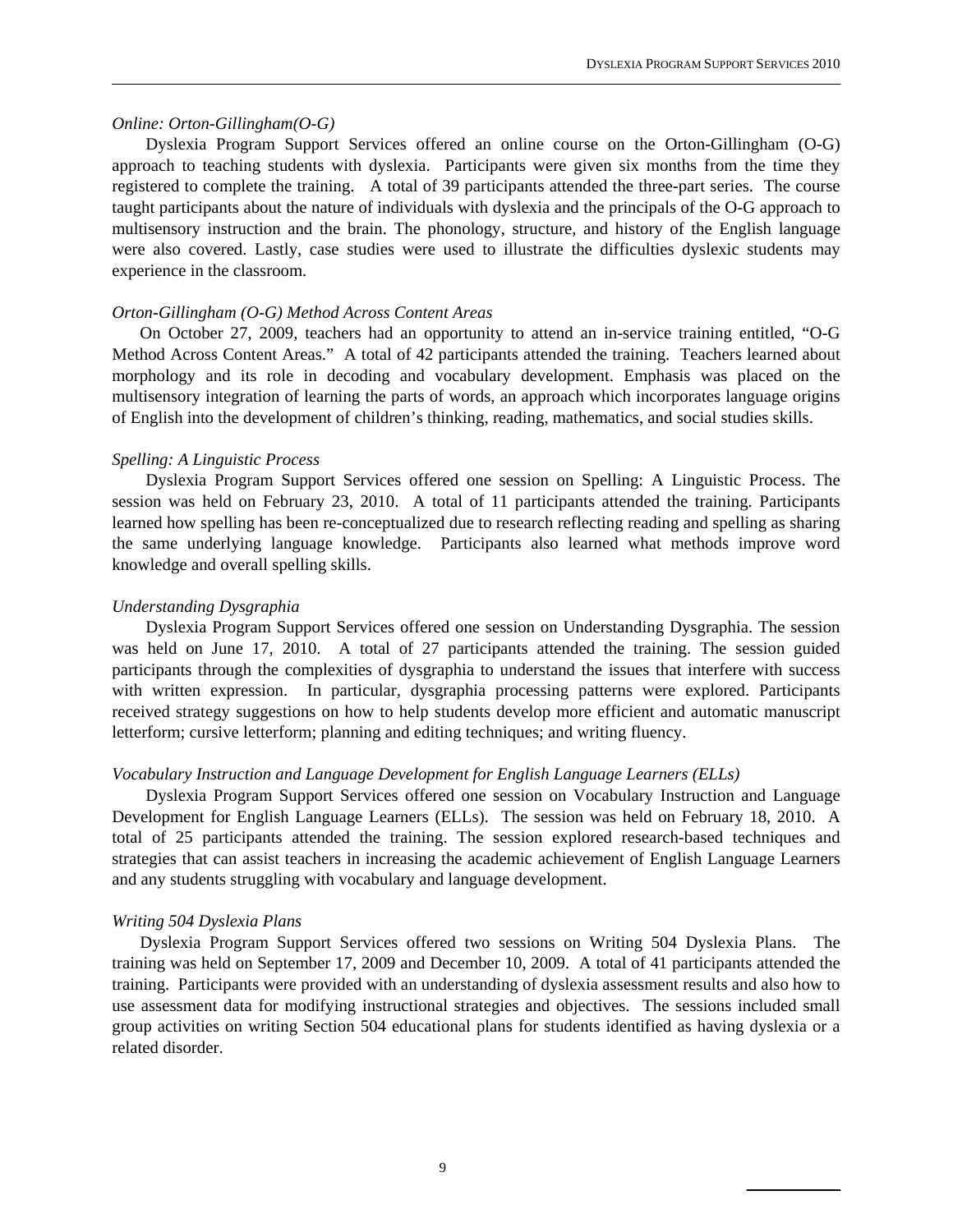#### **How many students were identified as eligible to receive dyslexia services, and what was the demographic profile of these students?**

The number of students identified as eligible to receive dyslexia services has increased from 313 in 2008 to 560 in 2010. This accounted for a 79-percent increase in the number of students identified as eligible to receive dyslexia services. **Table 2** provides the number of students identified as eligible to receive dyslexia services by region. The Central Region had the highest number of identified students, followed by the West Region in 2010. About 70 percent of students identified with dyslexia were concentrated among these two regions. The Alternative Region had the lowest number of students identified as eligible to receive dyslexia services

**Table 3** provides the demographic profile of students identified as eligible to receive dyslexia services during the 2009–2010 school year compared to the 2008–2009 school year. The majority of students were male (65 percent) compared to female (35 percent). Also, during the 2009–2010 school year, 40 percent of students identified with dyslexia were White, while at the district level they represented eight percent of the student population. At the district level, Hispanic students represented 62 percent of the student population and represented 41 percent of students identified with dyslexia. African

| Table 2. Number of Students Identified with Dyslexia by Region: 2008–2010 |      |      |      |  |  |  |  |  |
|---------------------------------------------------------------------------|------|------|------|--|--|--|--|--|
| Region                                                                    | 2008 | 2009 | 2010 |  |  |  |  |  |
|                                                                           | N    | N    | N    |  |  |  |  |  |
| Alternative                                                               |      |      |      |  |  |  |  |  |
| Central                                                                   | 67   | 137  | 204  |  |  |  |  |  |
| East                                                                      | 39   | 54   | 73   |  |  |  |  |  |
| North                                                                     | 40   | 37   | 46   |  |  |  |  |  |
| South                                                                     | 22   | 31   | 43   |  |  |  |  |  |
| West                                                                      | 142  | 164  | 189  |  |  |  |  |  |
| Special Ed. Dept.                                                         |      |      |      |  |  |  |  |  |
| Total                                                                     | 313  | 432  | 560  |  |  |  |  |  |

| Table 3. Demographic Profile of Identified Students with Dyslexia: 2009 and 2010 |                 |                |                          |                 |                          |         |  |
|----------------------------------------------------------------------------------|-----------------|----------------|--------------------------|-----------------|--------------------------|---------|--|
|                                                                                  |                 | 2009           |                          | 2010            | 2010 District            |         |  |
| Gender                                                                           | $\underline{N}$ | $\frac{0}{0}$  | $\underline{\mathbf{N}}$ | $\frac{\%}{35}$ | $\underline{\mathbf{N}}$ | %       |  |
| Female                                                                           | 159             | 37             | 195                      |                 | 99,174                   | 49      |  |
| Male                                                                             | 273             | 63             | 365                      | 65              | 103,599                  | 51      |  |
| Race/Ethnicity                                                                   |                 |                |                          |                 |                          |         |  |
| Asian                                                                            | 3               | $\leq$ 1       | 4                        | $\leq$ 1        | 5,962                    | 3       |  |
| African American                                                                 | 86              | 20             | 99                       | 18              | 53,680                   | 27      |  |
| Hispanic                                                                         | 169             | 39             | 231                      | 41              | 125,097                  | 62      |  |
| White                                                                            | 174             | 40             | 226                      | 40              | 15,889                   | $\,8\,$ |  |
| Grade Level                                                                      |                 |                |                          |                 |                          |         |  |
| $1^{\rm st}$                                                                     | 10              | $\overline{c}$ | 916                      | 3               |                          |         |  |
| 2 <sup>nd</sup>                                                                  | 15              | 3              | 30                       | 5               |                          |         |  |
| 3 <sup>rd</sup>                                                                  | 31              | 7              | 53                       | 9               |                          |         |  |
| 4 <sup>th</sup>                                                                  | 41              | 9              | 81                       | 14              |                          |         |  |
| 5 <sup>th</sup>                                                                  | 45              | 10             | 63                       | 11              |                          |         |  |
| 6 <sup>th</sup>                                                                  | 42              | 10             | 40                       | 7               |                          |         |  |
| 7 <sup>th</sup>                                                                  | 46              | 11             | 42                       | 8               |                          |         |  |
| 8 <sup>th</sup>                                                                  | 45              | 10             | 56                       | 10              |                          |         |  |
| 9 <sup>th</sup>                                                                  | 50              | 12             | 47                       | 8               |                          |         |  |
| $10^{\text{th}}$                                                                 | 52              | 12             | 50                       | 9               |                          |         |  |
| $11^{\text{th}}$                                                                 | 37              | 9              | 53                       | 9               |                          |         |  |
| $12^{th}$                                                                        | 18              | 4              | 29                       | 5               |                          |         |  |
| Total                                                                            | 432             | 100            | 560                      | 100             | 202,773                  | 100     |  |
| Note: Data were generated using Chancery Student Information System and PEIMS.   |                 |                |                          |                 |                          |         |  |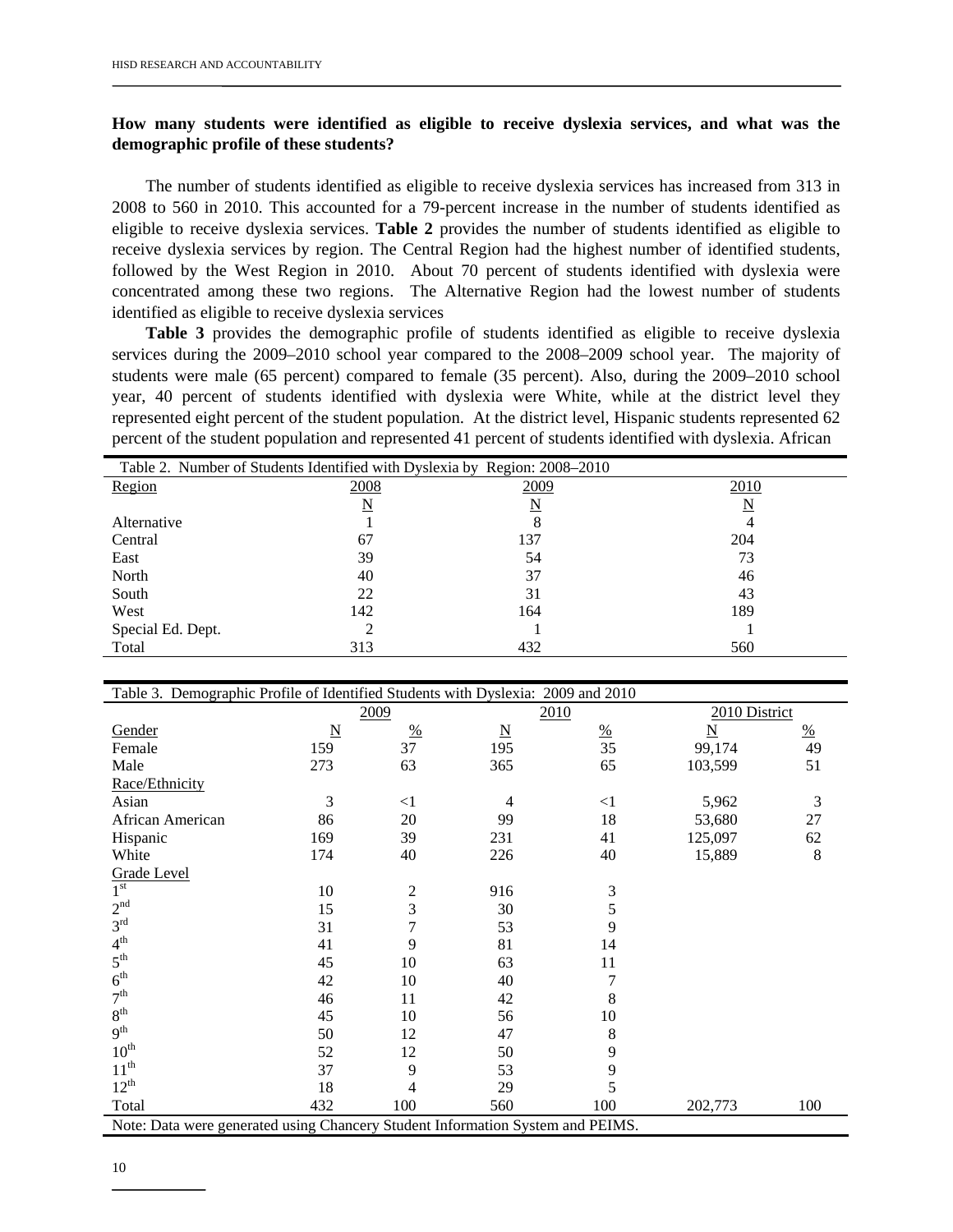American students made up 27 percent of the student population in the district, while they made up 18 percent of students identified with dyslexia. First grade had the lowest percent of students identified as eligible to receive dyslexia services (3 percent), while fourth grade had the highest percent of students (14 percent).

#### **What was the academic performance of students receiving dyslexia services?**

#### *Texas Assessment of Knowledge and Skills (TAKS)*

 The performance of students identified with dyslexia on the TAKS was analyzed for each of the tests by grade for 2009 and 2010. **Table 4** presents the TAKS results in reading and also the TAKS with Bundled Dyslexia Accommodations (BDA) reading results. A total of 395 students identified with dyslexia took the TAKS reading test, while 137 took the TAKS with BDA. The percentages of students identified with dyslexia meeting the standard on the TAKS reading test in 2010 ranged from 71 in fourth and sixth grades to 95 in ninth grade. The passing rates for students tested on the TAKS with BDA ranged from 78 percent in fourth grade to 100 percent in seventh and eighth grades in 2010. The percentages of students identified with dyslexia who met the standard on the TAKS reading test increased in five grades from 2009 to 2010. Overall, the percentages of students identified with dyslexia passing the TAKS increased from 78 in 2009 to 83 percent in 2010 and the percentages of students passing increased on the TAKS with BDA from 78 in 2009 to 86 percent in 2010. The Lexile measures of students identified with dyslexia increased at all grade levels with the exception of tenth grade. The Lexile measures of students in fifth, seventh through ninth, and eleventh grades were above the Lexile level for typical student readers at that grade level (see Appendix A).

 **Table 5** (see page 12) shows the performance of students identified with dyslexia on the TAKS mathematics test for 2009 and 2010. There were a total of 396 students identified with dyslexia in 2010 compared to 312 in 2009 who took the mathematics test. The TAKS mathematics passing rate for students identified with dyslexia increased in five grades from 2009 to 2010. The percentages of students identified with dyslexia who met standard in 2010 ranged from 63 in tenth grade to 80 in fourth grade. The total passing rate for students identified with dyslexia increased from 65 percent in 2009 to 74 percent in 2010. The percentages of students identified with dyslexia earning commended performance ranged from 11 in third and eighth grades to 26 percent in ninth grade.

| Table 4. TAKS Results in Reading (Grades 3–11) for Students Identified with Dyslexia: Spring 2009 and 2010 |                                                                                                                  |      |        |      |             |      |           |         |       |
|------------------------------------------------------------------------------------------------------------|------------------------------------------------------------------------------------------------------------------|------|--------|------|-------------|------|-----------|---------|-------|
| Grade                                                                                                      | TAKS/                                                                                                            |      | Number |      | Percent Met |      | Percent   | Lexile  |       |
|                                                                                                            | TAKS w/BDA                                                                                                       |      | Tested |      | Standard    |      | Commended | Measure |       |
|                                                                                                            |                                                                                                                  | 2009 | 2010   | 2009 | 2010        | 2009 | 2010      | 2009    | 2010  |
| 3                                                                                                          | <b>TAKS</b>                                                                                                      | 29   | 46     | 59   | 87          | 21   | 28        | 450L    | 700L  |
|                                                                                                            | TAKS w/BDA                                                                                                       | 18   | 30     | 67   | 87          | 22   | 20        | 482L    | 639L  |
| 4                                                                                                          | TAKS                                                                                                             | 32   | 70     | 81   | 71          | 13   | 13        | 702L    | 754L  |
|                                                                                                            | TAKS w/BDA                                                                                                       | 20   | 45     | 90   | 78          | 5    | 9         | 703L    | 712L  |
| 5                                                                                                          | <b>TAKS</b>                                                                                                      | 35   | 50     | 66   | 86          | 17   | 34        | 791L    | 986L  |
|                                                                                                            | TAKS w/BDA                                                                                                       | 25   | 25     | 64   | 88          | 20   | 28        | 798L    | 922L  |
| 6                                                                                                          | <b>TAKS</b>                                                                                                      | 29   | 31     | 72   | 71          | 34   | 26        | 934L    | 967L  |
|                                                                                                            | TAKS w/BDA                                                                                                       | 16   | 13     | 81   | 85          | 25   | 38        | 915L    | 963L  |
| 7                                                                                                          | <b>TAKS</b>                                                                                                      | 35   | 34     | 80   | 85          | 23   | 26        | 1001L   | 1086L |
|                                                                                                            | TAKS w/BDA                                                                                                       | 13   | 10     | 85   | 100         | 23   | 40        | 1013L   | 1184L |
| 8                                                                                                          | <b>TAKS</b>                                                                                                      | 38   | 44     | 89   | 93          | 26   | 39        | 1061L   | 1213L |
|                                                                                                            | TAKS w/BDA                                                                                                       | 14   | 14     | 93   | 100         | 14   | 50        | 1047L   | 1239L |
| 9                                                                                                          | <b>TAKS</b>                                                                                                      | 40   | 40     | 73   | 95          | 15   | 20        | 1141L   | 1221L |
| 10                                                                                                         | TAKS                                                                                                             | 39   | 39     | 85   | 74          | 13   | 5         | 1168L   | 1162L |
| 11                                                                                                         | TAKS                                                                                                             | 32   | 41     | 88   | 88          | 6    | 20        | 1199L   | 1217L |
| Total                                                                                                      | <b>TAKS</b>                                                                                                      | 308  | 395    | 78   | 83          | 19   | 23        |         |       |
|                                                                                                            | TAKS w/BDA                                                                                                       | 106  | 137    | 78   | 86          | 18   | 24        |         |       |
|                                                                                                            | Note: English and Spanish results are combined. Fifth and eighth grade results reflect the first administration. |      |        |      |             |      |           |         |       |
|                                                                                                            |                                                                                                                  |      |        | 11   |             |      |           |         |       |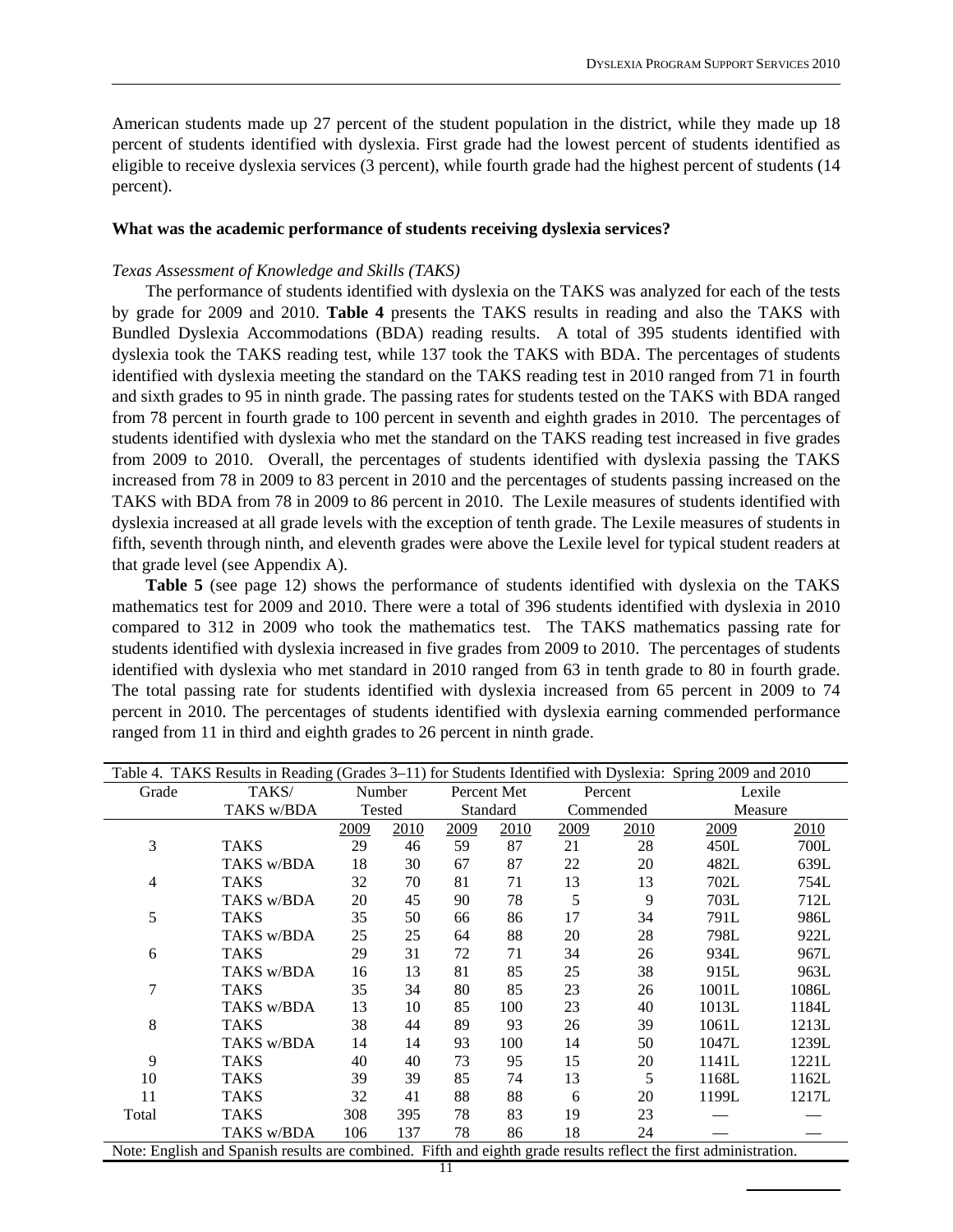|       | Table 5. TAKS Results in Mathematics (Grades 3–11) for Students Identified with Dyslexia: Spring 2009 and 2010   |      |             |      |         |           |  |
|-------|------------------------------------------------------------------------------------------------------------------|------|-------------|------|---------|-----------|--|
| Grade | Number                                                                                                           |      | Percent Met |      | Percent |           |  |
|       | Tested                                                                                                           |      | Standard    |      |         | Commended |  |
|       | 2009                                                                                                             | 2010 | 2009        | 2010 | 2009    | 2010      |  |
|       | 29                                                                                                               | 47   | 69          | 66   |         |           |  |
|       | 33                                                                                                               | 70   | 76          | 80   | 27      | 19        |  |
|       | 35                                                                                                               | 50   | 80          | 78   | 26      | 15        |  |
|       | 30                                                                                                               | 33   | 60          | 79   | 27      | 21        |  |
|       | 37                                                                                                               | 34   | 76          | 74   | 14      | 15        |  |
|       | 36                                                                                                               | 44   | 56          | 75   | 14      |           |  |
|       | 39                                                                                                               | 39   | 56          | 74   | 10      | 26        |  |
| 10    | 40                                                                                                               | 38   | 45          | 63   |         | 13        |  |
|       | 33                                                                                                               | 41   | 76          | 76   |         | 12        |  |
| Total | 312                                                                                                              | 396  | 65          | 74   | 16      | 19        |  |
|       | Note: English and Spanish results are combined. Fifth and eighth grade results reflect the first administration. |      |             |      |         |           |  |

 **Table 6** shows the performance of students identified with dyslexia on the TAKS science test for 2009 and 2010. A total of 170 students identified with dyslexia took the TAKS science test in 2010 compared to 143 students tested in the 2009. The percentages of students identified with dyslexia meeting the standard on the TAKS science test in 2010 ranged from 72 in tenth grade to 90 percent in eleventh grade. The total percent of students identified with dyslexia who met the TAKS standard in science increased from 71 percent in 2009 to 82 percent in 2010. Fifty-one percent of students identified with dyslexia in fifth grade achieved commended performance on the science test.

 **Table 7** (see page 13) presents the TAKS social studies results for 2009 and 2010. A total of 122 students identified with dyslexia were administered the social studies test in 2010 compared to 111 students in 2009. Overall, 89 percent of students identified with dyslexia met the standard on the social studies test in 2010, a slight decrease from the 90 percent who met the standard in 2009. Ninety-eight percent of the students identified with dyslexia in eighth grade met the standard on the social studies test, followed by 93 percent in eleventh grade, and 75 percent in tenth grade.

 **Table 8** (see page 13) presents the TAKS writing results for students identified with dyslexia for 2009 and 2010. A total of 100 students identified with dyslexia took the TAKS writing test in 2010. The percent of students identified with dyslexia meeting the standard on the TAKS writing test increased in fourth grade from 74 to 76 percent. At seventh grade, the passing rate decreased from 88 to 82 percent from 2009 to 2010. Overall, the total percent of students identified with dyslexia earning the commended status decreased from 16 percent in 2009 to 13 percent in 2010 on the writing test.

| 2010  |      |                                                 |      |             |           | $\overline{\phantom{a}}$ |  |
|-------|------|-------------------------------------------------|------|-------------|-----------|--------------------------|--|
| Grade |      | Number                                          |      | Percent Met | Percent   |                          |  |
|       |      | Tested                                          |      | Standard    | Commended |                          |  |
|       | 2009 | 2010                                            | 2009 | 2010        | 2009      | 2010                     |  |
|       | 32   | 49                                              | 81   | 84          | 50        | 51                       |  |
|       | 37   | 43                                              | 62   | 81          | 24        | 30                       |  |
| 10    | 40   | 36                                              | 58   | 72          | 15        | 19                       |  |
|       | 34   | 42                                              | 85   | 90          |           |                          |  |
| Total | 143  | 170                                             |      | 82          | 24        | 31                       |  |
|       |      | Note: English and Spanish results are combined. |      |             |           |                          |  |

|      |  | Table 6. TAKS Results in Science (Grades 5, 8, and 10–11) for Students Identified with Dyslexia: Spring 2009 and |
|------|--|------------------------------------------------------------------------------------------------------------------|
| 2010 |  |                                                                                                                  |
|      |  |                                                                                                                  |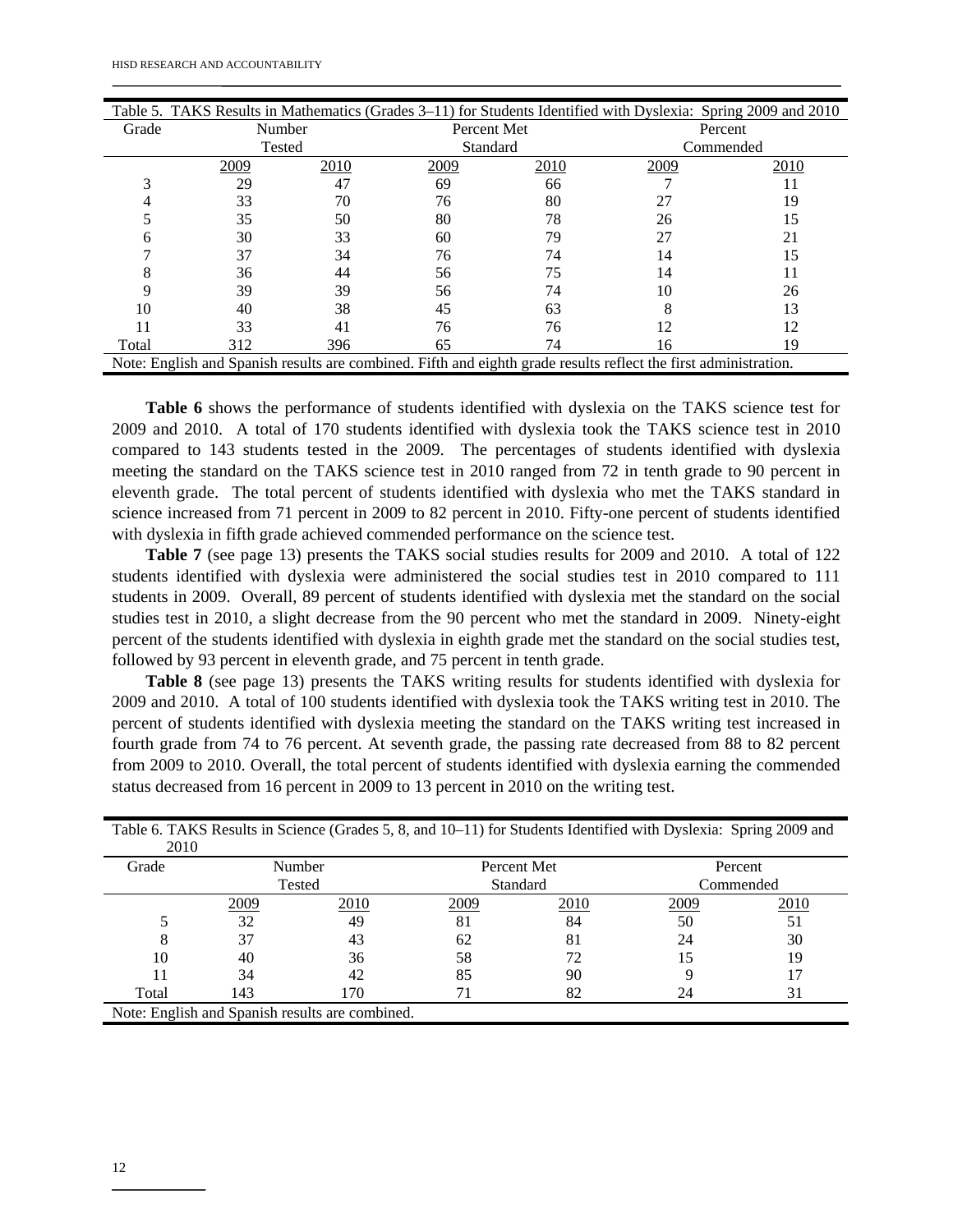| Grade | Number<br>Tested |                                                 |      | Percent Met<br>Standard | Percent<br>Commended |      |
|-------|------------------|-------------------------------------------------|------|-------------------------|----------------------|------|
|       | 2009             | 2010                                            | 2009 | 2010                    | 2009                 | 2010 |
| 8     | 38               | 44                                              | 95   | 98                      | 24                   | 34   |
| 10    | 40               | 36                                              | 78   | 75                      | 33                   | 50   |
|       | 33               | 42                                              | 100  | 93                      | 39                   | 52   |
| Total | 111              | 122                                             | 90   | 89                      | 32                   | 45   |
|       |                  | Note: English and Spanish results are combined. |      |                         |                      |      |

| Table 7. TAKS Results in Social Studies (Grades 8 and 10–11) for Students Identified with Dyslexia: Spring 2009 |  |
|-----------------------------------------------------------------------------------------------------------------|--|
| and $2010$                                                                                                      |  |

| Table 8. TAKS Results in Writing (Grades 4 and 7) for Students Identified with Dyslexia: Spring 2009 and 2010 |      |                                                 |             |             |      |           |  |  |  |  |
|---------------------------------------------------------------------------------------------------------------|------|-------------------------------------------------|-------------|-------------|------|-----------|--|--|--|--|
| Grade                                                                                                         |      | Number                                          |             | Percent Met |      | Percent   |  |  |  |  |
|                                                                                                               |      | Tested                                          |             | Standard    |      | Commended |  |  |  |  |
|                                                                                                               | 2009 | 2010                                            | <u>2009</u> | 2010        | 2009 | 2010      |  |  |  |  |
|                                                                                                               | 31   | 67                                              | 74          | 76          |      |           |  |  |  |  |
|                                                                                                               | 33   |                                                 | 88          | 82          | 24   | 30        |  |  |  |  |
| Total                                                                                                         | 64   | 100                                             | 81          | 78.         | 16   |           |  |  |  |  |
|                                                                                                               |      | Note: English and Spanish results are combined. |             |             |      |           |  |  |  |  |

**Figure 1** shows the average Lexiles on the TAKS reading test of students identified with dyslexia from 2009 to 2010. The data include students identified with dyslexia that had Lexile scores in 2009 and 2010. Analysis does not include students with Lexile values of "BR" (Beginning Reader), which are below the reported Lexile scale. The average Lexiles of students identified with dyslexia grew at each grade level with the exception of tenth grade. The most dramatic increase in reading ability occurred in fourth grade, where students identified with dyslexia developed by 302L from 438L in 2009 to 740L in 2010. The reading ability of students identified with dyslexia in fifth grade increased by 273L, followed by eighth grade (239L). Students identified with dyslexia in sixth and ninth grades experienced the same increase (144L) in reading ability. The reading ability of students identified with dyslexia in eleventh grade showed the lowest gain of 70L, which reflects an increase from 1161L in 2009 to 1231L in 2010.



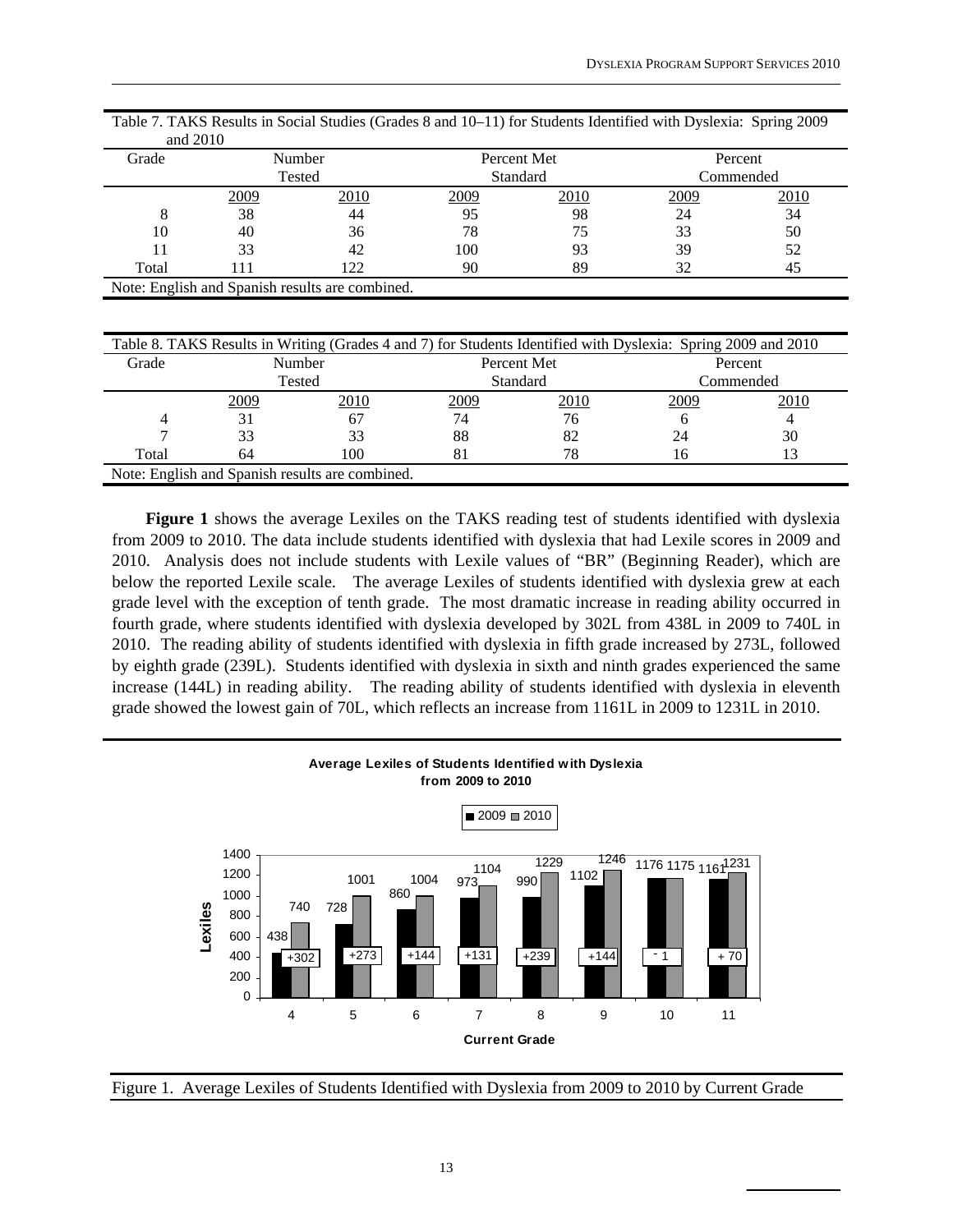Also, the Lexile measures of students in fifth through ninth grades and eleventh grade were above the typical reading abilities of students at the respective grade levels (see Appendix A).

**Table 9** shows the performance of students identified with dyslexia on the TAKS reading test by subgroup for 2009 and 2010. The performance of African American students identified with dyslexia ranged from 60 percent passing in fifth grade to 83 percent passing in eleventh grade in 2010. The percentages of Hispanic students with dyslexia who met the standard ranged from 40 percent in sixth grade to 92 percent in ninth grade in 2010. The passing rates for White students with dyslexia ranged from 86 percent in fourth and tenth grades to 100 percent in third and fifth grades in 2010. White students identified with dyslexia outperformed the other student groups with data on the reading test in all of the grades tested. The performance of economically-disadvantaged students identified with dyslexia

|                                                                                                                 | Table 9. TAKS Results in Reading (Grades 3-11) by Subgroup for Students Identified with Dyslexia: Spring 2009 |                          |                  |                  |       |      |                  |                  |                  |                  |
|-----------------------------------------------------------------------------------------------------------------|---------------------------------------------------------------------------------------------------------------|--------------------------|------------------|------------------|-------|------|------------------|------------------|------------------|------------------|
| and 2010                                                                                                        |                                                                                                               |                          |                  |                  | White |      |                  |                  |                  |                  |
| Grade                                                                                                           | African Am.                                                                                                   |                          | Hispanic         |                  |       |      | Eco. Dis.        |                  | SpecEd           |                  |
| 3                                                                                                               | 2009                                                                                                          | 2010                     | 2009             | 2010             | 2009  | 2010 | 2009             | 2010             | 2009             | 2010             |
| Tested N                                                                                                        | 6                                                                                                             | 10                       | 12               | 24               | 9     | 11   | 13               | 27               | 11               | 9                |
| Passed %                                                                                                        | 67                                                                                                            | 70                       | 42               | 88               | 89    | 100  | 38               | 78               | 73               | 89               |
| Comm %                                                                                                          | 17                                                                                                            | 30                       | 17               | $\overline{4}$   | 33    | 73   | 8                | 19               | 27               | 33               |
| $\overline{4}$<br>Tested N                                                                                      | $\overline{7}$                                                                                                | 18                       | 14               | 31               | 11    | 21   | 14               | 39               | 16               | 22               |
| Passed %                                                                                                        | 86                                                                                                            | 72                       | 71               | 61               | 91    | 86   | 57               |                  | 69               | 59               |
|                                                                                                                 |                                                                                                               |                          |                  |                  |       |      |                  | 62               |                  |                  |
| Comm %                                                                                                          | $\boldsymbol{0}$                                                                                              | $\boldsymbol{0}$         | $\boldsymbol{0}$ | 13               | 36    | 24   | $\boldsymbol{0}$ | $\,8\,$          | 13               | 18               |
| 5                                                                                                               |                                                                                                               |                          |                  |                  |       |      |                  |                  |                  |                  |
| Tested N                                                                                                        | $\sqrt{5}$                                                                                                    | 10                       | 10               | 24<br>88         | 19    | 16   | 11<br>36         | 24               | 17               | 14               |
| Passed %                                                                                                        | 20                                                                                                            | 60                       | 40               |                  | 89    | 100  |                  | 75               | 82               | 79               |
| Comm %                                                                                                          | $\boldsymbol{0}$                                                                                              | 20                       | $\boldsymbol{0}$ | 21               | 26    | 63   | $\boldsymbol{0}$ | 21               | 24               | 21               |
| 6                                                                                                               |                                                                                                               |                          |                  |                  |       |      |                  |                  |                  |                  |
| Tested N                                                                                                        | 6                                                                                                             | $\overline{c}$<br>$\ast$ | 10               | 10               | 13    | 18   | 15               | 10               | 15               | 14               |
| Passed %                                                                                                        | 67                                                                                                            | *                        | 50               | 40               | 92    | 89   | 47               | 40               | 73               | 64               |
| Comm %<br>7                                                                                                     | 33                                                                                                            |                          | $\theta$         | $\overline{0}$   | 62    | 39   | 20               | $\Omega$         | 27               | 14               |
| Tested N                                                                                                        | 3                                                                                                             | $\tau$                   | 14               | 10               | 18    | 17   | 12               | 14               | 9                | 15               |
| Passed %                                                                                                        | $\ast$                                                                                                        | 71                       | 64               | 80               | 94    | 94   | 58               | 71               | 56               | 80               |
| Comm %                                                                                                          | $\ast$                                                                                                        | $\boldsymbol{0}$         | $\mathbf{0}$     | $\boldsymbol{0}$ | 44    | 53   | $\mathbf{0}$     | 7                | $\boldsymbol{0}$ | 20               |
| 8                                                                                                               |                                                                                                               |                          |                  |                  |       |      |                  |                  |                  |                  |
| Tested N                                                                                                        | 5                                                                                                             | 4                        | 11               | 15               | 22    | 25   | 14               | 14               | 16               | 16               |
| Passed %                                                                                                        | 100                                                                                                           | $\ast$                   | 73               | 93               | 95    | 96   | 79               | 79               | 75               | 81               |
| Comm %                                                                                                          | $\boldsymbol{0}$                                                                                              | $\ast$                   | 18               | $\tau$           | 36    | 64   | 14               | $\tau$           | $\boldsymbol{0}$ | 19               |
| 9                                                                                                               |                                                                                                               |                          |                  |                  |       |      |                  |                  |                  |                  |
| Tested N                                                                                                        | $\overline{7}$                                                                                                | 4                        | 12               | 13               | 21    | 23   | 13               | 10               | 15               | 14               |
| Passed %                                                                                                        | 86                                                                                                            | $\ast$                   | 42               | 92               | 86    | 96   | 38               | 90               | 60               | 93               |
| Comm %                                                                                                          | $\overline{0}$                                                                                                | $\ast$                   | $\boldsymbol{0}$ | 8                | 29    | 30   | 8                | $\theta$         | $\tau$           | $\boldsymbol{0}$ |
| 10                                                                                                              |                                                                                                               |                          |                  |                  |       |      |                  |                  |                  |                  |
| Tested N                                                                                                        | 5                                                                                                             | 7                        | 10               | 10               | 24    | 22   | 8                | 12               | 18               | 14               |
| Passed %                                                                                                        | 100                                                                                                           | 71                       | 50               | 50               | 96    | 86   | 88               | 42               | 67               | 50               |
| Comm %                                                                                                          | $\boldsymbol{0}$                                                                                              | $\boldsymbol{0}$         | $\boldsymbol{0}$ | $\boldsymbol{0}$ | 21    | 9    | $\mathbf{0}$     | $\boldsymbol{0}$ | $\boldsymbol{0}$ | $\boldsymbol{0}$ |
| 11                                                                                                              |                                                                                                               |                          |                  |                  |       |      |                  |                  |                  |                  |
| Tested N                                                                                                        | 6                                                                                                             | 6                        | 12               | 11               | 14    | 24   | 13               | 12               | 11               | 16               |
| Passed %                                                                                                        | 83                                                                                                            | 83                       | 75               | 82               | 100   | 92   | 77               | 75               | 73               | 81               |
| Comm %                                                                                                          | $\boldsymbol{0}$                                                                                              | $\boldsymbol{0}$         | $\,8\,$          | $\boldsymbol{0}$ | 7     | 33   | $\,$ 8 $\,$      | $\boldsymbol{0}$ | $\boldsymbol{0}$ | $\boldsymbol{0}$ |
| Note: English and Spanish results are combined. Fifth and eighth grade results reflect the first administration |                                                                                                               |                          |                  |                  |       |      |                  |                  |                  |                  |

Note: English and Spanish results are combined. Fifth and eighth grade results reflect the first administration. \*Fewer than five students tested.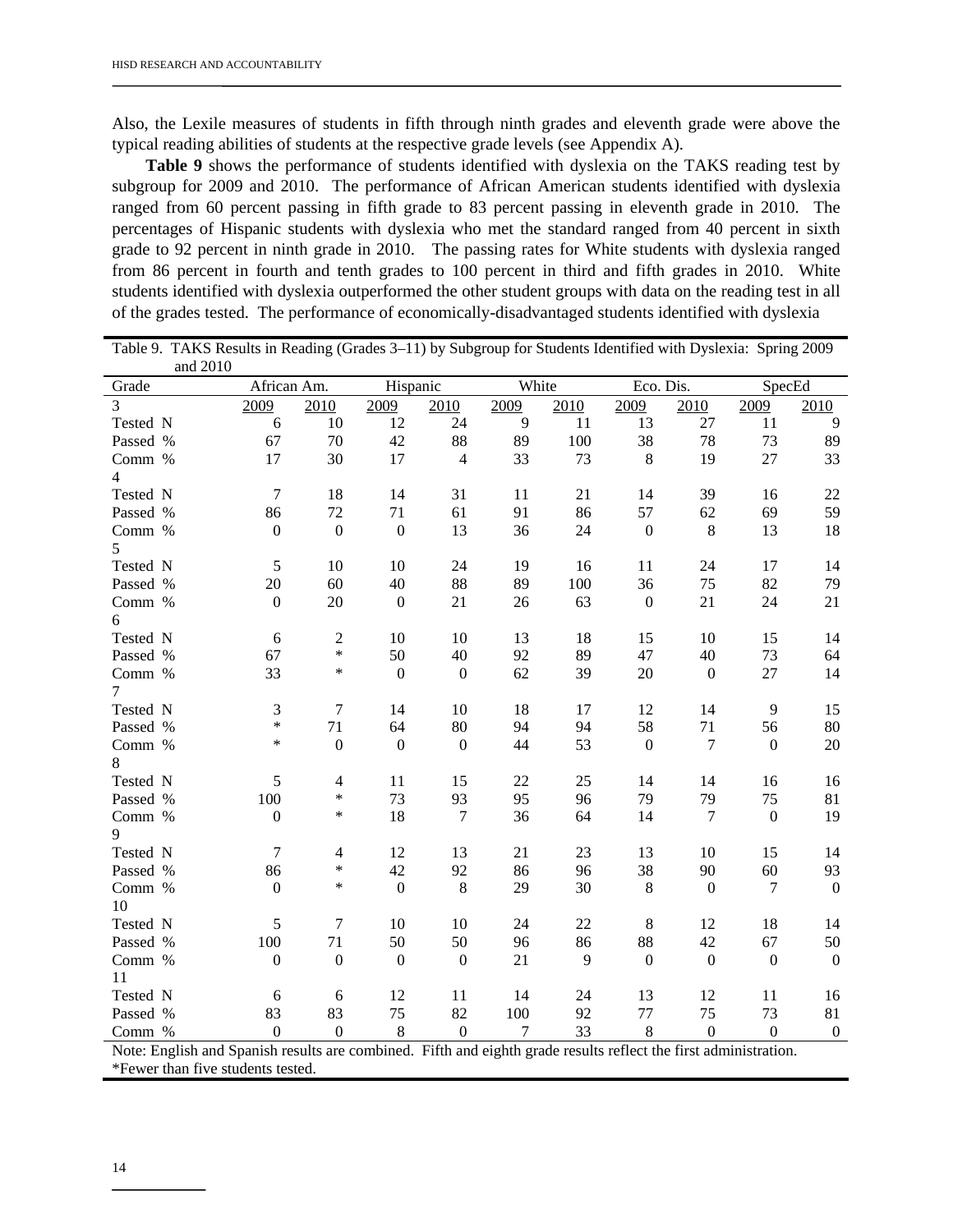ranged from 40 percent in sixth grade to 90 percent in ninth grade in 2010. Special education students identified with dyslexia had passing rates that ranged from 50 percent in tenth grade to 93 percent in ninth grade.

Table 10 presents the TAKS results in mathematics for students identified with dyslexia by subgroup in 2009 and 2010. White students identified with dyslexia outperformed the other student groups with data on the mathematics test in seven out of the nine grades tested. The performance of African American students identified with dyslexia ranged from zero percent passing in tenth grade to 100 percent passing in eleventh grade in 2010. The percentages of Hispanic students with dyslexia who met the standard ranged from 45 percent in eleventh grade to 75 percent in fourth and eighth grades in 2010. The performance of White students identified with dyslexia ranged from 75 percent in third grade to 96 percent in ninth grade. The passing rates for economically-disadvantaged students with dyslexia ranged from 36 percent in tenth grade to 78 percent in fourth grade in 2010.

| Table 10. TAKS Results in Mathematics (Grades 3–11) by Subgroup for Students Identified with Dyslexia: Spring |                  |                  |                  |                  |                  |      |                  |              |                  |                  |
|---------------------------------------------------------------------------------------------------------------|------------------|------------------|------------------|------------------|------------------|------|------------------|--------------|------------------|------------------|
|                                                                                                               | 2009 and 2010    |                  |                  |                  |                  |      |                  |              |                  |                  |
| Grade                                                                                                         | African Am.      |                  | Hispanic         |                  | White            |      | Eco. Dis.        |              | SpecEd           |                  |
| 3                                                                                                             | 2009             | 2010             | 2009             | 2010             | 2009             | 2010 | 2009             | 2010         | 2009             | 2010             |
| Tested N                                                                                                      | 6                | 10               | 12               | 24               | $\overline{9}$   | 12   | 13               | 27           | 14               | 10               |
| Passed %                                                                                                      | 67               | 60               | 58               | 63               | 78               | 75   | 38               | 63           | 64               | 70               |
| Comm %                                                                                                        | $\boldsymbol{0}$ | 10               | 17               | $\overline{4}$   | $\boldsymbol{0}$ | 25   | $\boldsymbol{0}$ | 7            | $\overline{7}$   | 10               |
| 4                                                                                                             |                  |                  |                  |                  |                  |      |                  |              |                  |                  |
| Tested N                                                                                                      | $\boldsymbol{7}$ | 16               | 15               | 32               | 11               | 22   | 15               | 40           | 17               | 23               |
| Passed %                                                                                                      | 86               | 75               | 53               | 75               | 100              | 91   | 67               | 78           | 59               | 74               |
| Comm %                                                                                                        | 43               | 6                | $\boldsymbol{0}$ | 25               | 55               | 18   | 13               | 15           | 29               | 13               |
| 5                                                                                                             |                  |                  |                  |                  |                  |      |                  |              |                  |                  |
| Tested N                                                                                                      | $\overline{4}$   | $10\,$           | 11               | 23               | 19               | 17   | $\overline{4}$   | 24           | 18               | 14               |
| Passed %                                                                                                      | $\ast$           | 70               | 45               | 74               | 100              | 88   | $\ast$           | 71           | 83               | 71               |
| Comm %                                                                                                        | $\ast$           | 20               | 27               | 26               | 26               | 41   | *                | 25           | 28               | 36               |
| 6                                                                                                             |                  |                  |                  |                  |                  |      |                  |              |                  |                  |
| Tested N                                                                                                      | 6                | $\sqrt{2}$       | 10               | 12               | 14               | 19   | 16               | 11           | 16               | 16               |
| Passed %                                                                                                      | 67               | $\ast$           | 30               | 58               | 79               | 89   | 38               | 64           | 50               | 75               |
| Comm %                                                                                                        | 33               | *                | $\mathbf{0}$     | 17               | 43               | 26   | 6                | $\mathbf{0}$ | 25               | 6                |
| 7                                                                                                             |                  |                  |                  |                  |                  |      |                  |              |                  |                  |
| Tested N                                                                                                      | 3                | 6                | 16               | 10               | 18               | 18   | 14               | 13           | 11               | 14               |
| Passed %                                                                                                      | $\ast$           | 83               | 50               | 50               | 100              | 83   | 50               | 62           | 45               | 50               |
| Comm %                                                                                                        | $\ast$           | $\boldsymbol{0}$ | $\boldsymbol{0}$ | $\boldsymbol{0}$ | 28               | 28   | $\boldsymbol{0}$ | 8            | $\boldsymbol{0}$ | 14               |
| 8                                                                                                             |                  |                  |                  |                  |                  |      |                  |              |                  |                  |
| Tested N                                                                                                      | 5                | 3                | 9                | 16               | 22               | 25   | $\tau$           | 15           | 14               | 16               |
| Passed %                                                                                                      | $\boldsymbol{0}$ | $\ast$           | 56               | 75               | 68               | 80   | 29               | 73           | 21               | 75               |
| Comm %                                                                                                        | $\mathbf{0}$     | $\ast$           | $\boldsymbol{0}$ | 19               | 23               | 32   | $\boldsymbol{0}$ | 7            | $\boldsymbol{0}$ | 19               |
| $\mathbf{Q}$                                                                                                  |                  |                  |                  |                  |                  |      |                  |              |                  |                  |
| Tested N                                                                                                      | $\tau$           | $\overline{4}$   | 12               | 12               | 20               | 23   | 13               | 9            | 14               | 13               |
| Passed %                                                                                                      | 29               | $\ast$           | 42               | 50               | 75               | 96   | 31               | 44           | 50               | 46               |
| Comm %                                                                                                        | $\boldsymbol{0}$ | $\ast$           | $\,8\,$          | $\boldsymbol{0}$ | 15               | 43   | $\,8\,$          | $\mathbf{0}$ | $\tau$           | $\boldsymbol{0}$ |
| 10                                                                                                            |                  |                  |                  |                  |                  |      |                  |              |                  |                  |
| Tested N                                                                                                      | $\sqrt{6}$       | $\boldsymbol{7}$ | 9                | 9                | 25               | 22   | 8                | 11           | 19               | 13               |
| Passed %                                                                                                      | 17               | $\boldsymbol{0}$ | $\boldsymbol{0}$ | 56               | 68               | 86   | 25               | 36           | 11               | 46               |
| Comm %                                                                                                        | $\mathbf{0}$     | $\boldsymbol{0}$ | $\boldsymbol{0}$ | 22               | 12               | 14   | $\mathbf{0}$     | 9            | $\boldsymbol{0}$ | $\,8\,$          |
| 11                                                                                                            |                  |                  |                  |                  |                  |      |                  |              |                  |                  |
| Tested N                                                                                                      | $\sqrt{6}$       | 6                | 13               | 11               | 14               | 24   | 14               | 12           | 12               | 16               |
| Passed %                                                                                                      | 83               | 100              | 69               | 45               | 79               | 83   | 64               | 67           | 67               | 50               |
| Comm %                                                                                                        | $\overline{0}$   | 17               | 8                | $\mathbf{0}$     | 21               | 17   | $\mathbf{0}$     | 8            | 17               | $\mathbf{0}$     |

Note: English and Spanish results are combined. Fifth and eighth grade results reflect the first administration. \*Fewer than five students tested.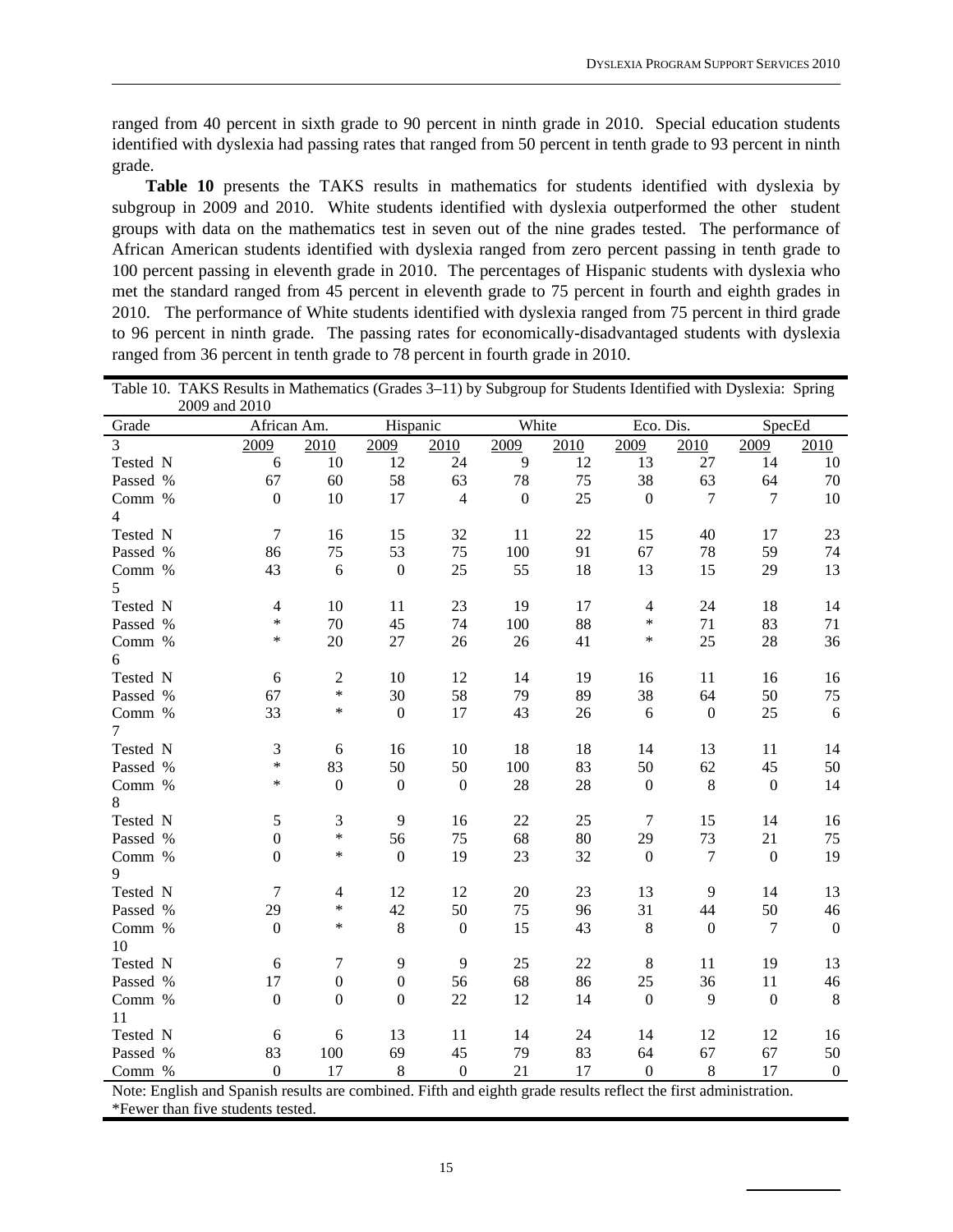**Table 11** shows the performance of students identified with dyslexia on the TAKS science test by student group for 2009 and 2010. White students identified with dyslexia outperformed the other subgroups with data on the science test in all grades tested. All of the White students identified

with dyslexia tested on the science test in eleventh grade met the passing standard. The highest percent of African American students identified with dyslexia who met the standard on the science test was 86 percent in eleventh grade and 83 percent of Hispanic students in fifth grade.

 **Table 12** presents the TAKS results in social studies for students identified with dyslexia by subgroup for 2009 and 2010. White students identified with dyslexia outperformed the other student groups with data on the social studies test in all grades tested. The student group with the lowest percent of students identified with dyslexia who met the standard on the social studies test was special education students with 50 percent of them meeting the passing standard in tenth grade.

| Table 11. TAKS Results in Science (Grades 5, 8, and 10–11) by Subgroup for Students Identified with Dyslexia: |                      |             |                  |              |       |      |           |          |          |              |
|---------------------------------------------------------------------------------------------------------------|----------------------|-------------|------------------|--------------|-------|------|-----------|----------|----------|--------------|
|                                                                                                               | Spring 2009 and 2010 |             |                  |              |       |      |           |          |          |              |
| Grade                                                                                                         |                      | African Am. | Hispanic         |              | White |      | Eco. Dis. |          | SpecEd   |              |
| 5                                                                                                             | 2009                 | 2010        | 2009             | 2010         | 2009  | 2010 | 2009      | 2010     | 2009     | 2010         |
| Tested N                                                                                                      | 2                    | 9           | 10               | 23           | 19    | 17   | 9         | 23       | 17       | 13           |
| Passed %                                                                                                      | *                    | 67          | 50               | 83           | 100   | 94   | 44        | 70       | 88       | 85           |
| Comm $%$                                                                                                      | $\ast$               | 33          | 10               | 43           | 74    | 71   | 11        | 43       | 53       | 54           |
| 8                                                                                                             |                      |             |                  |              |       |      |           |          |          |              |
| Tested N                                                                                                      | 5                    | 4           | 10               | 15           | 22    | 24   | 14        | 15       | 15       | 17           |
| Passed %                                                                                                      | 20                   | *           | 50               | 73           | 77    | 92   | 36        | 60       | 40       | 65           |
| Comm %                                                                                                        | $\Omega$             | *           | 10               | 13           | 36    | 46   | 7         | 7        | $\theta$ | 18           |
| 10                                                                                                            |                      |             |                  |              |       |      |           |          |          |              |
| Tested N                                                                                                      |                      | 5           | 9                | 9            | 24    | 22   | 8         | 11       | 20       | 12           |
| Passed %                                                                                                      | 43                   | 20          | 11               | 67           | 79    | 86   | 50        | 55       | 30       | 50           |
| Comm $%$                                                                                                      | $\Omega$             | $\Omega$    | $\overline{0}$   | 22           | 25    | 23   | 0         | 18       | 5        | 17           |
| 11                                                                                                            |                      |             |                  |              |       |      |           |          |          |              |
| Tested N                                                                                                      | 6                    | 7           | 13               | 11           | 14    | 24   | 14        | 12       | 13       | 17           |
| Passed %                                                                                                      | 83                   | 86          | 69               | 73           | 100   | 100  | 79        | 75       | 69       | 76           |
| Comm %                                                                                                        | 17                   | $\theta$    | $\boldsymbol{0}$ | $\mathbf{0}$ | 14    | 29   |           | $\theta$ | 15       | $\mathbf{0}$ |

Note: English and Spanish results are combined.

\*Fewer than five students tested.

Table 12. TAKS Results in Social Studies (Grades 8 and 10–11) by Subgroup for Students Identified with Dyslexia: Spring 2009 and 2010

|                                   |             | $D$ ysiexia. Spring $2009$ and $2010$ |          |      |      |       |                |      |      |        |
|-----------------------------------|-------------|---------------------------------------|----------|------|------|-------|----------------|------|------|--------|
| Grade                             | African Am. |                                       | Hispanic |      |      | White | Eco. Dis.      |      |      | SpecEd |
| 8                                 | 2009        | 2010                                  | 2009     | 2010 | 2009 | 2010  | 2009           | 2010 | 2009 | 2010   |
| Tested N                          | 5           | 4                                     | 11       | 16   | 22   | 24    | 14             | 15   | 16   | 17     |
| Passed %                          | 80          | $\ast$                                | 91       | 94   | 100  | 100   | 86             | 93   | 88   | 94     |
| Comm $%$                          | 20          | $\ast$                                | 9        | 19   | 32   | 46    | 7              | 13   | 6    | 24     |
| 10                                |             |                                       |          |      |      |       |                |      |      |        |
| Tested N                          |             |                                       | 9        | 9    | 24   | 22    | 8              | 11   | 19   | 12     |
| Passed %                          | 57          | 60                                    | 56       | 67   | 92   | 82    | 63             | 55   | 58   | 50     |
| Comm $%$                          | $\theta$    | $\theta$                              | 0        | 44   | 54   | 64    | $\overline{0}$ | 27   | 16   | 33     |
| 11                                |             |                                       |          |      |      |       |                |      |      |        |
| Tested N                          |             | 7                                     | 13       | 11   | 14   | 24    | 14             | 12   | 13   | 17     |
| Passed %                          | 100         | 86                                    | 100      | 82   | 100  | 100   | 100            | 83   | 100  | 78     |
| Comm %                            | 40          | 29                                    | 23       | 18   | 57   | 75    | 29             | 42   | 31   | 29     |
| *Fewer than five students tested. |             |                                       |          |      |      |       |                |      |      |        |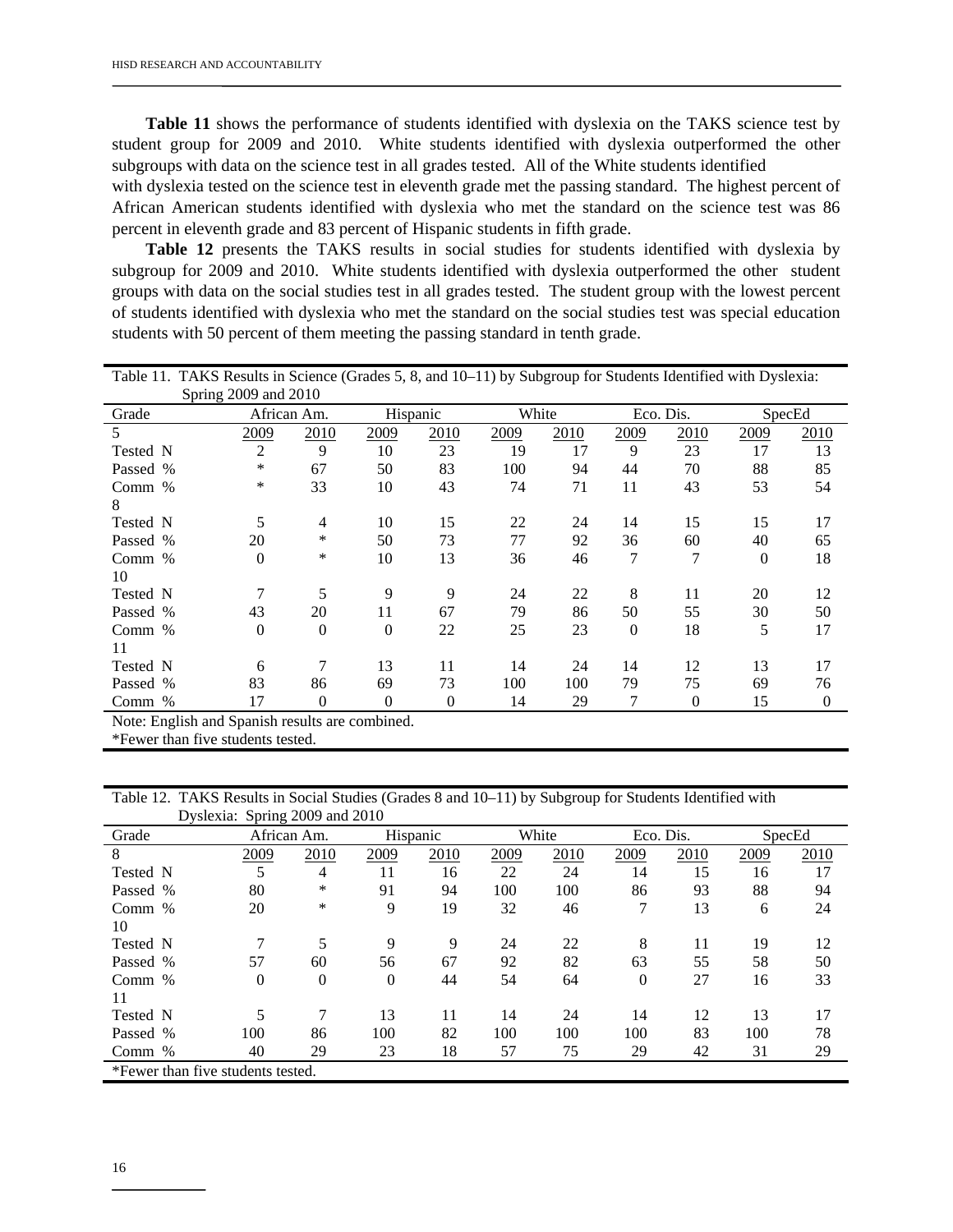**Table 13** presents the TAKS results in writing for students identified with dyslexia by subgroup for 2009 and 2010. White students identified with dyslexia outperformed the other subgroups on the writing test in both grades tested. The percentages of special education students identified with dyslexia ranged from 62 in seventh grade to 84 in fourth grade.

#### *TAKS-Modified (TAKS-M)*

 The performance of students identified with dyslexia on the TAKS-M was analyzed for each of the tests by grade for 2009 and 2010. **Table 14** presents the TAKS-M results in reading by grade. A total of 58 students identified with dyslexia took the TAKS-M reading test in 2009. The percentages of students identified with dyslexia meeting the standard on the TAKS-M reading test in 2010 ranged from 60 in ninth grade to 100 in fourth grade. Overall, students identified with dyslexia who met the standard increased from 60 percent in 2009 to 81 percent in 2010.

 **Table 15** (see page 18) shows the performance of students identified with dyslexia on the TAKS-M mathematics test for 2009 and 2010. A total of 57 students identified with dyslexia in 2010 took the mathematics test. All of the students identified with dyslexia in fourth and sixth grades met the standard on the TAKS-M mathematics test in 2010. The percentages of students with dyslexia who met the standard increased from 64 in 2009 to 75 percent in 2010.

 **Table 16** (see page 18) shows the performance of students identified with dyslexia on the TAKS-M science test for 2009 and 2010. A total of 26 students identified with dyslexia were administered the TAKS-M science test in 2010. The percentages of students identified with dyslexia meeting the standard on the TAKS science test in 2010 was 71 in eighth grade and 55 percent in fifth grade. None of the students identified with dyslexia met the standard in eleventh grade. Overall, students identified with dyslexia who met the standard decreased from 55 percent in 2009 to 42 percent in 2010.

| Table 13. TAKS Results in Writing (Grades 4 and 7) by Subgroup for Students Identified with Dyslexia: Spring |             |      |          |      |       |      |           |      |        |          |
|--------------------------------------------------------------------------------------------------------------|-------------|------|----------|------|-------|------|-----------|------|--------|----------|
| 2009 and 2010                                                                                                |             |      |          |      |       |      |           |      |        |          |
| Grade                                                                                                        | African Am. |      | Hispanic |      | White |      | Eco. Dis. |      | SpecEd |          |
|                                                                                                              | 2009        | 2010 | 2009     | 2010 | 2009  | 2010 | 2009      | 2010 | 2009   | 2010     |
| Tested N                                                                                                     | 31          | 17   | 13       | 30   | 11    | 20   | 13        | 37   | 15     | 19       |
| Passed %                                                                                                     | 74          | 76   | 69       | 70   | 82    | 85   | 69        | 68   | 73     | 84       |
| Comm %                                                                                                       | 6           | 6    | $\Omega$ | 0    | 18    | 10   | 0         | 3    |        | $\theta$ |
|                                                                                                              |             |      |          |      |       |      |           |      |        |          |
| Tested N                                                                                                     |             | 6    | 12       | 9    | 18    | 18   | 11        | 12   |        | 13       |
| Passed %                                                                                                     | $\ast$      | 83   | 75       | 67   | 100   | 89   | 64        | 67   | 71     | 62       |
| Comm $%$                                                                                                     | *           |      | 0        | 22   | 44    | 44   |           |      | 0      | 15       |
| Note: English and Spanish results are combined.                                                              |             |      |          |      |       |      |           |      |        |          |

\*Fewer than five students tested.

|                                                                                                    | Table 14. TAKS-M Results in Reading (Grades 3-11) for Students Identified with Dyslexia: Spring 2009 and 2010 |        |      |                 |           |      |  |  |  |  |  |
|----------------------------------------------------------------------------------------------------|---------------------------------------------------------------------------------------------------------------|--------|------|-----------------|-----------|------|--|--|--|--|--|
|                                                                                                    |                                                                                                               | Number |      | Percent Met     | Percent   |      |  |  |  |  |  |
| Grade                                                                                              |                                                                                                               | Tested |      | <b>Standard</b> | Commended |      |  |  |  |  |  |
|                                                                                                    | 2009                                                                                                          | 2010   | 2009 | 2010            | 2009      | 2010 |  |  |  |  |  |
|                                                                                                    |                                                                                                               |        | *    | ∗               |           |      |  |  |  |  |  |
|                                                                                                    |                                                                                                               |        | 88   | 100             |           | 25   |  |  |  |  |  |
|                                                                                                    |                                                                                                               | 10     |      | 90              |           |      |  |  |  |  |  |
|                                                                                                    |                                                                                                               |        | 64   | 86              |           | 43   |  |  |  |  |  |
|                                                                                                    |                                                                                                               |        | 67   | 75              | 44        |      |  |  |  |  |  |
|                                                                                                    |                                                                                                               |        | 67   | 75              |           | 13   |  |  |  |  |  |
|                                                                                                    |                                                                                                               |        |      | 60              |           | 40   |  |  |  |  |  |
| 10                                                                                                 |                                                                                                               |        |      |                 | 29        |      |  |  |  |  |  |
|                                                                                                    |                                                                                                               |        |      | 67              |           |      |  |  |  |  |  |
| Total                                                                                              | 58                                                                                                            | 58     | 60   | 81              | 10        | 16   |  |  |  |  |  |
| *Fewer than five students tested. Fifth and eighth grade results reflect the first administration. |                                                                                                               |        |      |                 |           |      |  |  |  |  |  |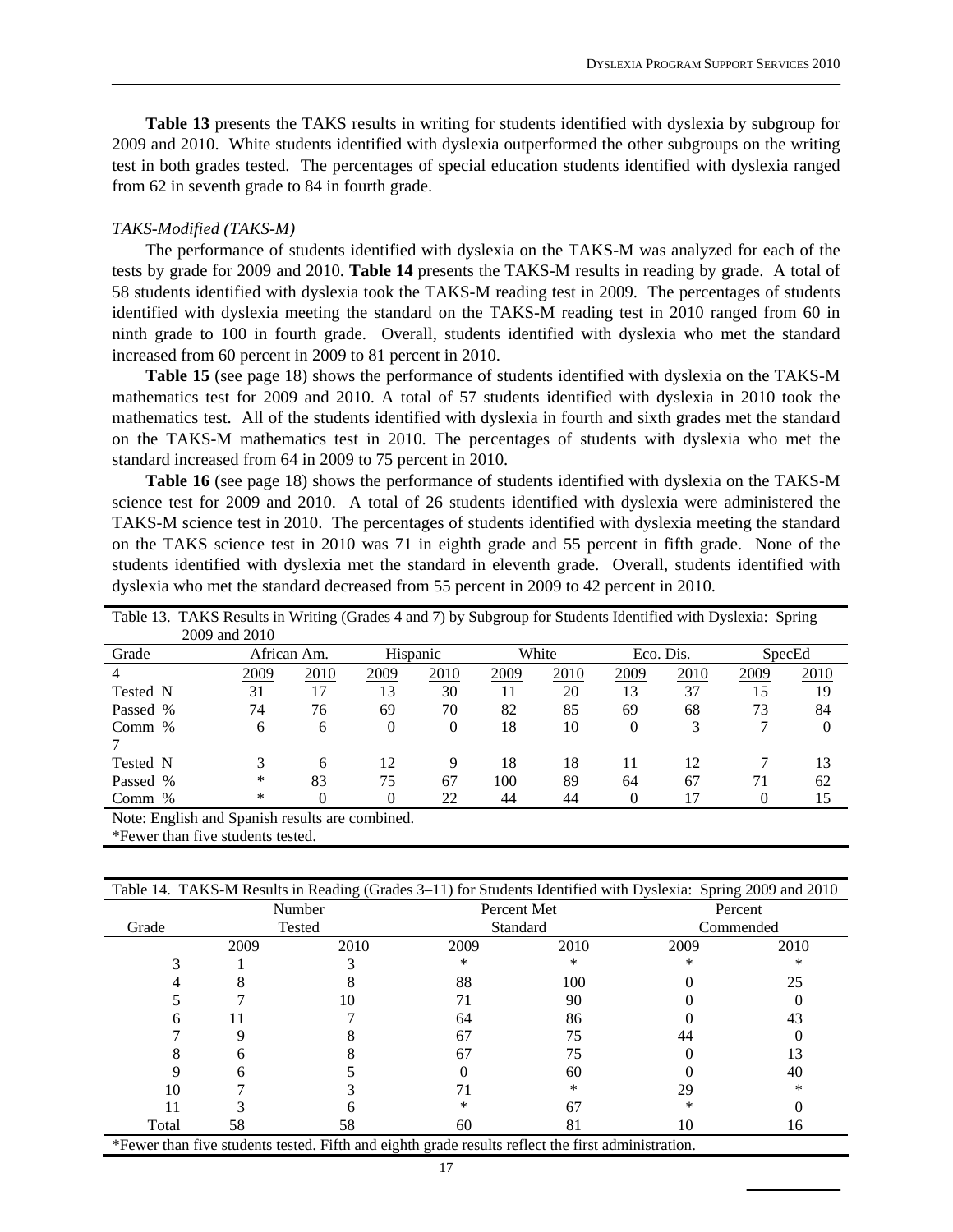| 2010  |      |                                                                                                    |      |             |           |      |  |
|-------|------|----------------------------------------------------------------------------------------------------|------|-------------|-----------|------|--|
|       |      | Number                                                                                             |      | Percent Met | Percent   |      |  |
| Grade |      | Tested                                                                                             |      | Standard    | Commended |      |  |
|       | 2009 | 2010                                                                                               | 2009 | 2010        | 2009      | 2010 |  |
|       |      |                                                                                                    | *    | ∗           | $\ast$    | *    |  |
|       |      |                                                                                                    | 100  | 100         |           | 38   |  |
|       |      | 10                                                                                                 | 100  | 90          | 13        | 10   |  |
|       | 10   |                                                                                                    | 40   | 100         | 10        | 33   |  |
|       |      |                                                                                                    | 71   | 63          | 57        | 13   |  |
|       |      |                                                                                                    | 100  | 88          |           | 13   |  |
|       |      |                                                                                                    |      | 50          |           |      |  |
| 10    |      |                                                                                                    | 40   |             |           |      |  |
|       |      |                                                                                                    | ∗    |             |           |      |  |
| Total | 55   | 57                                                                                                 | 64   | 75          | 11        | 14   |  |
|       |      | *Fewer than five students tested. Fifth and eighth grade results reflect the first administration. |      |             |           |      |  |

Table 15. TAKS-M Results in Mathematics (Grades 3–11) for Students Identified with Dyslexia: Spring 2009 and

Table 16. TAKS-M Results in Science (Grades 5, 8, and 10–11) for Students Identified with Dyslexia: Spring 2009 and 2010

|       |                                   | Number |      | Percent Met | Percent   |      |  |
|-------|-----------------------------------|--------|------|-------------|-----------|------|--|
| Grade |                                   | Tested |      | Standard    | Commended |      |  |
|       | 2009                              | 2010   | 2009 | 2010        | 2009      | 2010 |  |
|       |                                   |        | 75   | 55          | 38        | 18   |  |
|       |                                   |        | 50   |             |           |      |  |
| 10    |                                   |        | *    | ∗           | ∗         | *    |  |
|       |                                   |        | *    |             | ∗         |      |  |
| Total | 20                                | 26     | 55   |             | ל. ו      |      |  |
|       | *Fewer than five students tested. |        |      |             |           |      |  |

**Table 17** presents the TAKS-M social studies results for 2009 and 2010. **Table 18** presents the TAKS-M writing results for 2009 and 2010. A total of 14 students identified with dyslexia took the social studies test and 18 students took the writing test in 2010. Overall, 50 percent of the students identified with dyslexia met the standard on the social studies test and 72 percent met the standard on the writing test, an increase from zero percent of the students who met the standard on both tests in 2009.

Table 17. TAKS-M Results in Social Studies (Grades 8 and 10–11) for Students Identified with Dyslexia: Spring 2009 and 2010

|       |              | Number |      | Percent Met | Percent   |                |  |
|-------|--------------|--------|------|-------------|-----------|----------------|--|
| Grade |              | Tested |      | Standard    | Commended |                |  |
|       | 2009<br>2010 |        | 2009 | 2010        | 2009      | 2010           |  |
|       |              |        |      |             |           | $\overline{A}$ |  |
| 10    |              |        | *    |             | ∗         | $\ast$         |  |
|       |              |        | *    | $\ast$      | $\ast$    | $^{\ast}$      |  |
| Total |              | 14     |      | 50          |           |                |  |

Table 18. TAKS-M Results in Writing (Grades 4 and 7) for Students Identified with Dyslexia: Spring 2009 and 2010

| $\sim$ |      |        |      |                          |           |      |  |
|--------|------|--------|------|--------------------------|-----------|------|--|
|        |      | Number |      | Percent Met              | Percent   |      |  |
| Grade  |      | Tested |      | Standard                 | Commended |      |  |
|        | 2009 | 2010   | 2009 | 2010                     | 2009      | 2010 |  |
|        |      | 10     |      | 100                      |           | 20   |  |
|        | 10   |        |      | 38                       |           |      |  |
| Total  | 18   | 18     |      | $\overline{\phantom{a}}$ |           |      |  |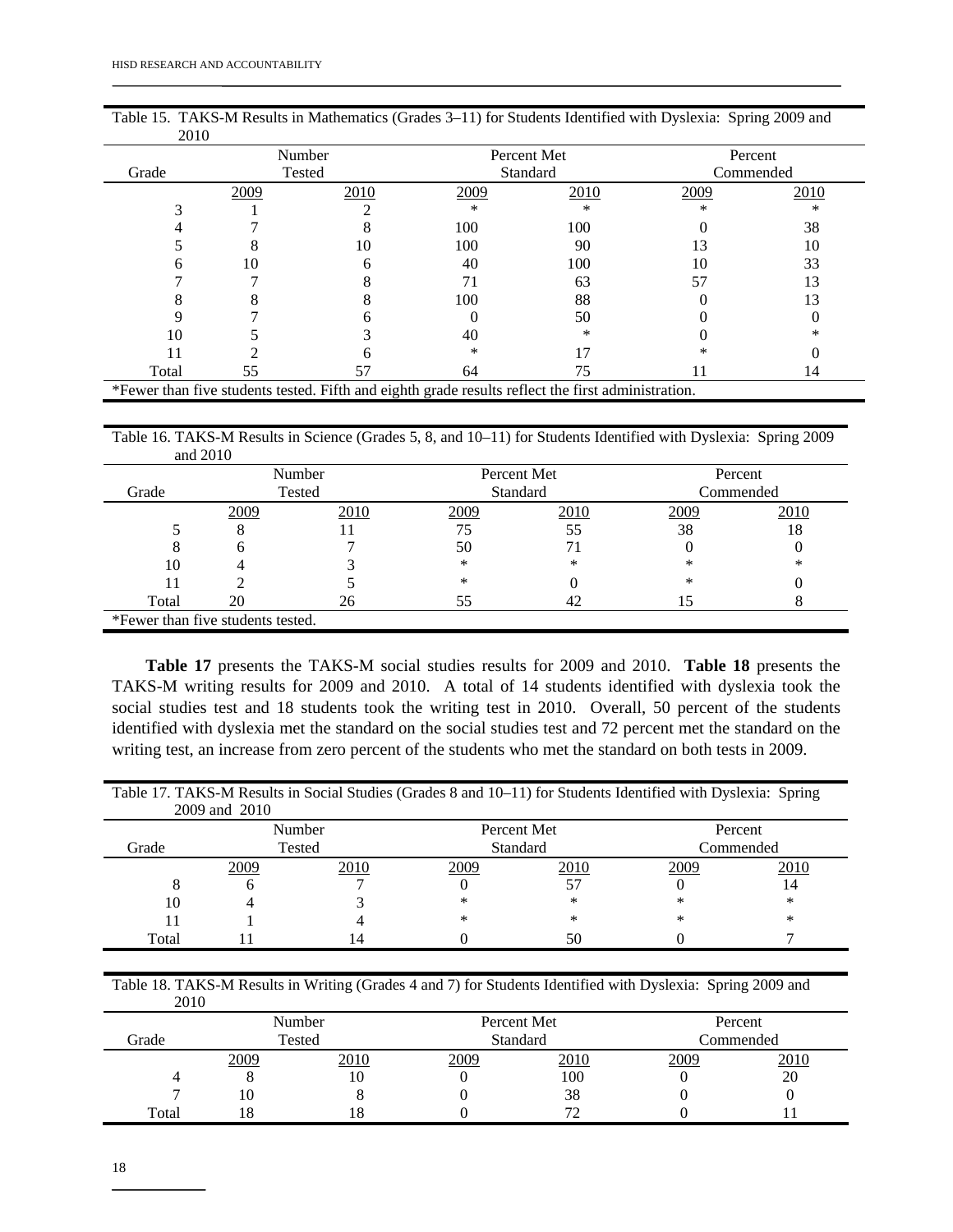#### *Stanford 10*

 The performance of students identified with dyslexia on the Stanford 10 was analyzed for each of the subtests for 2009 and 2010. **Table 19** presents the Normal Curve Equivalents (NCEs) for non-special education students identified with dyslexia by grade on the reading, mathematics, and language subtests. On the reading subtest, there was an improvement in grade-level NCEs for eight out of the eleven grades tested from 2009 to 2010. Performance in fourth, seventh, and tenth grades declined from 2009 to 2010. Performance on the mathematics subtest improved from 2009 to 2010 in nine out of the eleven grades tested. On the language subtest, there was an improvement in grade-level NCEs for first, second, third, fifth, and seventh grades. Performance in eleventh grade remained constant from 2009 to 2010. **Table 20** presents the NCE results for non-special education students identified with dyslexia by grade on the environment/science and social science subtests. On the environment/science subtest, there was an improvement in grade-level NCEs for six out of the eleven grades tested. Five out of the nine grades tested experienced an improvement from 2009 to 2010 in grade-level NCEs on the social science subtest.

|       | Table 19. Stalling TV Normal Curve Equivalents (NCES) for Non-Special Equcation Students Identified with<br>Dyslexia: 2009 and 2010 |        |         |            |                    |        |      |            |          |        |      |            |
|-------|-------------------------------------------------------------------------------------------------------------------------------------|--------|---------|------------|--------------------|--------|------|------------|----------|--------|------|------------|
|       |                                                                                                                                     |        |         |            |                    |        |      |            |          |        |      |            |
|       |                                                                                                                                     |        | Reading |            | <b>Mathematics</b> |        |      |            | Language |        |      |            |
|       |                                                                                                                                     | Number |         |            |                    | Number |      |            | Number   |        |      |            |
|       |                                                                                                                                     | Taking |         | <b>NCE</b> |                    | Taking |      | <b>NCE</b> |          | Taking |      | <b>NCE</b> |
| Grade | 2009                                                                                                                                | 2010   | 2009    | 2010       | 2009               | 2010   | 2009 | 2010       | 2009     | 2010   | 2009 | 2010       |
|       | 6                                                                                                                                   | 9      | 19      | 36         |                    | 9      | 29   | 42         |          | 9      | 41   | 51         |
| 2     | 9                                                                                                                                   | 19     | 30      | 32         | 9                  | 19     | 33   | 42         | 9        | 19     | 31   | 39         |
| 3     | 18                                                                                                                                  | 37     | 30      | 31         | 19                 | 37     | 37   | 44         | 19       | 37     | 28   | 35         |
| 4     | 19                                                                                                                                  | 53     | 44      | 33         | 19                 | 53     | 54   | 46         | 18       | 53     | 43   | 36         |
| 5     | 20                                                                                                                                  | 39     | 44      | 46         | 20                 | 40     | 47   | 51         | 19       | 40     | 40   | 43         |
| 6     | 15                                                                                                                                  | 17     | 46      | 47         | 15                 | 17     | 52   | 51         | 15       | 17     | 43   | 42         |
|       | 18                                                                                                                                  | 17     | 55      | 54         | 18                 | 17     | 57   | 61         | 18       | 17     | 53   | 55         |
| 8     | 13                                                                                                                                  | 31     | 52      | 53         | 13                 | 31     | 57   | 58         | 13       | 31     | 50   | 47         |
| 9     | 14                                                                                                                                  | 24     | 51      | 57         | 14                 | 25     | 58   | 61         | 14       | 25     | 53   | 50         |
| 10    | 12                                                                                                                                  | 18     | 57      | 48         | 12                 | 17     | 59   | 63         | 12       | 17     | 51   | 46         |
| 11    | 13                                                                                                                                  | 24     | 56      | 59         | 13                 | 24     | 54   | 58         | 13       | 24     | 53   | 53         |
|       | *Fewer than five students tested.                                                                                                   |        |         |            |                    |        |      |            |          |        |      |            |

Table 19. Stanford 10 Normal Curve Equivalents (NCEs) for Non-Special Education Students Identified with

#### Table 20. Stanford 10 Normal Curve Equivalents (NCEs) for Non-Special Education Students Identified with Dyslexia: 2009 and 2010

|                                   |      |               | Environment/Science |                             | Social Science |      |      |      |  |  |
|-----------------------------------|------|---------------|---------------------|-----------------------------|----------------|------|------|------|--|--|
|                                   |      | Number Taking | <b>NCE</b>          | <b>NCE</b><br>Number Taking |                |      |      |      |  |  |
| Grade                             | 2009 | 2010          | 2009                | 2010                        | 2009           | 2010 | 2009 | 2010 |  |  |
|                                   |      | 9             | 35                  | 50                          |                |      |      |      |  |  |
| っ                                 | 9    | 19            | 51                  | 59                          |                |      |      |      |  |  |
| 3                                 | 18   | 37            | 41                  | 39                          | 18             | 37   | 33   | 33   |  |  |
| 4                                 | 19   | 53            | 56                  | 49                          | 19             | 53   | 48   | 39   |  |  |
| 5                                 | 19   | 40            | 56                  | 55                          | 19             | 40   | 43   | 46   |  |  |
| 6                                 | 15   | 17            | 53                  | 56                          | 15             | 17   | 49   | 43   |  |  |
| 7                                 | 18   | 17            | 62                  | 71                          | 18             | 17   | 53   | 56   |  |  |
| 8                                 | 13   | 31            | 66                  | 65                          | 13             | 31   | 52   | 56   |  |  |
| 9                                 | 13   | 24            | 56                  | 65                          | 14             | 24   | 42   | 55   |  |  |
| 10                                | 12   | 19            | 61                  | 56                          | 12             | 18   | 64   | 60   |  |  |
| 11                                | 13   | 24            | 62                  | 65                          | 13             | 24   | 58   | 61   |  |  |
| *Fewer than five students tested. |      |               |                     |                             |                |      |      |      |  |  |

–Subtest not given at this grade.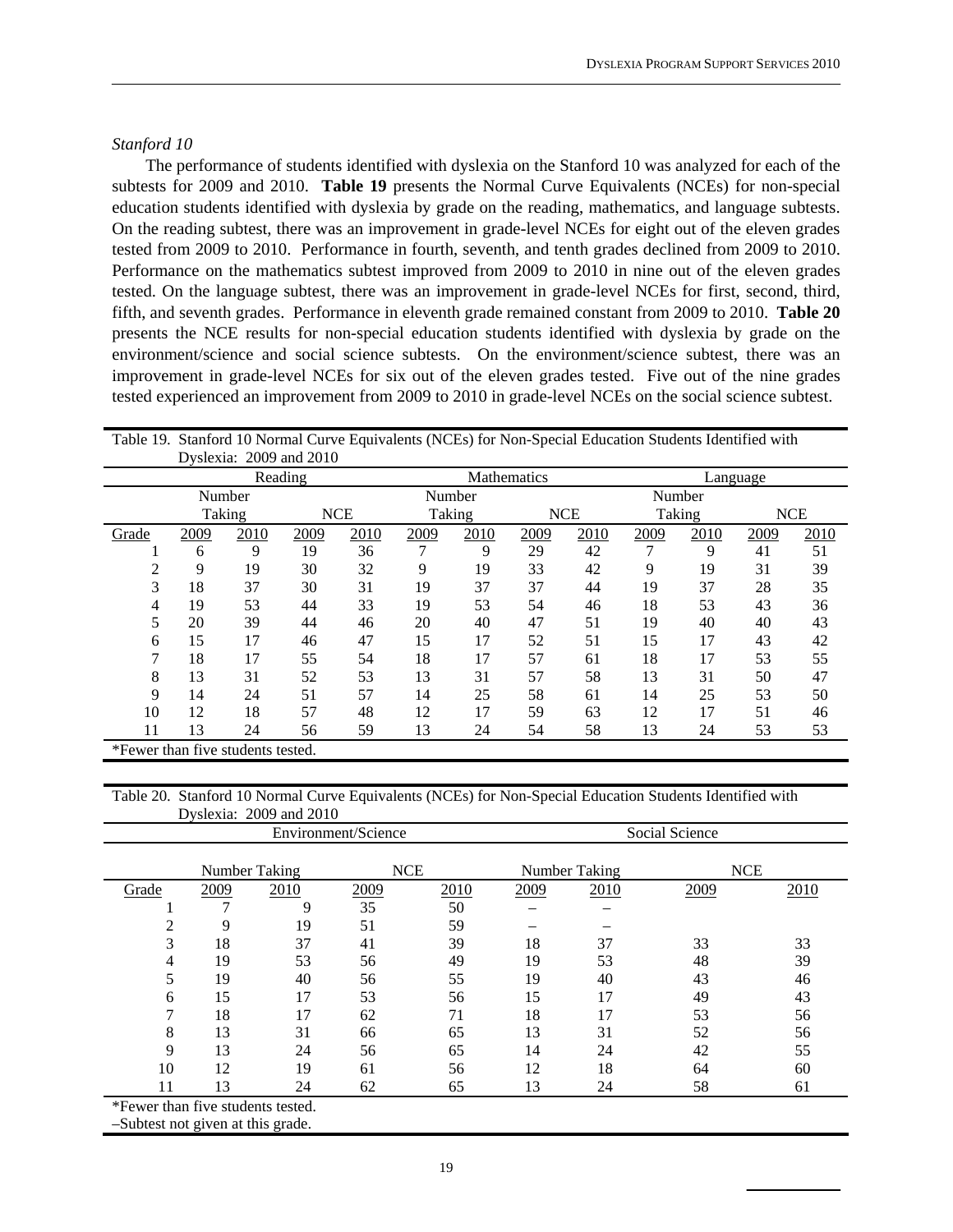**Table 21** presents the Stanford 10 results for special education students identified with dyslexia by grade on the reading, mathematics, and language subtests. On the reading subtest, students in fourth and sixth grades experienced an improvement in grade-level NCEs. On the mathematics subtest, there was an improvement in grade-level NCEs for fourth, sixth, eighth, and tenth grades. Fourth, sixth, and tenth grades experienced an improvement from 2009 to 2010 in grade-level NCEs on the language subtest. **Table 22** presents the NCE results for special education students identified with dyslexia by grade on the environment/science and social science subtests. On the environment/science subtest, there was an improvement in three out of the ten grades with two years of data. The most significant improvement was seen in sixth grade, where the average score increased from 34 NCEs in 2009 to 54 NCEs in 2010, an increase of 20 NCEs. Fourth and sixth grades experienced an improvement from 2009 to 2010 in gradelevel NCEs on the social science subtest. Performance in tenth grade remained constant from 2009 to 2010.

|                                   |      | 2009 and 2010 |         |            |          |        |             |            |          |        |            |      |
|-----------------------------------|------|---------------|---------|------------|----------|--------|-------------|------------|----------|--------|------------|------|
|                                   |      |               | Reading |            |          |        | Mathematics |            | Language |        |            |      |
|                                   |      | Number        |         |            | Number   |        |             |            | Number   |        |            |      |
|                                   |      | Taking        |         | <b>NCE</b> |          | Taking |             | <b>NCE</b> |          | Taking | <b>NCE</b> |      |
| Grade                             | 2009 | 2010          | 2009    | 2010       | 2009     | 2010   | 2009        | 2010       | 2009     | 2010   | 2009       | 2010 |
|                                   | 0    |               |         | 34         | $\theta$ |        |             | 58         | 0        |        |            | 52   |
| 2                                 | 6    |               | 38      | 26         | 6        | ┑      | 39          | 33         | 6        | 7      | 39         | 38   |
| 3                                 | 7    | 12            | 34      | 26         | 7        | 12     | 50          | 41         | ┑        | 12     | 33         | 32   |
| 4                                 | 18   | 21            | 29      | 35         | 18       | 21     | 34          | 46         | 18       | 21     | 28         | 36   |
| 5                                 | 23   | 20            | 33      | 25         | 23       | 20     | 43          | 33         | 23       | 20     | 33         | 25   |
| 6                                 | 25   | 19            | 29      | 31         | 25       | 19     | 33          | 39         | 25       | 19     | 30         | 33   |
| 7                                 | 26   | 23            | 34      | 30         | 26       | 23     | 44          | 38         | 26       | 22     | 37         | 30   |
| 8                                 | 32   | 23            | 37      | 27         | 32       | 23     | 40          | 44         | 32       | 23     | 37         | 29   |
| 9                                 | 31   | 18            | 38      | 28         | 32       | 19     | 48          | 44         | 33       | 20     | 38         | 29   |
| 10                                | 34   | 26            | 40      | 38         | 34       | 25     | 44          | 47         | 34       | 26     | 37         | 38   |
| 11                                | 19   | 26            | 47      | 35         | 19       | 26     | 54          | 44         | 19       | 27     | 43         | 35   |
| *Fewer than five students tested. |      |               |         |            |          |        |             |            |          |        |            |      |

Table 21. Stanford 10 Normal Curve Equivalents (NCEs) for Special Education Students Identified with Dyslexia:

Table 22. Stanford 10 Normal Curve Equivalents (NCEs) for Special Education Students Identified with Dyslexia: 2009 and 2010

|                                   |      |               | Environment/Science |      | Social Science                     |      |      |      |  |  |
|-----------------------------------|------|---------------|---------------------|------|------------------------------------|------|------|------|--|--|
|                                   |      | Number Taking | <b>NCE</b>          |      | <b>NCE</b><br><b>Number Taking</b> |      |      |      |  |  |
| Grade                             | 2009 | 2010          | 2009                | 2010 | 2009                               | 2010 | 2009 | 2010 |  |  |
|                                   | 0    | 5             |                     | 56   |                                    |      |      |      |  |  |
| 2                                 | 6    | ┑             | 34                  | 49   |                                    |      |      |      |  |  |
| 3                                 | 7    | 12            | 57                  | 42   | 7                                  | 10   | 46   | 39   |  |  |
| 4                                 | 18   | 21            | 41                  | 53   | 18                                 | 21   | 34   | 44   |  |  |
| 5                                 | 23   | 20            | 50                  | 40   | 23                                 | 20   | 41   | 32   |  |  |
| 6                                 | 25   | 19            | 34                  | 54   | 25                                 | 19   | 33   | 37   |  |  |
| 7                                 | 26   | 23            | 49                  | 42   | 26                                 | 23   | 45   | 42   |  |  |
| 8                                 | 32   | 23            | 48                  | 48   | 32                                 | 23   | 45   | 35   |  |  |
| 9                                 | 32   | 19            | 49                  | 44   | 33                                 | 20   | 40   | 36   |  |  |
| 10                                | 34   | 26            | 51                  | 51   | 34                                 | 26   | 46   | 46   |  |  |
| 11                                | 19   | 25            | 57                  | 48   | 19                                 | 27   | 57   | 48   |  |  |
| *Fewer than five students tested. |      |               |                     |      |                                    |      |      |      |  |  |

–Subtest not given at this grade.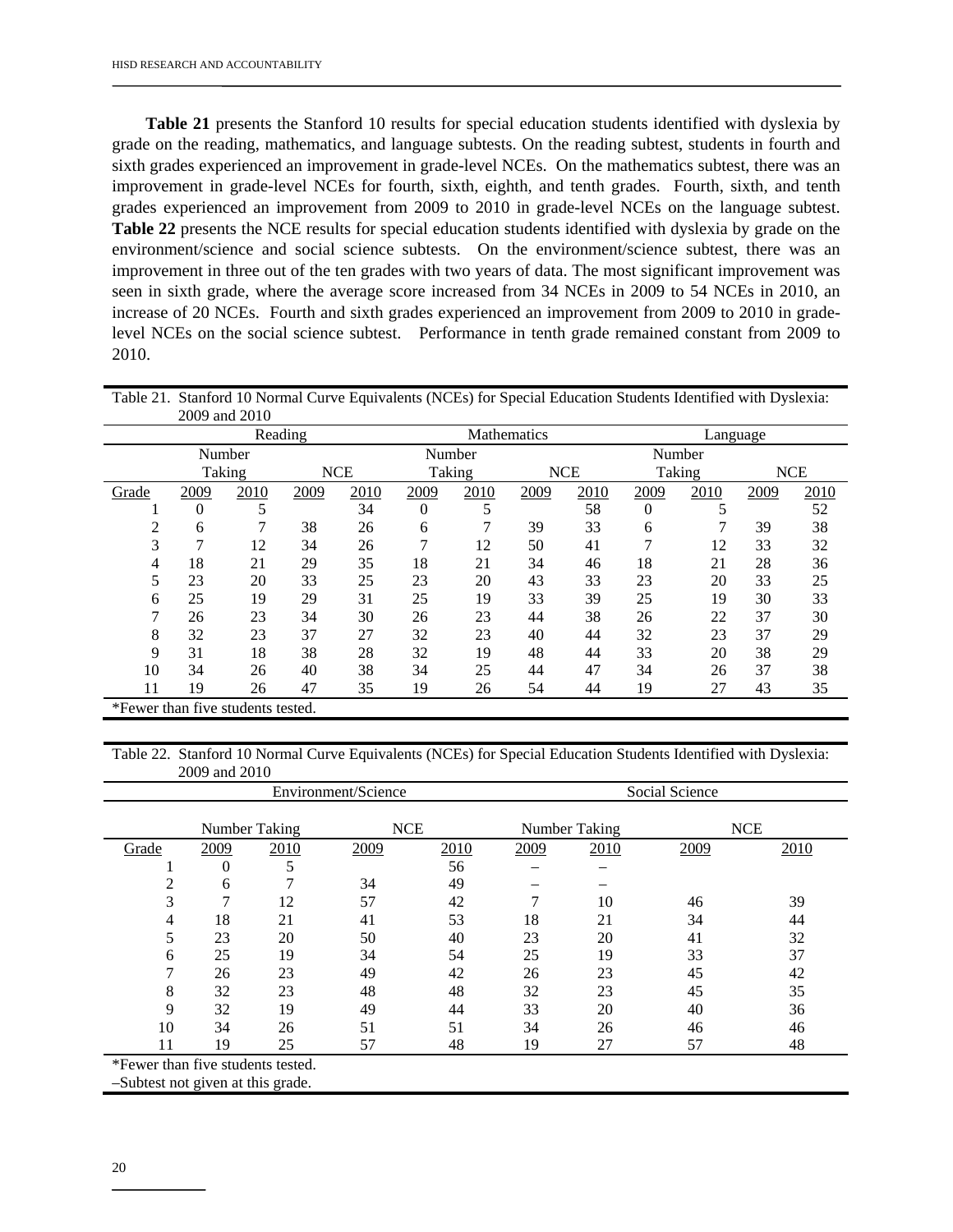**Table 23** shows the 2010 National Percentile Ranks (NPRs) for non-special education students identified with dyslexia ranking at or above the  $50<sup>th</sup>$  percentile at each grade on the reading, mathematics, language, environment/science, and social science subtests. The highest percentage of non-special education students identified with dyslexia scoring at or above the  $50<sup>th</sup>$  percentile was found in eleventh grade environment/science (88 percent). The lowest percentage of non-special education students identified with dyslexia was found in fourth grade reading (9 percent). **Table 24** shows the 2010 National Percentile Ranks (NPRs) for special education students identified with dyslexia ranking at or above the  $50<sup>th</sup>$  percentile at each grade for the reading, mathematics, language, environment/science, and social science subtests. The highest percentage of special education students identified with dyslexia scoring at or above the 50<sup>th</sup> percentile was found in first grade for mathematics and environment/science subtests (80 percent). The lowest percentage was found in fifth grade reading (5 percent).

|       |          |               |                    |      | Percentile Ranking of the Stanford 10 by Grade: 2010 |      | Table 23. Percent of Non-Special Education Students Identified with Dyslexia Scoring at or above the 50 <sup>th</sup> |               |    |                   |
|-------|----------|---------------|--------------------|------|------------------------------------------------------|------|-----------------------------------------------------------------------------------------------------------------------|---------------|----|-------------------|
|       | Reading  |               | <b>Mathematics</b> |      | Language                                             |      | Environment/<br>Science                                                                                               |               |    | Social<br>Science |
| Grade | <u>N</u> | $\frac{0}{0}$ | <u>N</u>           | $\%$ | <u>N</u>                                             | $\%$ | N                                                                                                                     | $\frac{0}{0}$ | N  | $\frac{0}{0}$     |
|       | 9        | 11            | 9                  | 22   | 9                                                    | 44   | 9                                                                                                                     | 56            |    |                   |
|       | 19       | 21            | 19                 | 42   | 19                                                   | 26   | 19                                                                                                                    | 68            |    |                   |
|       | 37       | 22            | 37                 | 38   | 37                                                   | 27   | 37                                                                                                                    | 32            | 37 | 19                |
|       | 53       | q             | 53                 | 36   | 53                                                   | 21   | 53                                                                                                                    | 38            | 53 | 19                |
|       | 39       | 31            | 40                 | 53   | 40                                                   | 33   | 40                                                                                                                    | 58            | 40 | 38                |
| 6     | 17       | 53            | 17                 | 59   | 17                                                   | 35   | 17                                                                                                                    | 59            | 17 | 29                |
|       | 17       | 53            | 17                 | 71   |                                                      | 47   |                                                                                                                       | 82            | 17 | 47                |
| 8     | 31       | 55            | 31                 | 71   | 31                                                   | 39   | 31                                                                                                                    | 84            | 31 | 58                |
| 9     | 24       | 71            | 25                 | 80   | 25                                                   | 60   | 24                                                                                                                    | 75            | 24 | 67                |
| 10    | 18       | 44            | 17                 | 71   | 17                                                   | 53   | 19                                                                                                                    | 53            | 18 | 67                |
| 11    | 24       | 63            | 24                 | 67   | 24                                                   | 67   | 24                                                                                                                    | 88            | 24 | 67                |

\*Fewer than five students tested.

–Subtest not given at this grade.

Table 24. Percent of Special Education Students Identified with Dyslexia Scoring at or above the 50<sup>th</sup> Percentile Ranking of the Stanford 10 by Grade: 2010

|                                   | o                       |               |                    |               |                     |               | Environment/ |               | Social              |               |
|-----------------------------------|-------------------------|---------------|--------------------|---------------|---------------------|---------------|--------------|---------------|---------------------|---------------|
|                                   | Reading                 |               | <b>Mathematics</b> |               | Language            |               | Science      |               | Science             |               |
| Grade                             | $\overline{\mathbf{N}}$ | $\frac{0}{0}$ | N                  | $\frac{0}{0}$ | $\underline{\rm N}$ | $\frac{0}{0}$ | N            | $\frac{0}{0}$ | $\underline{\rm N}$ | $\frac{0}{0}$ |
|                                   |                         |               |                    | 80            |                     | 40            |              | 80            |                     |               |
| 2                                 |                         | 14            |                    | 29            |                     | 29            |              | 57            |                     |               |
| 3                                 | 12                      |               | 12                 | 33            | 12                  | 25            | 12           | 33            | 10                  | 20            |
| 4                                 | 21                      | 10            | 21                 | 33            | 21                  | 10            | 21           | 48            | 21                  | 33            |
| 5                                 | 20                      |               | 20                 | 10            | 20                  | 15            | 20           | 20            | 20                  | 20            |
| 6                                 | 19                      | 21            | 19                 | 26            | 19                  | 11            | 19           | 63            | 19                  | 11            |
| 7                                 | 23                      | 17            | 23                 | 26            | 22                  | 14            | 23           | 26            | 23                  | 43            |
| 8                                 | 23                      | 17            | 23                 | 30            | 23                  | 9             | 23           | 48            | 23                  | 9             |
| 9                                 | 18                      | 11            | 19                 | 26            | 20                  | 20            | 19           | 37            | 20                  | 15            |
| 10                                | 26                      | 27            | 25                 | 48            | 26                  | 27            | 26           | 42            | 26                  | 42            |
| 11                                | 26                      | 27            | 26                 | 31            | 27                  | 19            | 25           | 36            | 27                  | 52            |
| *Fewer than five students tested. |                         |               |                    |               |                     |               |              |               |                     |               |
| -Subtest not given at this grade. |                         |               |                    |               |                     |               |              |               |                     |               |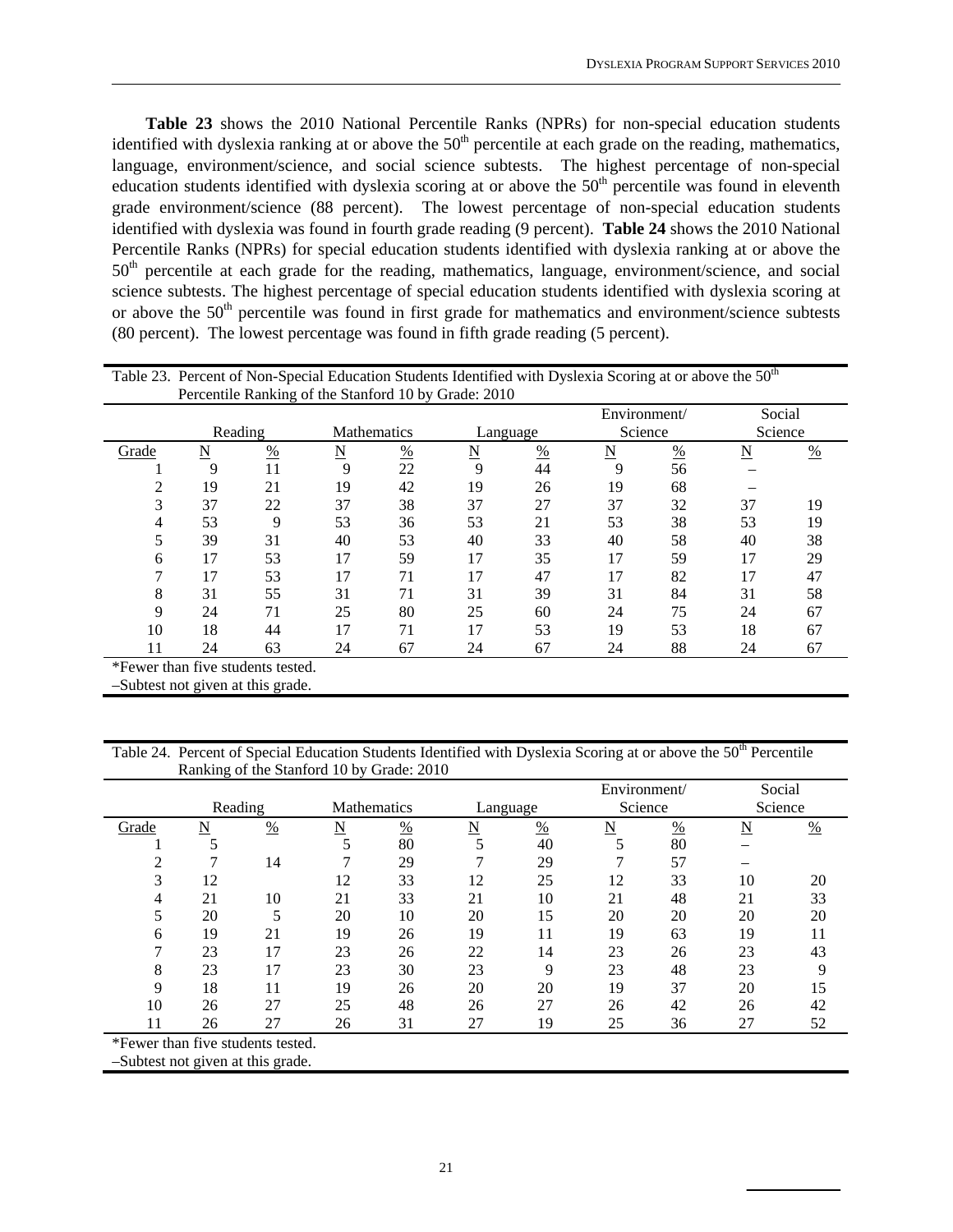#### *High Frequency Word Evaluation*

 The High Frequency Word Evaluation (HFWE) is required for promotion in first and second grades. As part of promotion requirements, students must score at 80 percent or higher on the HFWE. The test measures proficiency in reading the most frequently used words in English or Spanish. On April 9, 2010, of the 46 students identified with dyslexia in first and second grades, 45 were administered the HFWE. Approximately, 34 out of the 45 students tested mastered the HFWE at a passing rate of 75.6 percent. Among the test takers, 73.3 percent of first graders and 76.7 percent of second graders passed the test.

#### *Texas Primary Reading Inventory and "El Inventario de Lectura en Español de Tejas" (TPRI/Tejas Lee)*

 The Texas Primary Reading Inventory and "El Inventario de Lectura en Español de Tejas (TPRI/*Tejas LEE*) measure a student's reading and comprehension skills in English and Spanish. The results from these tests are used to identify students who are at risk for reading difficulties and eligible for the Accelerated Reading Instruction program. **Figure 2** shows the 2010 TPRI End-of-Year results, which revealed that the majority of students in grades 1–3 did not meet HISD's reading standard. The percent of students that did not meet the standard increased at each grade level reaching 79.1 percent in third grade. **Figure 3** shows the performance of students on the *Tejas LEE* which revealed that the majority of students in kindergarten (80.4 percent) met HISD's reading standard, while the majority of students in first grade ( 50.7 percent), second grade (58.4 percent) and third grade (58.5 percent) did not meet the standard (see page 23). Also, a total of 44 students identified with dyslexia were administered the Endof-Year TPRI/*Tejas LEE* in 2010.Approximately, 93 percent of students identified with dyslexia did not meet HISD's reading standard, which is higher than the percentage of students districtwide that did not meet the standard on either test.



#### **Districtwide TPRI (English) End of Year 2010 Results**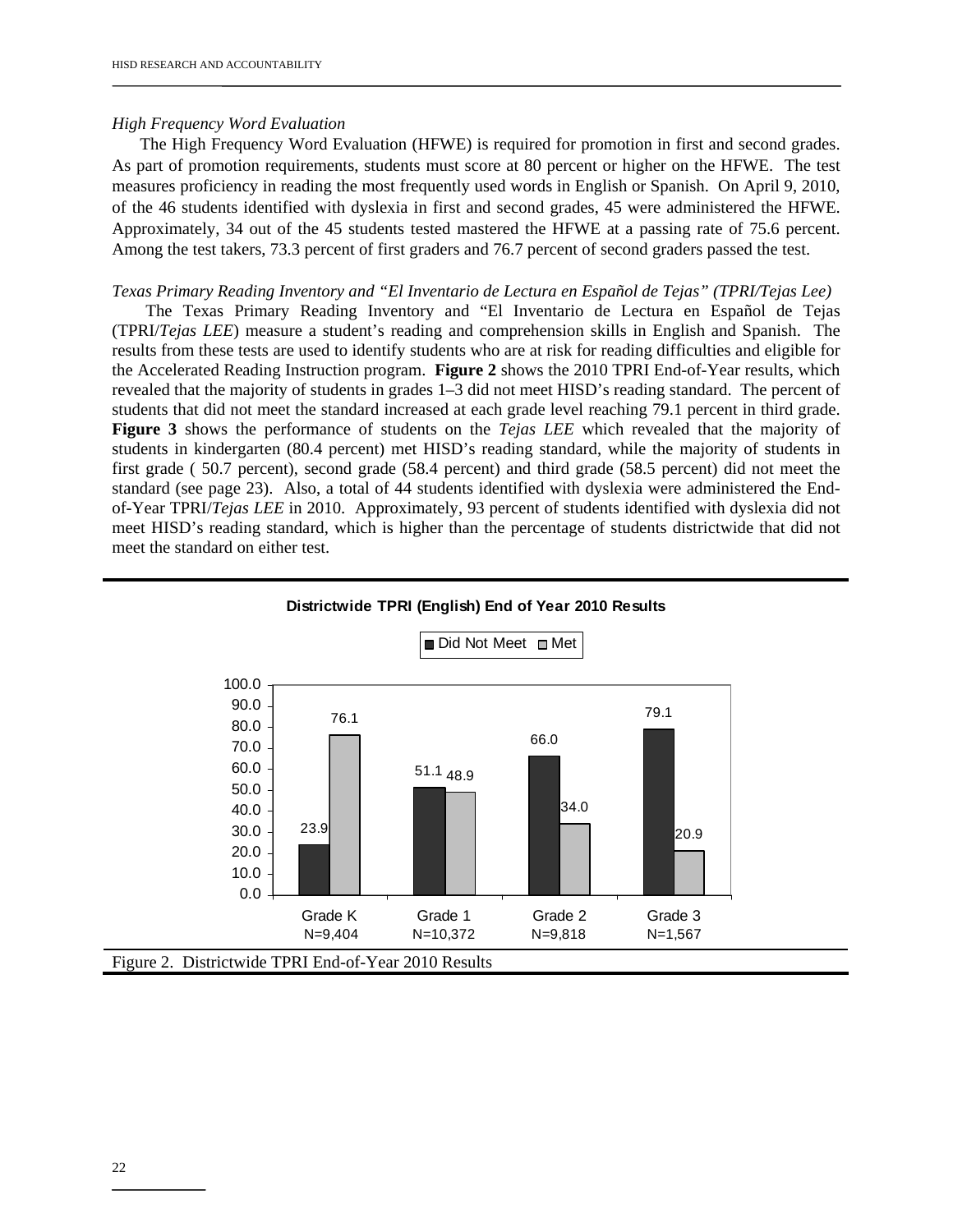

#### **Districtwide Tejas LEE (Spanish) End of Year 2010 Results**

#### **What activities have been accomplished at the district level with regards to the Dyslexia Program?**

 The activities accomplished at the district level with regards to the dyslexia program included conducting numerous presentations and meetings with HISD staff at the administrative, regional, and school-level. In addition to the presentations and meetings hosted, information regarding dyslexia was communicated via e-mail, Dyslexia website, and memos. Other activities accomplished at the district level included hosting the Dyslexia Institute, Campus Dyslexia Contacts, and Special Populations Managers meetings, and recognizing a Campus Dyslexia Contact Person of the Month.

#### *Dyslexia Evaluation Specialists*

 During the 2009–2010 school year, the Office of Special Populations hired one Dyslexia Evaluation Specialist (DES) for a total of six who were assigned to each region. The primary role of the DES was to evaluate students for dyslexia and related disorders under Section 504. The manager for Dyslexia Program Support Services conducted a total of 11 DES Core meetings during the 2009–2010 school year. Topics discussed during these meetings included referral processes, department improvement plan, Accelerated Reading Instruction (ARI) Tier II compliance, Chancery, state and federal laws, conferences and professional development, and current cases and reports.

#### *Dyslexia Institute*

 The 2009 Dyslexia Institute was hosted on August 18, 2009. A total of 127 participants attended the Institute. During the meeting, attendees learned about the dyslexia program goals for the District, regions, and campuses for the 2009–2010 school year. The objectives at the district level were on teacher training, testing and identification, data quality, and parent education. The goals at the regional level were to have a more active hands-on approach, increase professional development attendance, ensure data quality, and attend special populations meetings. Program goals at the campus level were to perform staff responsibilities, increase dyslexia program activities, attend more professional development, ensure data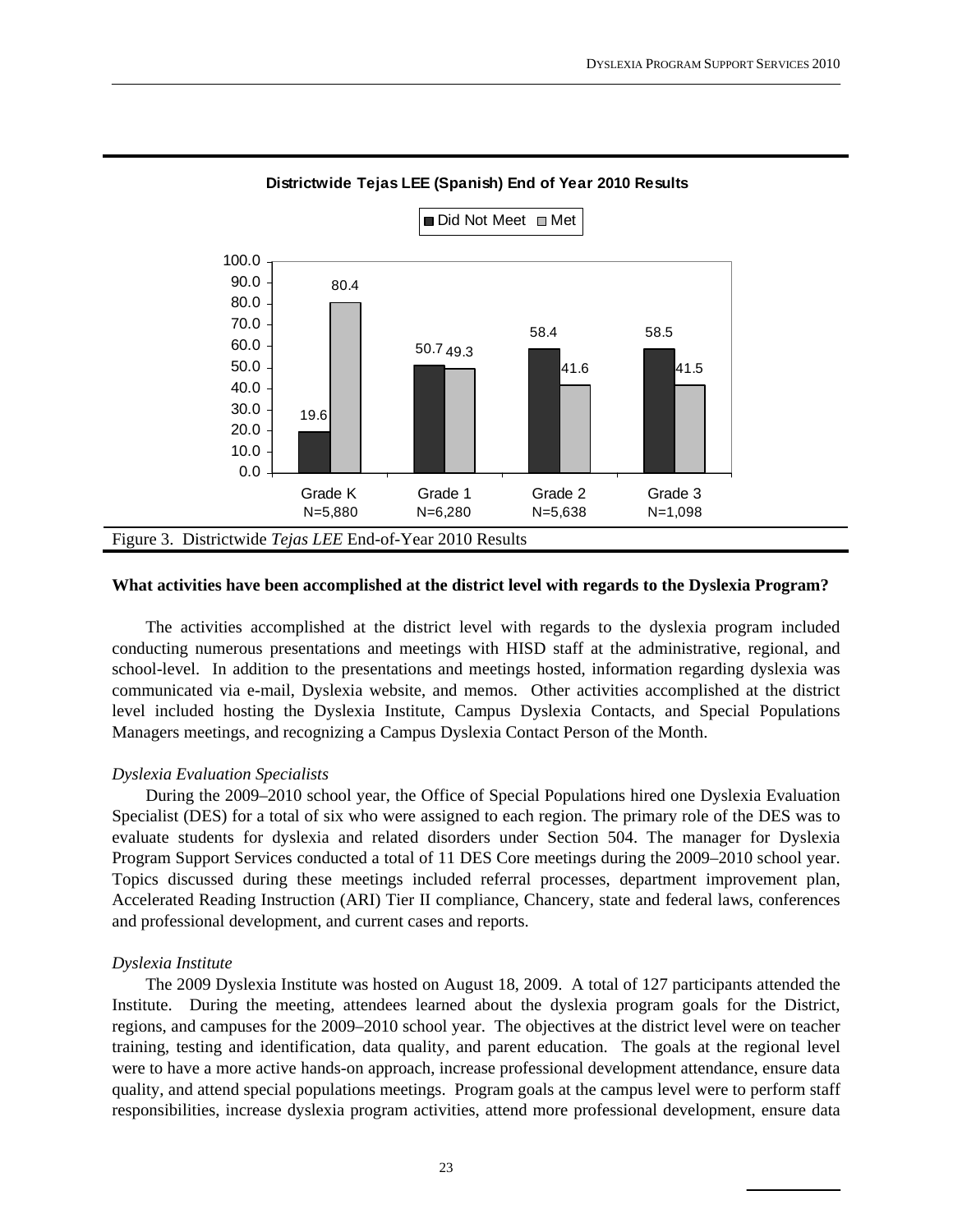quality, and offer parent education. Additional items presented during the 2009 Dyslexia Institute included:

- Campus Dyslexia Referral Process,
- Dyslexia Program Planner,
- Dyslexia Compliance Matrix,
- Accountability Tips, and
- Texas Assessment Program Accommodations.

#### *Campus Dyslexia Contacts Meetings*

 A total of four Campus Dyslexia Contacts meetings were held during the 2009–2010 school year. The meeting dates were September 22, 2009, November 17, 2009, February 16, 2010, and March 30, 2010. A total of 166 participants attended the meetings. Topics discussed during the September meeting included dyslexia program update, best practices for dyslexia programming and instruction, early identification, Chancery Data Entry Form, and upcoming events. During the November meeting, topics included Dyslexia Program Evaluation, Language! program rollout for middle schools, LiveScribe technology demonstration, and dyslexia program components. Topics discussed at the February meeting included TAKS with Bundled Dyslexia Accommodations, Dyslexia Intervention Program (DIP), DIP Class Attendance Policy, Flexible Scheduling and Grouping or Intervention, Assistive Technology for Struggling Writers, 10 Strategies to Enhance Student's Memory, and parent education. At the March meeting, topics discussed included procedures for requesting specific accommodations, Dyslexia Instructional Program Training Certification, Dyslexia Instructional Support Teacher, and Recording for the Blind and Dyslexic Webinar.

#### *Senior Special Populations Specialists Meetings*

 Three meetings with Senior Special Populations Specialists representing the six regions were held during the 2009–2010 school year. The meeting dates were September 4, 2009, November 6, 2009, and January 8, 2010. A total of 15 participants attended the meetings. Topics discussed during these meetings included were referral processes, Department Management Plan, Chancery Dyslexia Data Entry Forms, Personal Graduation Plans, Parent Education, school dyslexia program services, early identification, Tier II compliance for students not meeting standards on TPRI/*Tejas Lee*, and Dyslexia Program updates.

#### *Campus Dyslexia Contact Person of the Month*

Dyslexia Program Support Services selected a person as the Campus Dyslexia Contact Person of the Month throughout the 2009–2010 school year. This designation was recognized at Campus Dyslexia Contact meetings and on the Dyslexia website. Consideration for this distinction was given to Contact Persons who conducted faculty in-services, maintained documentation, documented Tier II interventions, and coordinated an ongoing Parent Education Program in order to facilitate their campuses' Dyslexia Program. Also, consideration for this distinction was given to Contact Persons who exceeded expectations in advancing HISD's Dyslexia Program Initiatives. The Dyslexia Contact Persons at the following schools received the Campus Dyslexia Contact Person of the Month designation: West University, Oak Forest, Petersen, Ross, Travis, Barrick, and Kennedy elementary schools and Pershing and Fonville middle schools. Also, Briarmeadow Charter, Energized for Excellence, and Rice School.

#### **How was parent education regarding dyslexia provided at the district and campus levels?**

As stated previously, Chapter 19 TAC §74.28 was revised to indicate that school districts "shall provide a parent education program for the parents/guardians of students with dyslexia and related disorders." The purpose of HISD's Parent Education Program was to inform parents of the services and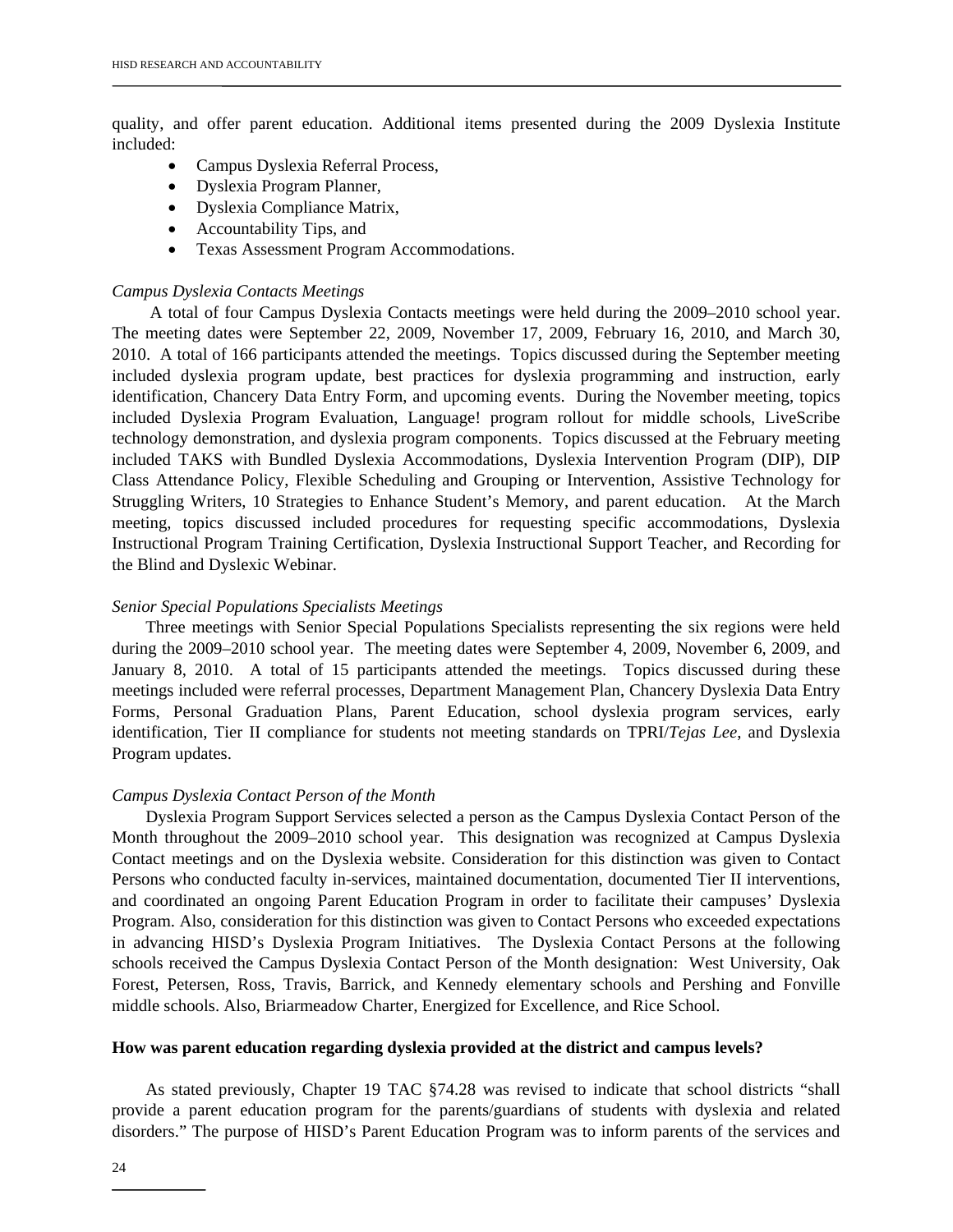options available to students under Section 504. Examples of the methods that Campus Dyslexia Contact Persons could utilize in providing the Parent Education Program were:

- HISD Parent's Guide to Dyslexia Brochure (English/Spanish);
- PTO/PTA meetings;
- Newsletters;
- District and/or School Web sites; and
- Parent Conferences.

Campus contact persons were asked to maintain documentation records and provide copies of meeting agendas of the Parent Education Program on their campuses to Dyslexia Program Support Services.

Dyslexia Instructional Support Teachers (DISTs) were asked to complete a survey regarding the Dyslexia Program on their campuses (see Appendix C). Specifically, the survey asked DIST, "Have you provided parent education on your campus regarding dyslexia and related disorders?" Most of the DISTs (55 percent) stated "yes" compared to 45 percent who stated "no." DISTs were given an opportunity to explain their responses. There were a total of 37 comments and eight comments were categorized as "provided parent education through PTA and/or parent meetings." Some specific responses were:

- At our earlier PTA meetings, parents were given overviews regarding spotting characteristics of dyslexia, support, and our services available.
- I had a meeting at the beginning of the year in the evening with handouts and a PowerPoint.
- I have provided informational seminars during our VIPS, PTA and PAC meetings.

Seven comments were categorized as "provided parent education through brochures and/or printed information." Examples of responses included:

- Brochures were passed out to parents at the beginning of the year.
- Parent education consists of handing out a brochure about dyslexia.
- Parents have received different reading material related to dyslexia.

The third category included five comments categorized as "provided parent education during parent conferences." Examples of responses included:

- ... during 504/sped meetings, parents are provided with information on dyslexia;
- through the IAT process; and
- Individual explanation at IAT meetings and in informal conferences.

Three of the comments indicated that they provided parent education by hanging up Dyslexia Awareness posters. Two of the comments indicated that parent education was provided by making information regarding dyslexia available on the office counter. Four of the comments indicated that they were not sure if parent education regarding Dyslexia had been provided on their campuses or that it had not been provided. A DIST commented that "It has not been mentioned on my campus." There were eight comments that could not be categorized. Some examples of these comments included:

- General Information is handled through other middle school staff...I am in a classroom all day;
- On an individual basis; and
- In the form of providing resources and ideas for ways they can help their children at home...but, I have not had a formal meeting or professional development time...everything is informal.

The Office of Special Populations-Dyslexia Program Support Services hosted its first Parent Dyslexia Awareness Day on Saturday, October 10, 2009 from 8:00 a.m. to 1:00 p.m. at the Hattie Mae White Educational Support Center. The event was advertised on HISD's website and a flyer was distributed to schools for dissemination. Teachers were also invited to attend and were given a professional development credit for their attendance. The theme for the event was "Parents Are Our Partners: Creating a K–12 College-Bound Culture Together." Guest speakers included Texas State Dyslexia Consultant Brenda Taylor and Houston Branch International Dyslexia Association President James "Jim" Carter. Topics of discussion at the event included: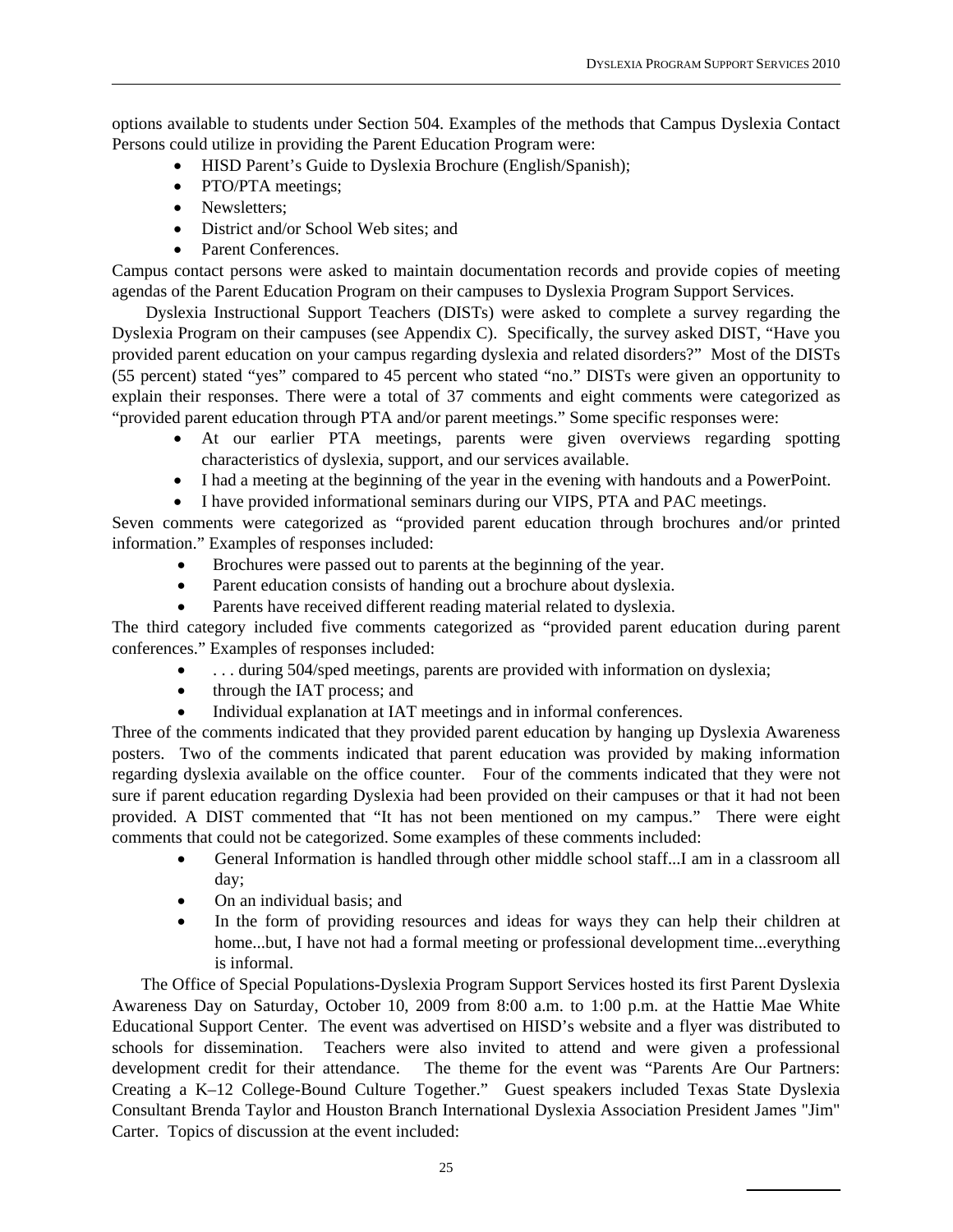- The History of Dyslexia: Characteristics of Dyslexia and the role of the International Dyslexia Association Past and Present;
- Parent Education: Strategies and Accommodations in Schools;
- Dyslexia Referral Assessment and Identification Process (English/Spanish);
- DIP: Effective Strategies for Teaching Students with Dyslexia;
- Preparation for College (English/Spanish);
- Early Reading Assessment for K-2 Students: TPRI/Tejas LEE;
- Student Self–Advocacy in K–12 Schools and Beyond; and
- Transitioning to Post Secondary Settings: Dyslexia and Other Learning Needs at Colleges, Universities, and World of Work.

A total of 19 parents attended the event. Parents who attended the event were asked to complete a survey regarding the event (see Appendix B). A total of 10 out of the 19 parents who attended the event completed the "Parent Dyslexia Awareness Day Survey." According to survey results, all of the parents agreed on the convenience of the event location, good organization of the event, and helpfulness of the HISD staff. Also, most of the parents (90 percent) indicated that the keynote presenters and sessions were helpful. The remaining 10 percent of parents were asked to explain their responses. Examples of the comments were "Don't mix what parents need to know with more teacher oriented sessions" and "Please don't call this parent day-geared to teachers only."

Roughly, 90 percent of the parents learned about the event through their child, while 10 percent through the mail. Parents were asked, "Do you know how to get your child reviewed for dyslexia testing?" Sixty percent stated "yes," while 40 percent stated "no." Also, 80 percent of parents indicated that they know "a little" about dyslexia compared to 20 percent who indicated they know "a lot" about dyslexia. Lastly, parents were asked to rate their overall satisfaction with the event. Most of the parents were "very satisfied" (78 percent), 11 percent were "satisfied," and 11 percent were "neutral." Parents were asked, "What were your reasons for coming to Parent Dyslexia Awareness Day?" Some of the specific comments were:

- Teacher encouraged me to attend.
- To try and learn what I can do to support my child. He is not getting the support he needs from [his school]. He has a 504 in name only. There is no help in the classroom.
- Check how to identify, assess and interventions for my son.
- Learn more about dyslexia since my daughter has been diagnosed with it.
- Child newly tested and I wanted to better understand dyslexia.
- Two teachers have made remarks that my granddaughter has signs of dyslexia-yet have not seen any moves toward testing or helping-need to know my granddaughters rights to accommodations.
- My child and I need to learn more about her dyslexia.

#### **What were the perceptions of Dyslexia Instructional Support Teachers regarding the Dyslexia Program?**

Dyslexia Instructional Support Teachers (DISTs) were asked to complete a survey regarding the Dyslexia Program on their campuses (see Appendix C). Principals were asked to submit the names of their campus DISTs to Dyslexia Program Support Services. Out of the 298 HISD campuses, principals at 259 campuses submitted names. Teachers on this list were sent an email with a link to the Dyslexia Teacher Survey. A total of 112 teachers completed the survey. The first question on the survey asked them if they were the DIST at their campus. Approximately, 14 percent stated "no." Only the teachers who indicated that they were the DIST on their campuses completed the survey. About 75 percent of the respondents served as the DIST at the elementary level, 13 percent at the middle school level, and 12 percent at the high school level.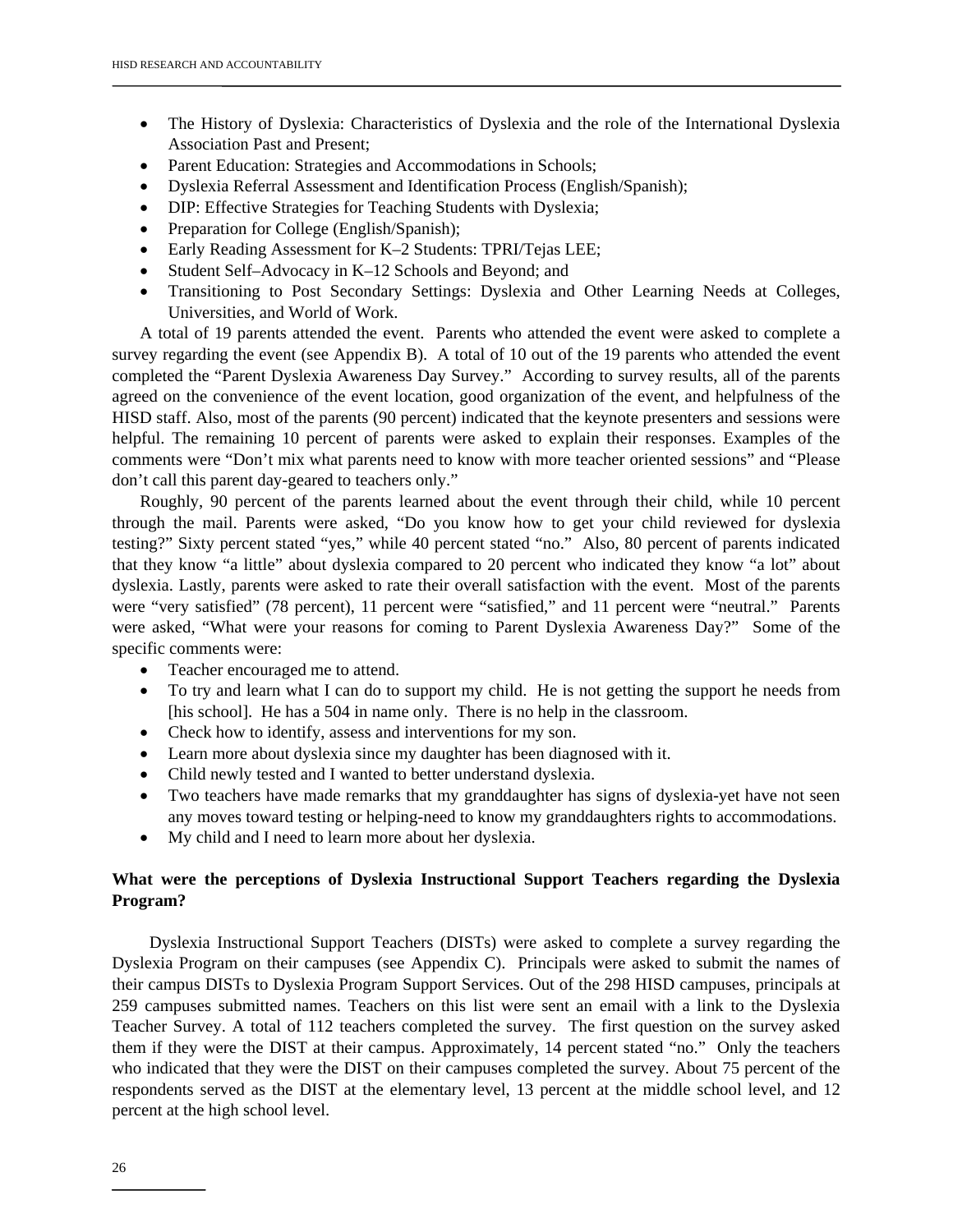Slightly more than half (51 percent) of the DISTs indicated they were currently providing dyslexia instructional services. According to survey results, an overwhelming majority (81 percent) of these DISTs spent 1-2 hours a day providing dyslexia instructional support, while 14 percent spent 3-4 hours, and five percent spent 5-6 hours. DISTs who indicated that they were currently providing dyslexia instructional services were also asked, "Are students who did not meet the standard on the TPRI receiving 30 minutes a day of TIER II Accelerated Reading Instruction (ARI)?" Around 86 percent indicated "yes," compared to 14 percent who indicated "no." Most of DIST who indicated "no" worked at the middle or high school level where the TPRI is not given. DISTs who indicated they were not providing services were asked if the following factor was hindering them: "no students identified with dyslexia at my school," 78 percent indicated "yes." Other factors were "not having enough time" where 35 percent said "yes" and "lack of campus administrator support" in which 35 percent also said "yes." About 19 percent stated "yes, needing additional training" was another factor hindering them from providing services. DISTs were given an opportunity to provide additional factors that hindered them from providing dyslexia instructional services. There were a total of 10 comments. These comments were categorized as "little support for identification," "not enough time to provide services," and "need training/support." One DIST explained that "According to our principal, dyslexic students are being "served" if they are mainstreamed in a classroom with a dyslexia certified teacher. These students are not pulled out for small-group instruction. In addition, it is extremely difficult to test students we feel suffer from this language processing problem, since no one provides information or support about testing procedures. . . .I honestly believe a large portion of high school dropouts are undiagnosed dyslexics."

 **Table 25** (see page 28) shows the percent of DISTs who indicated whether or not they had completed training in various comprehensive dyslexia programs. The overwhelming majority of DISTs indicated that they had not completed eight out of the ten programs. The two programs with the majority of DISTs indicating that they had completed the training were Dyslexia Intervention Program (87.6 percent) and Neuhaus Basic Language (51.4 percent). Other trainings completed by DISTs included:

- Orton-Gillingham,
- Neuhaus Scientific Spelling,
- Neuhaus Language Enrichment,
- Neuhaus Basic Language Advanced, and
- RITE Reading Program.

 **Table 26** (see page 28) shows the percent of DISTs who indicated which dyslexia programs were being used for students receiving dyslexia services. The highest percent of DISTs (79 percent) indicated that they used "teacher-made materials based on student needs," followed by "strategies from *Modification and Accommodations for General and Special Education Handbook*" and "other reading programs/specialized tutorials for students with reading difficulties" (68 percent) each. Slightly more than half of the DISTs indicated that they used "Neuhaus Multi-sensory Methods based on Orton-Gillingham." Other programs used by DISTs for students receiving dyslexia services included:

- Voyager,
- Guided Reading,
- Ticket-to-Read,
- Reader's Theater for Fluency,
- Touch Phonics, and
- Lexile Readers.

 The majority (68 percent) of DISTs indicated that they used the resources on the Dyslexia Support Program Web site. DIST were given an opportunity to explain their response. There were a total of 15 comments which were categorized as "not needed," "use it for information," and "did not know about Web site." Some of the specific responses included: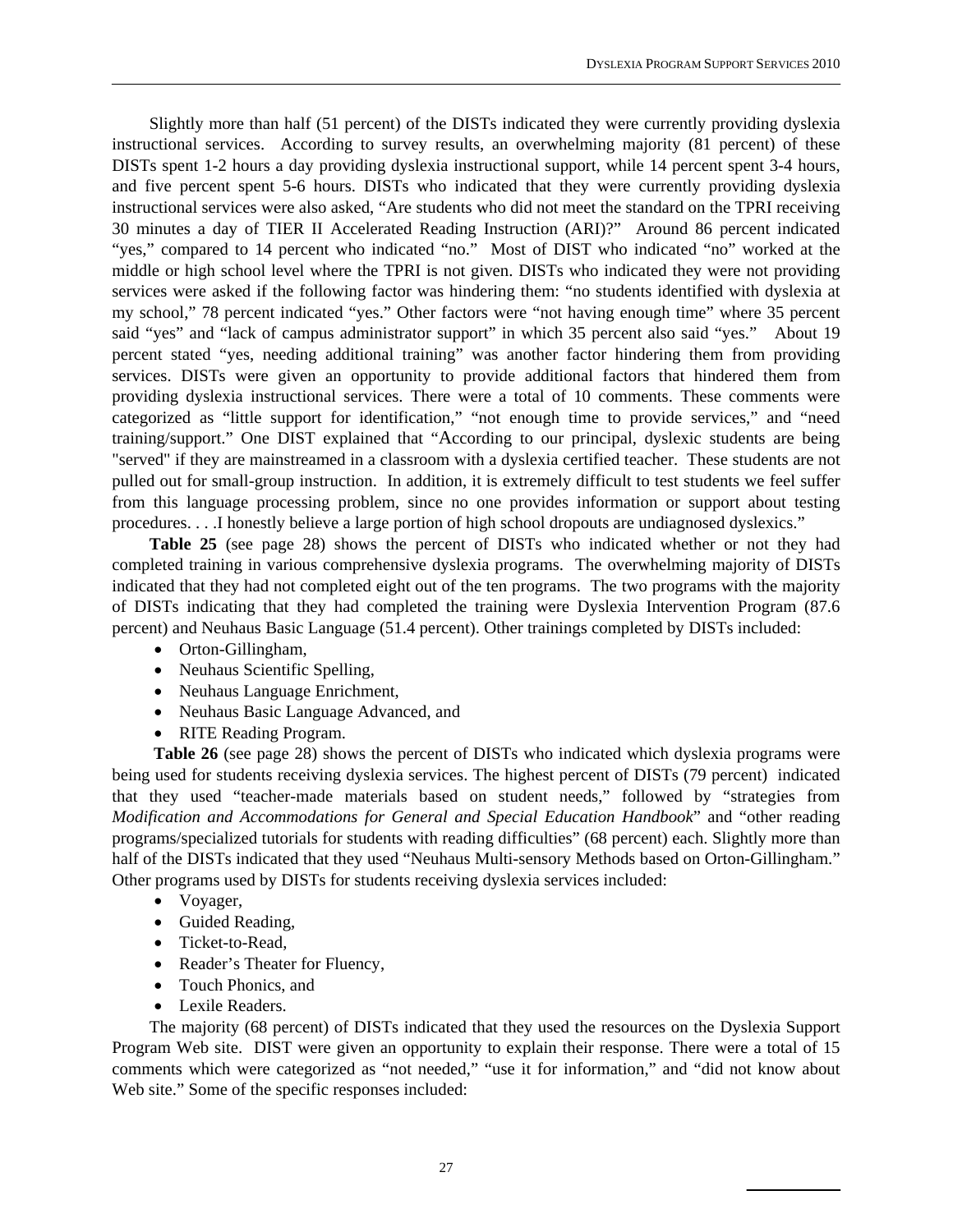| Program                            | $%$ Yes | $%$ No |  |
|------------------------------------|---------|--------|--|
| Dyslexia Intervention Program(DIP) | 87.6    | 12.4   |  |
| Neuhaus Basic Language             | 51.4    | 48.6   |  |
| Esperanza MSL                      | 27.0    | 73.0   |  |
| Language!                          | 18.3    | 81.7   |  |
| Phono-Graphix Reading Reflex       | 16.9    | 83.1   |  |
| Spalding Method                    | 8.6     | 91.4   |  |
| <b>Scottish Rite</b>               | 7.0     | 93.0   |  |
| Great Leaps Reading Program        | 7.0     | 93.0   |  |
| Wilson Language Program            | 5.2     | 94.8   |  |
| Slingerland Approach               | 3.6     | 96.4   |  |

Table 25. The Percent of Dyslexia Instructional Support Teachers Who Indicated Whether or Not They Completed Various Comprehensive Dyslexia Programs: 2010

- I use the DIP program notebook.
- It is a great help to be able to go to the website and download the information needed for parents and teachers.
- I did not know that resource was available.

 DISTs were also asked, "Do you believe the campus referral process for dyslexia under 504 is effective at your campus?" About 68 percent of DISTs indicated "yes," while 32 percent indicated "no." DISTs were given an opportunity to comment. A total of eight DISTs provided comments that were categorized as "the process takes too long" and "services not provided." As one DIST stated, "Absolutely

Table 26. The Percent of Dyslexia Instructional Support Teachers Indicating the Dyslexia Programs being used for Students Receiving Dyslexia Services: 2010

| Program                                                                                         | % Yes | $\%$ No |
|-------------------------------------------------------------------------------------------------|-------|---------|
| Teacher-made materials based on student needs (accommodation/modification)                      | 78.9  | 21.1    |
| Strategies from "Modification and Accommodations for General and Special Education"<br>handbook | 68.1  | 31.9    |
| Other reading programs/specialized tutorials for students with reading difficulties             | 67.6  | 32.4    |
| Neuhaus Multi-sensory Methods based on Orton-Gillingham                                         | 51.4  | 48.6    |
| Scientific Spelling                                                                             | 46.3  | 53.7    |
| Aspire Program                                                                                  | 40.3  | 59.7    |
| Proactive Reading Intervention correlates with SRA/Open Court                                   | 36.4  | 63.6    |
| Visualizing and Verbalizing; Language, Comprehension, and Thinking                              | 35.4  | 64.6    |
| Guided Reading Program Software                                                                 | 27.0  | 73.0    |
| <b>Corrective Reading</b>                                                                       | 23.8  | 76.2    |
| <b>Handwriting Without Tears</b>                                                                | 16.1  | 83.9    |
| Earobics Literacy Launch Steps 1 and 2                                                          | 13.8  | 86.2    |
| IndiVisual Reading Fluency Program (Secondary)                                                  | 11.1  | 88.9    |
| Lexia Reading and Language System                                                               | 10.8  | 89.2    |
| Watch-Me!-Read (K-2)                                                                            | 8.6   | 91.4    |
| FastForWard                                                                                     | 7.9   | 92.1    |
| Living Books CD (English & Spanish)                                                             | 6.6   | 93.4    |
| Let's Go Read!                                                                                  | 5.0   | 95.0    |
| Tandum Reading (Secondary)                                                                      | 4.8   | 95.2    |
| Handwriting to the Beat: Callirobics for Kids                                                   | 1.7   | 98.3    |
| "Fundations" (Wilson)                                                                           | 1.6   | 98.4    |
| Waterford Early Reading Program                                                                 | 1.6   | 98.4    |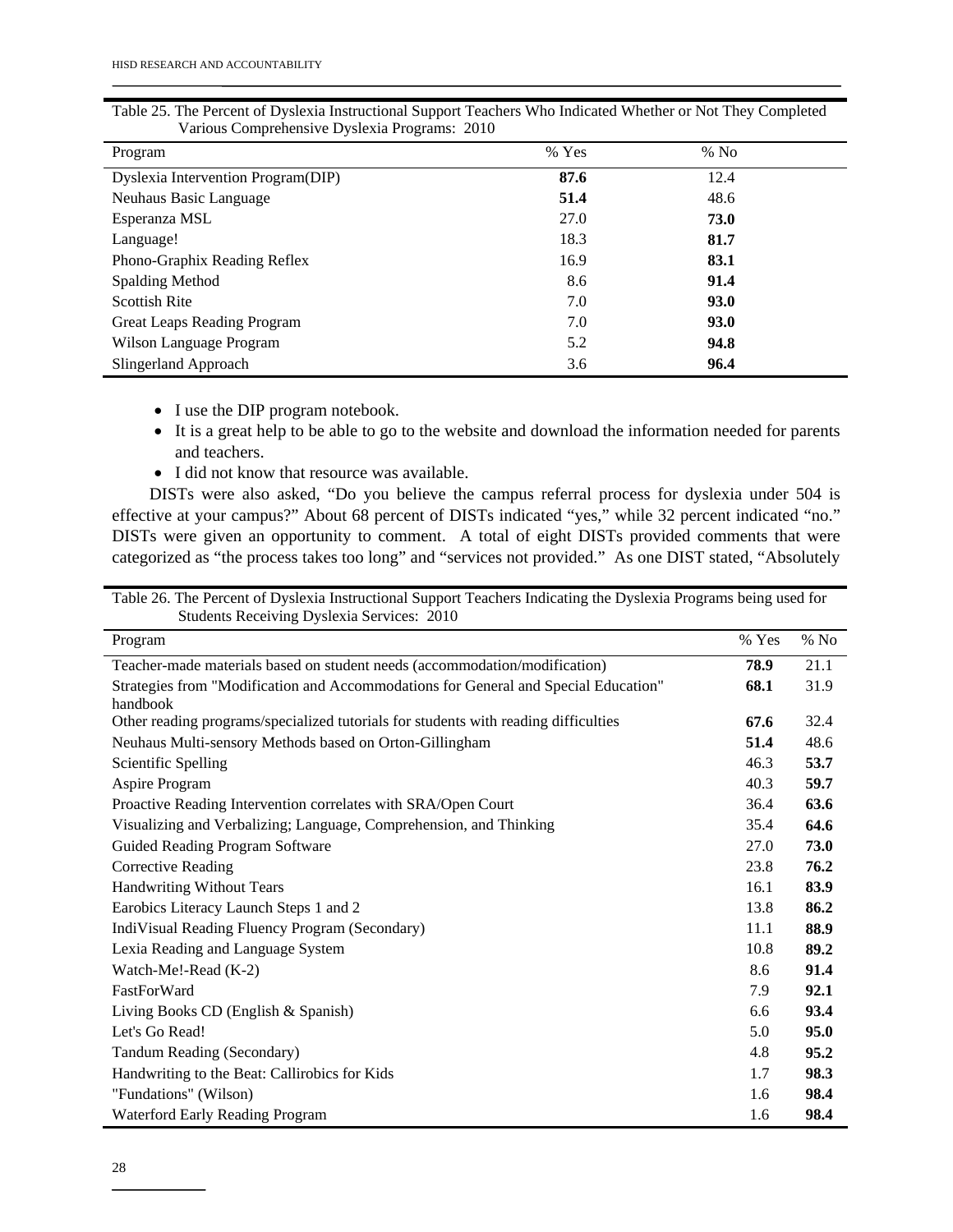not! The IAT system is so cumbersome and a deterrent for the referral process. Then to my amazement students coming to middle school with a history of years of problems in reading and writing cannot be referred for Dyslexia testing until guess what another IAT pack. . . ." An additional six DISTs provided comments that could not be categorized. Some of their specific responses included:

- I think teachers do not take the time to make referrals.
- Students are only being screened by IAT/Eval Specialist and 504 is rarely offered for dyslexia.
- I would say that in the past year the dyslexia referral process has become easier with the implementation of Regional Dyslexia Diagnosticians. Also the pre-referral and referral information on the Employee Portal put out by the Dyslexia Department has been a great help in getting the referral process complete.

 In addition, 89 percent of DISTs agreed that identified students with dyslexia were entered in Chancery by appropriate personnel. DISTs were asked to explain their responses. A total of 22 comments were provided. These comments were categorized as "I don't know," "no identified students," "SIMS clerk," and "DIST inputs data." Four of these comments could not be categorized.

 Lastly, DISTs were asked, "What should be the priority for this upcoming school year?" Forty percent stated, "more time to provide dyslexia instructional support," 37 percent "additional training," 13 percent "release time for training," and 11 percent "funding." With regards to funding, DISTs explained that they should be eligible to receive stipends and that funding is needed for personnel. As one DIST commented, "There is no money or personnel under 504, this needs to change as there is too much paper work and monitoring involved with no personnel hired for the job." Another priority indicated by DISTs included "identifying students." One DIST explained, "The call to the principals that we need to identify these kids in our schools [is needed]. I don't believe that in a school with almost 1000 students there is no one with dyslexia. . . ." Additionally, one DIST believed that a priority should be "scheduling time for services." Some of the specific responses included:

- Schedule students for reading who need the support. Especially general education students may not get the services as there is often no room for dyslexia intervention in their schedule.
- Teachers should not have to use their planning times to serve these students.
- Release time for refresher courses and consistent time during the later hours of the day to give instruction to students.

### **Discussion**

This report was designed to evaluate the dyslexia program in HISD. Particularly, districtwide activities in the areas of professional development, parent education, and academic achievement of students identified with dyslexia, as well as the perceptions of DISTs regarding the program were explored. Dyslexia Program Support Services accomplished their objective of providing on-going support and training for general education dyslexia intervention teachers by offering numerous professional development opportunities throughout the 2009–2010 school year. Furthermore, professional development opportunities were enhanced by offering four new courses.

 An important purpose of HISD's dyslexia program is to identify and assess students having dyslexia and related disorders. The data showed that from 2009 to 2010, there was a 30 percent increase in the number of students identified with dyslexia. This increase was primarily the result of hiring an additional Dyslexia Evaluation Specialists for a total of six during the 2009–2010 school year. Although there was a notable increase in the percent of students identified with dyslexia, this rate is still well below one percent of the district's population. This becomes especially significant when we consider that TPRI/*Tejas Lee* results demonstrated that the majority of HISD students in grades 1–3 are at risk for reading difficulties. In addition, the demographic profile of students identified with dyslexia revealed that White students were overrepresented, while African American and Hispanic students were underrepresented compared to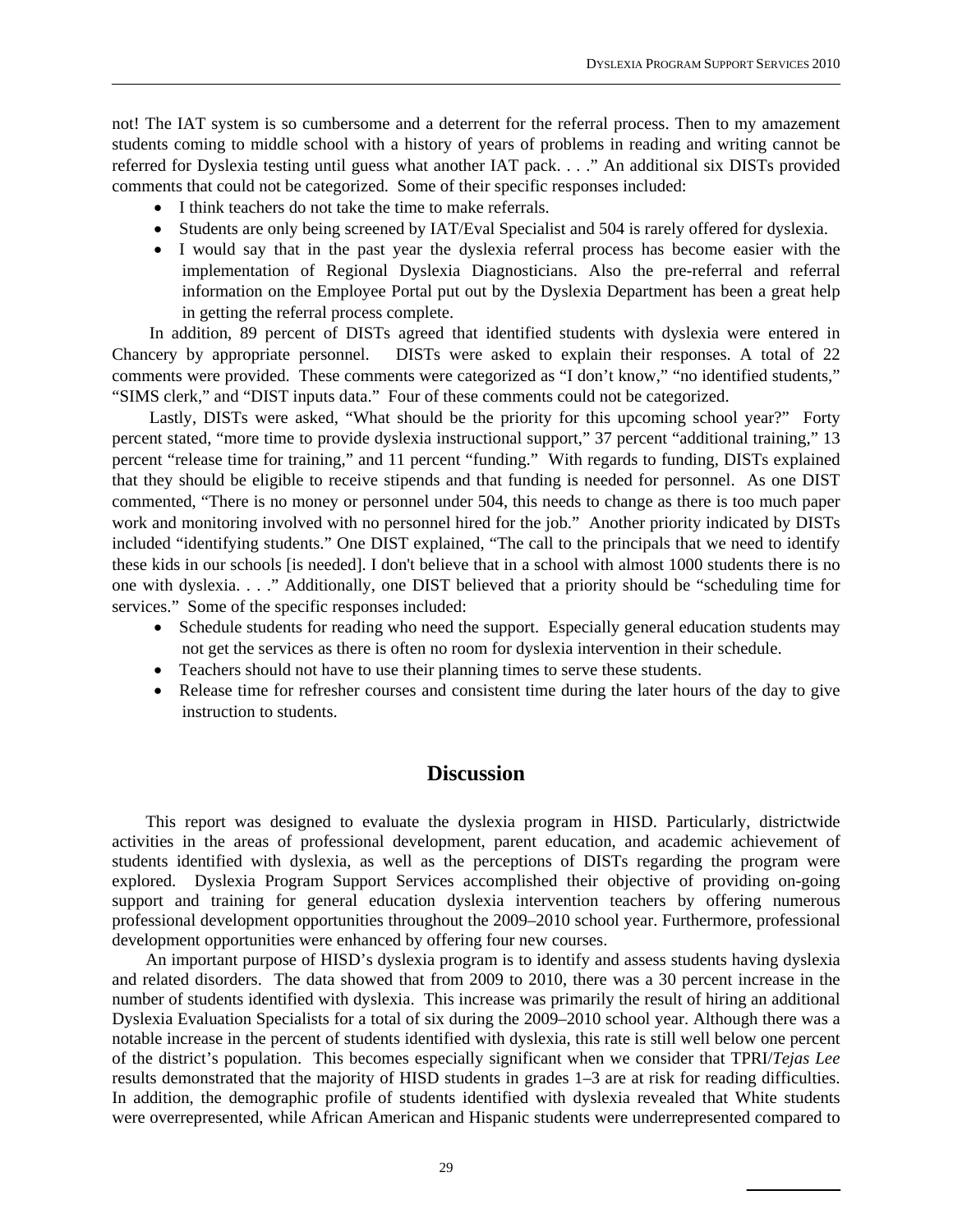their representation at the district. Furthermore, DISTs recognized the need to identify students with dyslexia as they indicated that this should be a priority for the upcoming school year.

 Another objective of Dyslexia Program Support Services was to provide parent education as mandated by the law. This objective was carried out by hosting a Parent Dyslexia Awareness Day for the first time. At the campus level, slightly more than half of DISTs provided parent education regarding the dyslexia program on their campus.

 A method used to assess how students identified with dyslexia are being supported was to analyze their academic achievement results. Overall, the percent of students identified with dyslexia passing the TAKS reading, mathematics, and science tests increased from 2009 to 2010. Specifically, the percent of students identified with dyslexia passing the science test increased by 11 points, nine points on the math test, and five points on the reading test. For the first time, Lexiles were utilized to measure the progress of students identified with dyslexia. At all but one grade level, the Lexiles of students identified with dyslexia increased. The reading abilities of students with dyslexia are developing as evidenced by the increase in Lexile scores from 2009 of 2010. Results of achievement data by subgroups reveals that Hispanic and African American students performed lower than their White counterparts on the reading test. The performance of students identified with dyslexia significantly improved on all tests with the exception of science on the TAKS-M. Non-special education students identified with dyslexia made improvements in several grade levels on the Stanford 10. Results from the HFWE showed that the passing rates for students with dyslexia were moderately high.

### **Recommendations**

- 1. An effort to ensure that parent education is being provided at the campus level should continue and be documented. A Parent Education Program at each campus will ensure that students identified with dyslexia receive instructional and accommodation services. Parent education efforts will increase awareness and, as a result, students who may need dyslexia services can be referred for assessment and be identified. As indicated by parent survey results, parents have limited knowledge about dyslexia. Furthermore, a Parent Education Program at each campus may address the underrepresentation of African American and Hispanic students identified with dyslexia.
- 2. It is evident that not every campus has a Dyslexia Instructional Support Teacher (DIST). There needs to be a district policy to enforce the state mandate to have a trained DIST that has time in their schedule to provide instruction to students identified with dyslexia at every campus. As a result, referrals may increase and students who are demonstrating academic difficulties will have an opportunity to excel once they receive appropriate services.
- 3. DISTs recommended that they should be eligible to receive a stipend like their peers who provide special education services. DIST are required to handle additional responsibilities and receive certification in the Dyslexia Intervention Program. Providing DISTs with additional compensation may attract more teachers in fulfilling the role.
- 4. TPRI End-of-Year results revealed that the majority of students districtwide in grades 1–3 did not meet HISD's reading standard. Appropriate staff must be utilized to facilitate the implementation of Tier II instruction to enhance student progress. Students who do not demonstrate adequate reading progress should be referred for dyslexia assessment.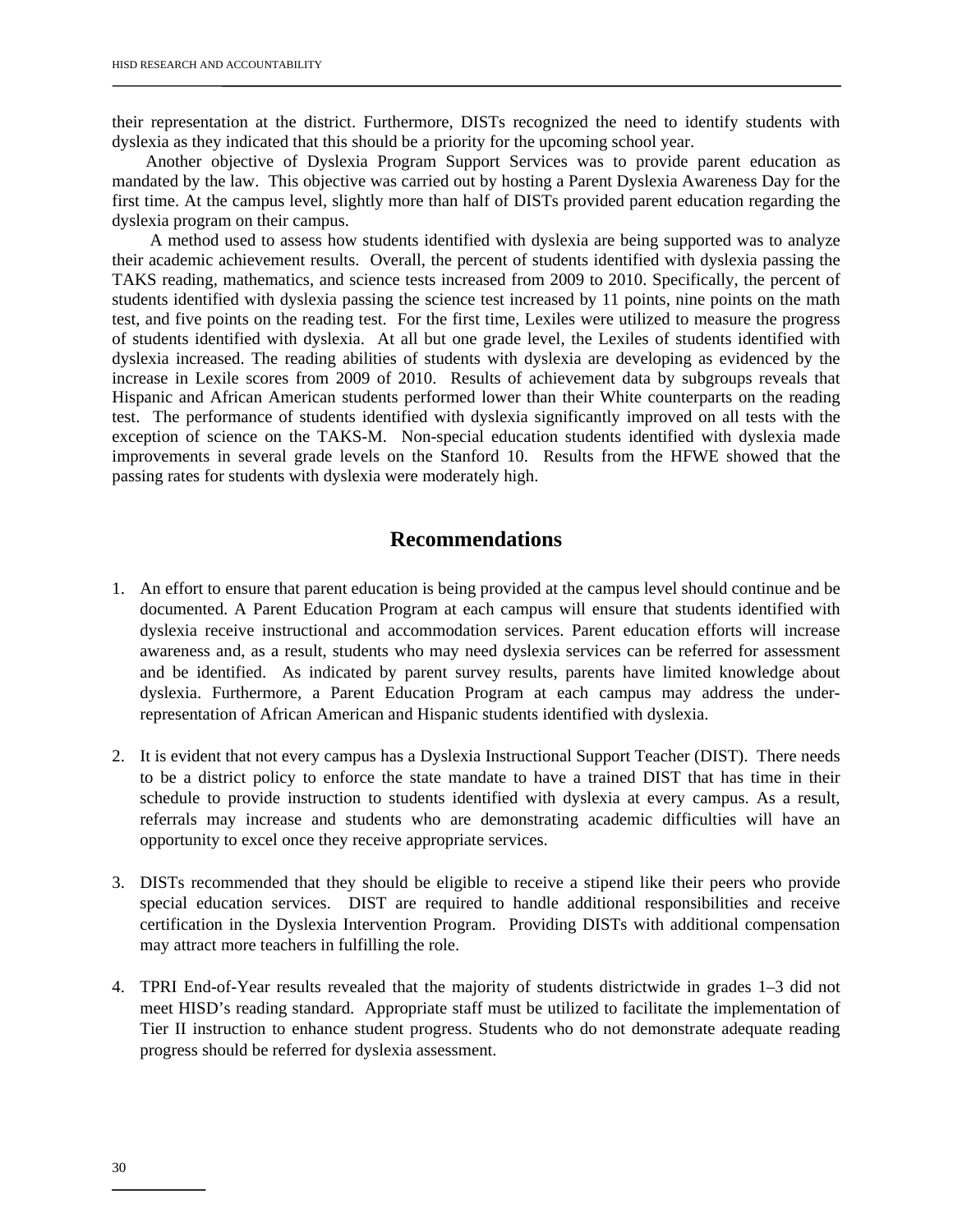5. The percent of students identified with dyslexia continues to be well below one percent of the district's population. Additional staff dedicated to HISD's Dyslexia Program may be needed in order to address the issue of early identification and ensure that campuses have a dyslexia program. This dedicated staff may need to be reflective of the new organizational structure that oversees elementary, middle, and high schools.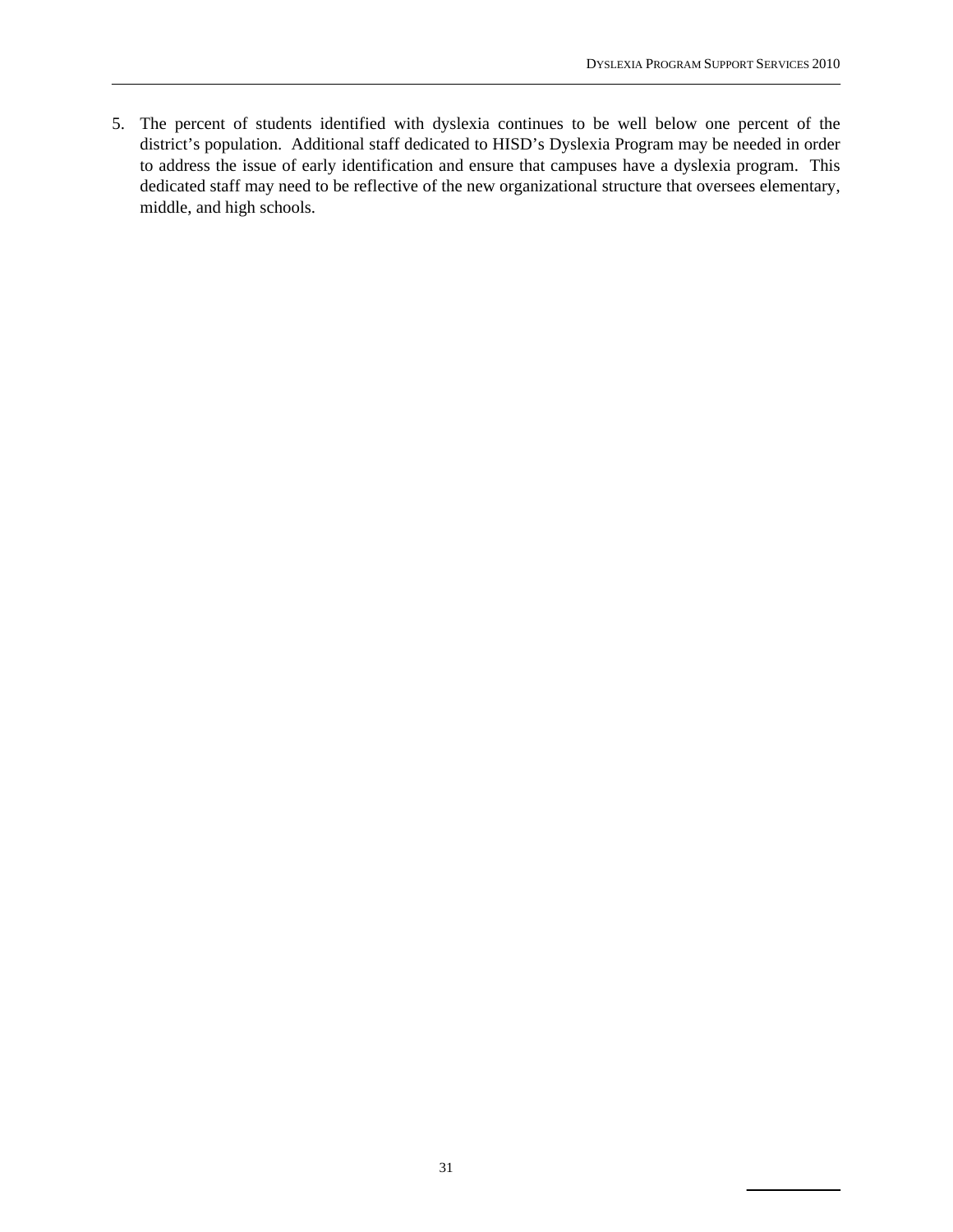## **Appendix A**

Lexile®-to-Grade correspondence Typical Reader Measures, by Grade

| Grade          | <b>Reader Measures</b><br>(Mid-Year, IQR) |
|----------------|-------------------------------------------|
| 1              | Up to 300L                                |
| $\overline{2}$ | 140L to 500L                              |
| 3              | 330L to 700L                              |
| 4              | 445L to 810L                              |
| 5              | 565L to $910L$                            |
| 6              | 665L to 1000L                             |
| 7              | 735L to 1065L                             |
| 8              | 805L to 1100L                             |
| 9              | 855L to 1165L                             |
| 10             | 905L to 1195L                             |
| 11 and 12      | 940L to 1210L                             |

NOTE: MetaMetrics has studied the ranges of Lexile reader measures and Lexile text measures at specific grades in an effort to describe the typical Lexile measures of texts and the typical Lexile measure of students of a given grade level. This information is for descriptive purposes only and should not be interpreted as a prescribed guide about what an appropriate reader measure or text measure should be for a given grade. Data for the reader measures came from a national sample of students. The table above shows the middle 50% of reader measures for each grade. The middle 50% is called the interquartile range (IQR). The lower number in each range marks the 25th percentile of readers and the higher number in each range marks the 75th percentile of readers.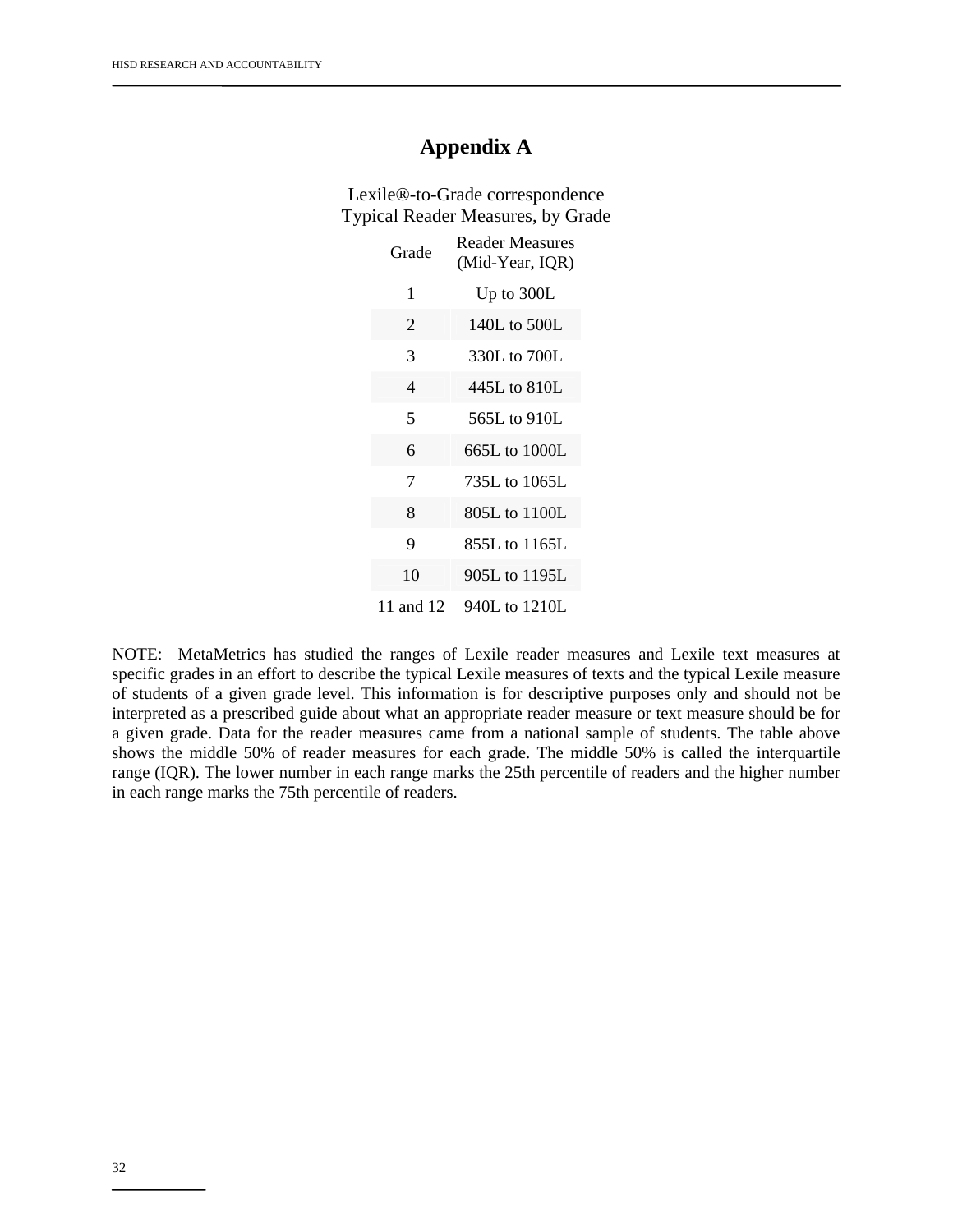## **Appendix B**

#### **Parent Dyslexia Awareness Day Survey: 2009**

**Instructions:** Please fill out this brief survey to share with us your opinions so we can better serve you and your children. Please do not write your name so that the information will remain anonymous.

#### **1. What school does your son or daughter attend?\_\_\_\_\_\_\_\_\_\_\_\_\_\_\_\_\_\_\_\_\_\_\_\_\_\_\_\_\_\_\_\_\_\_\_**

| In your opinion:                                                    | Yes | N <sub>0</sub> | If no, please explain |
|---------------------------------------------------------------------|-----|----------------|-----------------------|
| 2. Was the time for Parent Dyslexia Awareness Day<br>convenient?    | п   | п              |                       |
| 3. Was the location of Parent Dyslexia Awareness Day<br>convenient? | П   | п              |                       |
| 4. Was Parent Dyslexia Awareness Day well organized?                | □   | п              |                       |
| 5. Was HISD staff helpful?                                          | п   | п              |                       |
| 6. Were the Keynote presenters helpful?                             | п   | п              |                       |
| 7. Were the sessions helpful?                                       | П   | п              |                       |

#### 8. How did you learn about Parent Dyslexia Awareness Day?

| Through mail | $\Box$ From my child's | My child    | $\Box$ Other |
|--------------|------------------------|-------------|--------------|
|              | school                 | informed me |              |

\_\_\_\_\_\_\_\_\_\_\_\_\_\_\_\_\_\_\_\_\_\_\_\_\_\_\_\_\_\_\_\_\_\_\_\_\_\_\_\_\_\_\_\_\_\_\_\_\_\_\_\_\_\_\_\_\_\_\_\_\_\_\_\_\_\_\_\_\_\_\_\_\_\_\_\_ \_\_\_\_\_\_\_\_\_\_\_\_\_\_\_\_\_\_\_\_\_\_\_\_\_\_\_\_\_\_\_\_\_\_\_\_\_\_\_\_\_\_\_\_\_\_\_\_\_\_\_\_\_\_\_\_\_\_\_\_\_\_\_\_\_\_\_\_\_\_\_\_\_\_\_\_ \_\_\_\_\_\_\_\_\_\_\_\_\_\_\_\_\_\_\_\_\_\_\_\_\_\_\_\_\_\_\_\_\_\_\_\_\_\_\_\_\_\_\_\_\_\_\_\_\_\_\_\_\_\_\_\_\_\_\_\_\_\_\_\_\_\_\_\_\_\_\_\_\_\_\_\_

9. What were your reasons for coming to Parent Dyslexia Awareness Day?

10. How much do you know about dyslexia?

 $\boxed{\Box \text{ A lot}}$   $\boxed{\Box \text{ A little}}$   $\boxed{\Box \text{ Nothing}}$ 

11. Do you know how to get your child reviewed for dyslexia testing?

 $\Box$  Yes  $\Box$  No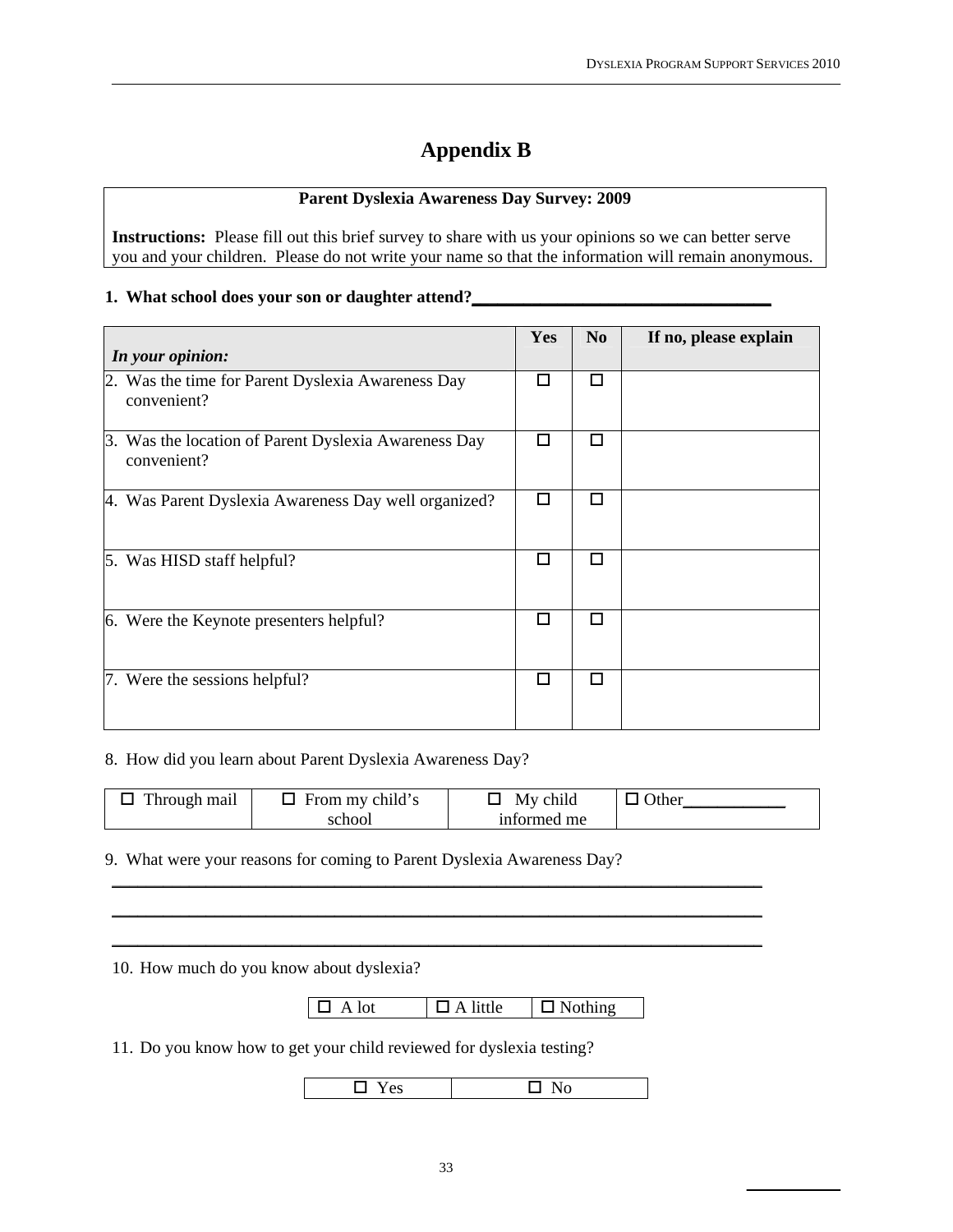12. Has your child's school provided the information and support you need regarding dyslexia?

|--|--|

13. Please rate your overall satisfaction with Parent Dyslexia Awareness Day?

| $\Box$ Very<br>$\neg$ Satisfied<br>$\neg$ Neutral<br>rv Satisfied<br><b>Dissatisfied</b><br>$\Box$ Dissatisfied<br><b>Very</b> |
|--------------------------------------------------------------------------------------------------------------------------------|
|--------------------------------------------------------------------------------------------------------------------------------|

**Thank you very much for your participation!**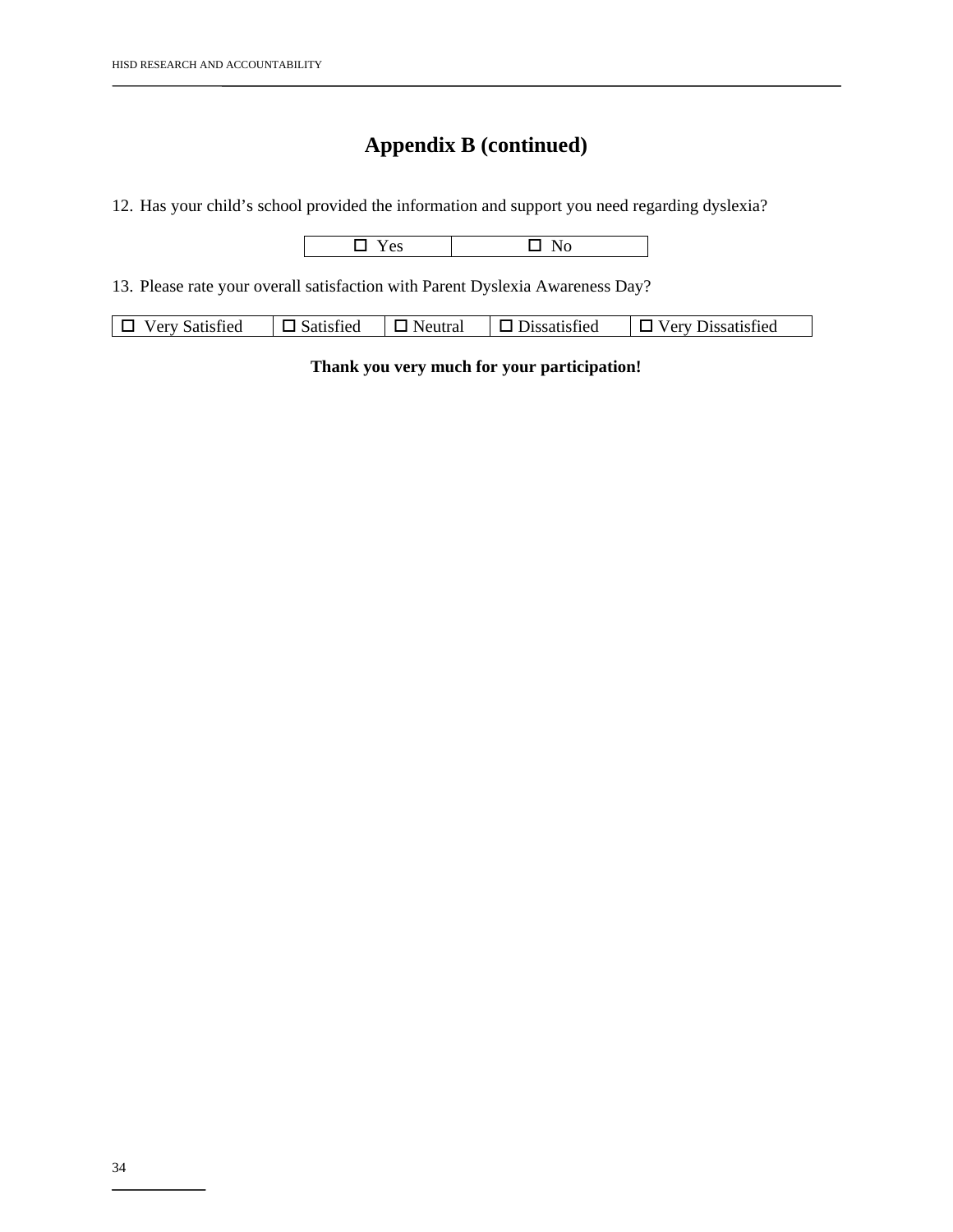## **Appendix C**

| Welcome                                                                                                                                                                                                                                                                                                                                            |
|----------------------------------------------------------------------------------------------------------------------------------------------------------------------------------------------------------------------------------------------------------------------------------------------------------------------------------------------------|
| WELCOME DYSLEXIA INSTRUCTIONAL SUPPORT TEACHERS!                                                                                                                                                                                                                                                                                                   |
| The goal of this survey is to assist us in evaluating the districtede implementation of the Dyslexia Program. Specifically, your participation in<br>this survey will help us make improvements to the program. Please complete the survey by May 21, 2010. THANK YOU VERY MUCH FOR<br>YOUR COOPERATION:                                           |
| CONFIDENTIALITY STATEMENT: All information collected about respondents will be stored in a restricted environment accessible only to<br>HISD Department of Research and Accountability personnel who are knowledgeable about the importance of individual confidentiality. Survey<br>responses are anonymous and no respondent will be identified. |
| <b>Dyslexia Instructional Support Teacher</b>                                                                                                                                                                                                                                                                                                      |
| 1. Are you the Dyslexia Instructional Support Teacher on your campus?                                                                                                                                                                                                                                                                              |
| Yes                                                                                                                                                                                                                                                                                                                                                |
|                                                                                                                                                                                                                                                                                                                                                    |
| <b>School Level</b>                                                                                                                                                                                                                                                                                                                                |
| 2. Which school level do you serve as a Dyslexia Instructional Support teacher?                                                                                                                                                                                                                                                                    |
| <b>Elementary School</b>                                                                                                                                                                                                                                                                                                                           |
| Middle School                                                                                                                                                                                                                                                                                                                                      |
| <b>High School</b>                                                                                                                                                                                                                                                                                                                                 |
| <b>Early Childhood Center</b>                                                                                                                                                                                                                                                                                                                      |
| <b>Combined Level</b>                                                                                                                                                                                                                                                                                                                              |
| <b>Comprehensive Dyslexia Program Training</b>                                                                                                                                                                                                                                                                                                     |
|                                                                                                                                                                                                                                                                                                                                                    |
|                                                                                                                                                                                                                                                                                                                                                    |
|                                                                                                                                                                                                                                                                                                                                                    |
|                                                                                                                                                                                                                                                                                                                                                    |
|                                                                                                                                                                                                                                                                                                                                                    |
|                                                                                                                                                                                                                                                                                                                                                    |
|                                                                                                                                                                                                                                                                                                                                                    |
|                                                                                                                                                                                                                                                                                                                                                    |
|                                                                                                                                                                                                                                                                                                                                                    |
|                                                                                                                                                                                                                                                                                                                                                    |
|                                                                                                                                                                                                                                                                                                                                                    |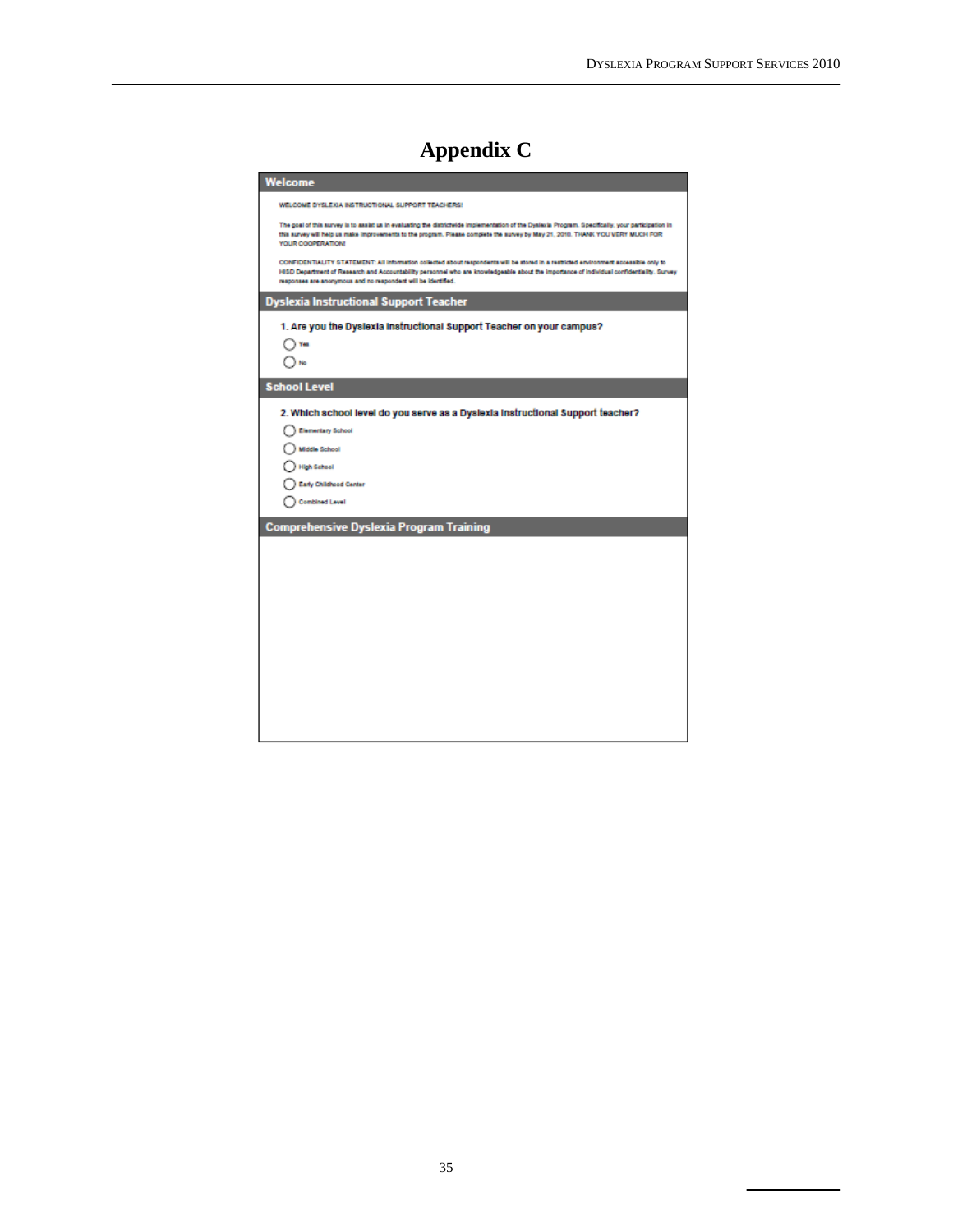| comprehensive dyslexia programs.      |                  |               |
|---------------------------------------|------------------|---------------|
|                                       |                  |               |
| Dyslexia Intervention<br>Program(DIP) | <b>DOOOOOOO!</b> | o ooooooooooo |
| Esperanza MGL                         |                  |               |
| Neuhaus Basic Language                |                  |               |
| Language!                             |                  |               |
| Wison Language Program                |                  |               |
| <b>Slingerland Approach</b>           |                  |               |
| <b>Scottish Ribe</b>                  |                  |               |
| <b>Spaiding Method</b>                |                  |               |
| <b>Great Leaps Reading</b><br>Program |                  |               |
| Phone-Graphix Reading                 | $\circ$          |               |
| Ration                                |                  |               |
| Other (please specify)                | $\omega$         |               |
|                                       |                  |               |
|                                       | $\tau$ .         |               |
|                                       |                  |               |
| <b>Campus Programs for Dyslexia</b>   |                  |               |
|                                       |                  |               |
|                                       |                  |               |
|                                       |                  |               |
|                                       |                  |               |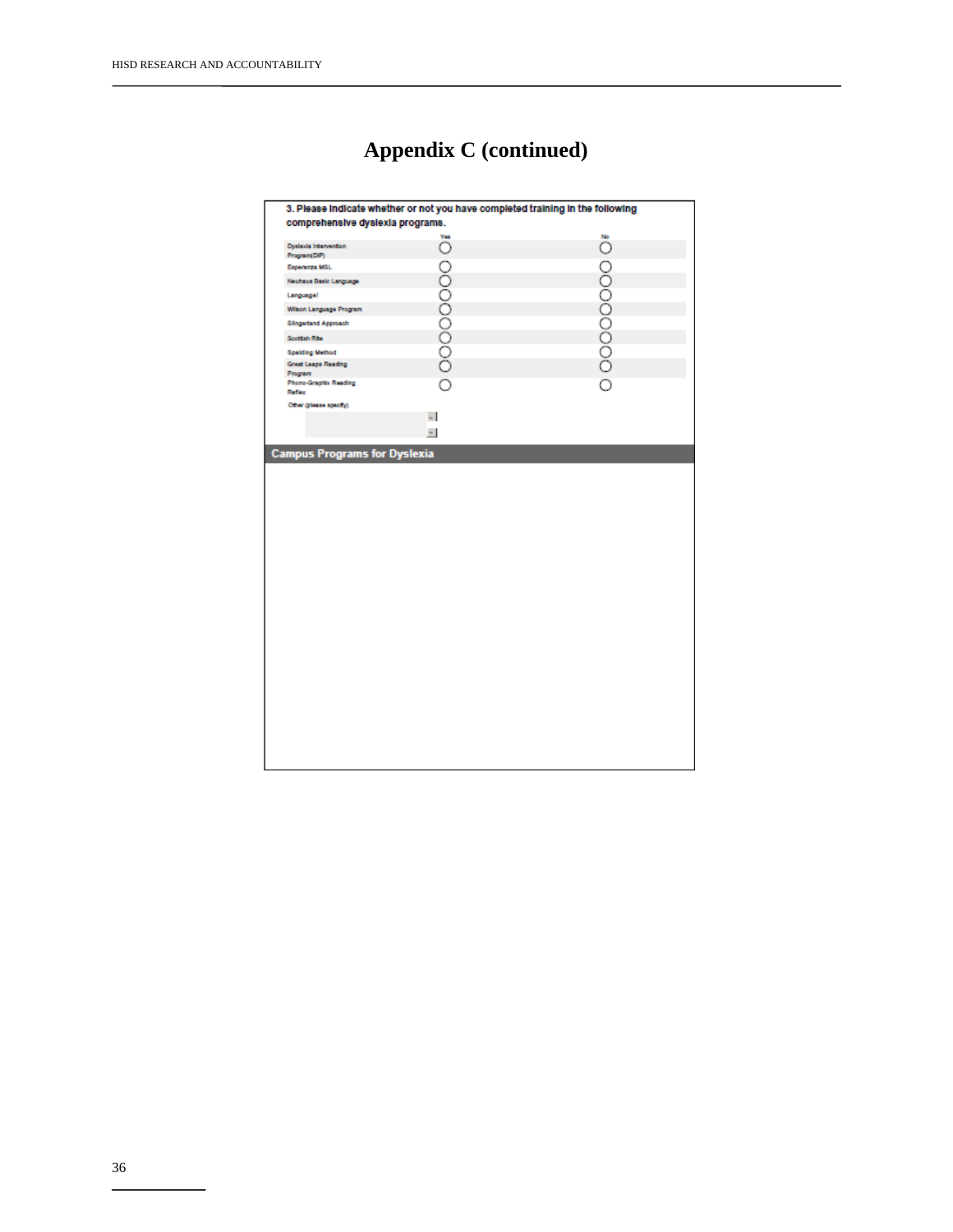|  |  | <b>Appendix C (continued)</b> |
|--|--|-------------------------------|
|--|--|-------------------------------|

|                                                             |          | 4. Please indicate whether or not these additional programs are being used for students |
|-------------------------------------------------------------|----------|-----------------------------------------------------------------------------------------|
| receiving dyslexia services at your campus.                 |          |                                                                                         |
|                                                             |          |                                                                                         |
| Earobics Literacy Launch                                    | Ω        | Ö                                                                                       |
| Steps 1 and 2<br>Neuhaus Multi-sensory                      |          |                                                                                         |
| Methods based on Orton-                                     |          |                                                                                         |
| Gillingham                                                  |          |                                                                                         |
| <b>Proactive Reading</b>                                    |          |                                                                                         |
| Intervention correlates with                                |          |                                                                                         |
| SRA/Open Court<br>Teacher-made materials                    |          |                                                                                         |
| based on student needs                                      |          |                                                                                         |
| (accommodation/modification)                                |          |                                                                                         |
| <b>Scientific Spelling</b>                                  |          |                                                                                         |
| Corrective Reading                                          |          |                                                                                         |
|                                                             |          |                                                                                         |
| Aspire Program                                              | ŏ        | 0000                                                                                    |
| <b>Guided Reading Program</b><br>Software                   |          |                                                                                         |
| Strategies from "Modification                               |          |                                                                                         |
| and Accommodations for                                      |          |                                                                                         |
| General and Special                                         |          |                                                                                         |
| Education" handbook                                         |          |                                                                                         |
| Other reading                                               |          | ( )                                                                                     |
| programa/specialized tutorials<br>for students with reading |          |                                                                                         |
| difficulties                                                |          |                                                                                         |
| <b>Handerbing Without Tears</b>                             |          |                                                                                         |
| Handwriting to the Beat:                                    |          |                                                                                         |
| Callinobica for Kids                                        |          |                                                                                         |
| Tandum Reading (Secondary)                                  | ooo      | 00 OO                                                                                   |
| "Fundations" (Wilson)                                       |          |                                                                                         |
| Visualizing and Verbalizing;                                |          |                                                                                         |
| Language, Comprehension,                                    |          |                                                                                         |
| and Thinking                                                |          |                                                                                         |
| IndiVisual Reading Fluency<br>Program (Secondary)           |          |                                                                                         |
| Lef's Go Read!                                              |          |                                                                                         |
| Lexia Reading and Language                                  | 8        |                                                                                         |
| System                                                      |          |                                                                                         |
| Waterford Early Reading                                     | Ō        |                                                                                         |
| Program                                                     |          |                                                                                         |
| Living Books CD (English &                                  |          |                                                                                         |
| Spanish)<br><b>FastForWard</b>                              |          |                                                                                         |
|                                                             | ႙        | 0000000                                                                                 |
| Watch-Mel-Read (K-2)                                        |          |                                                                                         |
| Other (please specify)                                      |          |                                                                                         |
|                                                             | $\omega$ |                                                                                         |
|                                                             | $\pm$    |                                                                                         |
|                                                             |          |                                                                                         |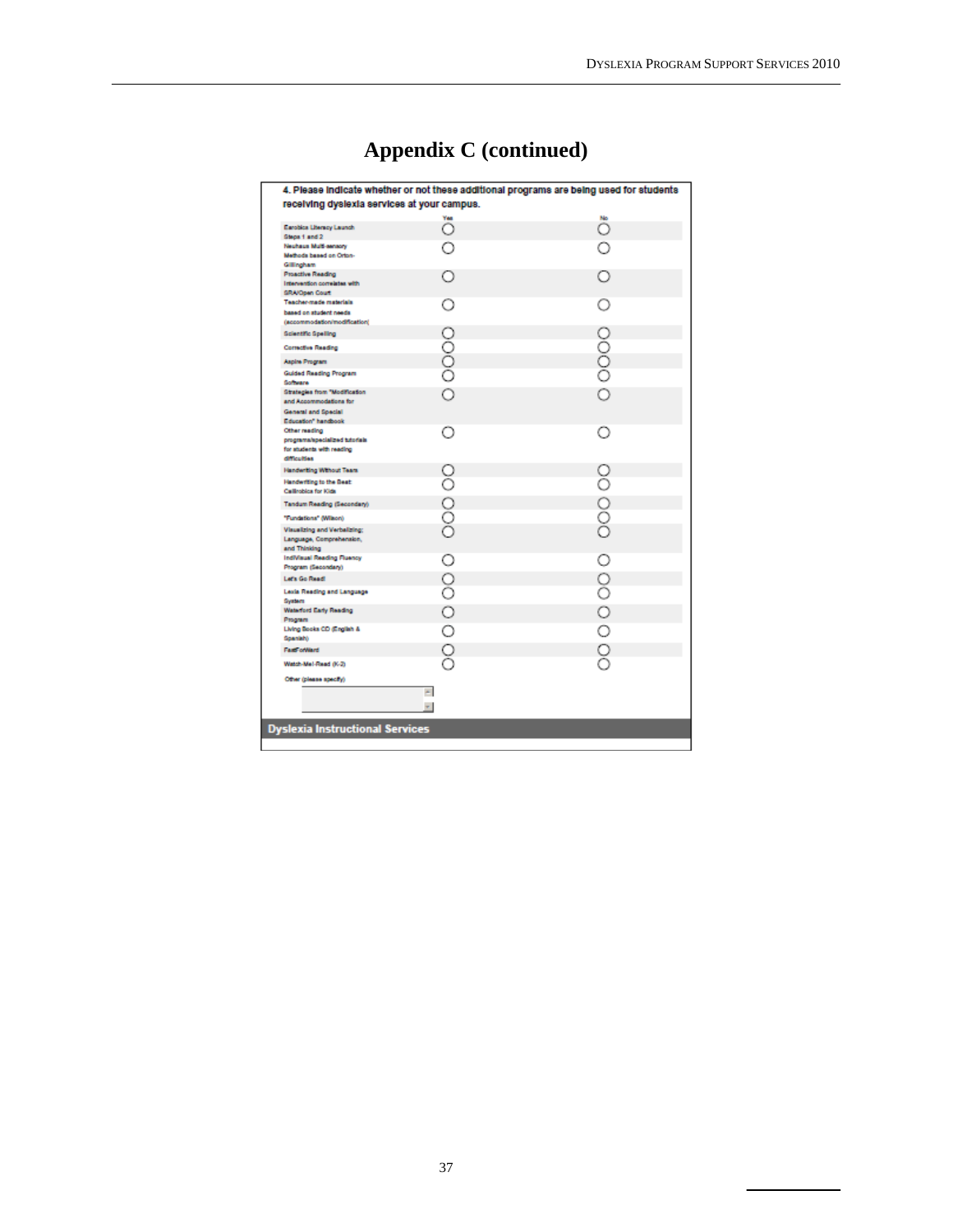|                                                      | 5. Are you currently providing dyslexia instructional services? |                                                                                          |
|------------------------------------------------------|-----------------------------------------------------------------|------------------------------------------------------------------------------------------|
| Yes                                                  |                                                                 |                                                                                          |
| No                                                   |                                                                 |                                                                                          |
|                                                      |                                                                 |                                                                                          |
| <b>Instructional Time</b>                            |                                                                 |                                                                                          |
|                                                      |                                                                 | 6. How much of your instructional day is spent on providing dyslexia instructional       |
| support?                                             |                                                                 |                                                                                          |
| 1-2 hours                                            |                                                                 |                                                                                          |
| 3-4 hours                                            |                                                                 |                                                                                          |
| 5-6 hours                                            |                                                                 |                                                                                          |
| <b>All Day</b>                                       |                                                                 |                                                                                          |
|                                                      |                                                                 | 7. Are students who did not meet the standard on the TPRI receiving 30 minutes a day of  |
| TIER II Accelerated Reading Instruction (ARI)?       |                                                                 |                                                                                          |
| Yes.                                                 |                                                                 |                                                                                          |
|                                                      |                                                                 |                                                                                          |
| Other (please specify)                               |                                                                 |                                                                                          |
|                                                      | u.                                                              |                                                                                          |
|                                                      |                                                                 |                                                                                          |
|                                                      | $\pm$                                                           |                                                                                          |
| <b>Dyslexia Instructional Services</b>               |                                                                 |                                                                                          |
|                                                      |                                                                 |                                                                                          |
|                                                      | Yes                                                             | 8. Which factors are hindering you from providing dyslexia instructional services?<br>No |
| There are no students<br>identified with dyslexia at |                                                                 |                                                                                          |
| my school.                                           |                                                                 |                                                                                          |
| I do not have enough time.                           |                                                                 |                                                                                          |
| I need additional training.<br><b>Lack of campus</b> |                                                                 |                                                                                          |
| administrator support                                |                                                                 |                                                                                          |
| Other (please specify)                               | ×.                                                              |                                                                                          |
|                                                      |                                                                 |                                                                                          |
|                                                      |                                                                 |                                                                                          |
|                                                      |                                                                 |                                                                                          |
|                                                      |                                                                 |                                                                                          |
|                                                      |                                                                 |                                                                                          |
|                                                      |                                                                 |                                                                                          |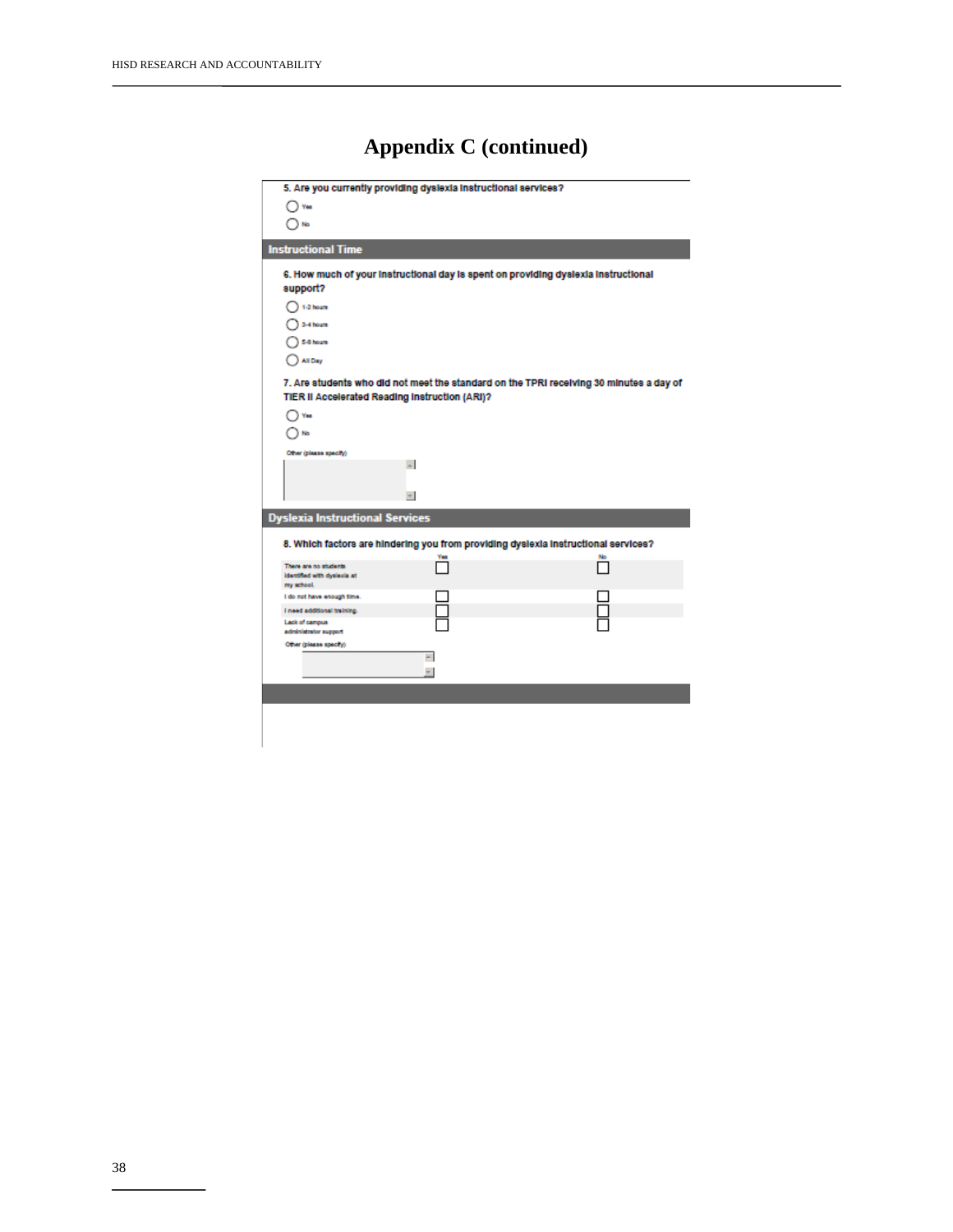| 9. Have you provided parent education on your campus regarding dyslexia and related<br>disorders?<br>) Yes<br>Please explain<br>$\Delta$<br>$\overline{\tau}$<br>10. Do you believe the campus referral process for dyslexia under 504 is effective at<br>your campus?<br>$\gamma$ Yes<br>No<br>Please explain<br>$\omega$<br>$\boldsymbol{\pi}$<br>11. Are identified students with dyslexia entered in Chancery by appropriate personnel?<br>) Yes<br>) No<br>Please explain<br>$\sim$<br>$\overline{\phantom{a}}$<br>12. Do you use the resources on the Dyslexia Support Program website?<br>$\bigcap$ Yes<br>$\Box$ No<br>Please explain<br>$\sim$<br>$\overline{\phantom{a}}$<br>Academic Year: 2010-2011 | Appendix C (continued) |
|-----------------------------------------------------------------------------------------------------------------------------------------------------------------------------------------------------------------------------------------------------------------------------------------------------------------------------------------------------------------------------------------------------------------------------------------------------------------------------------------------------------------------------------------------------------------------------------------------------------------------------------------------------------------------------------------------------------------|------------------------|
|                                                                                                                                                                                                                                                                                                                                                                                                                                                                                                                                                                                                                                                                                                                 |                        |
|                                                                                                                                                                                                                                                                                                                                                                                                                                                                                                                                                                                                                                                                                                                 |                        |
|                                                                                                                                                                                                                                                                                                                                                                                                                                                                                                                                                                                                                                                                                                                 |                        |
|                                                                                                                                                                                                                                                                                                                                                                                                                                                                                                                                                                                                                                                                                                                 |                        |
|                                                                                                                                                                                                                                                                                                                                                                                                                                                                                                                                                                                                                                                                                                                 |                        |
|                                                                                                                                                                                                                                                                                                                                                                                                                                                                                                                                                                                                                                                                                                                 |                        |
|                                                                                                                                                                                                                                                                                                                                                                                                                                                                                                                                                                                                                                                                                                                 |                        |
|                                                                                                                                                                                                                                                                                                                                                                                                                                                                                                                                                                                                                                                                                                                 |                        |
|                                                                                                                                                                                                                                                                                                                                                                                                                                                                                                                                                                                                                                                                                                                 |                        |
|                                                                                                                                                                                                                                                                                                                                                                                                                                                                                                                                                                                                                                                                                                                 |                        |
|                                                                                                                                                                                                                                                                                                                                                                                                                                                                                                                                                                                                                                                                                                                 |                        |
|                                                                                                                                                                                                                                                                                                                                                                                                                                                                                                                                                                                                                                                                                                                 |                        |
|                                                                                                                                                                                                                                                                                                                                                                                                                                                                                                                                                                                                                                                                                                                 |                        |
|                                                                                                                                                                                                                                                                                                                                                                                                                                                                                                                                                                                                                                                                                                                 |                        |
|                                                                                                                                                                                                                                                                                                                                                                                                                                                                                                                                                                                                                                                                                                                 |                        |
|                                                                                                                                                                                                                                                                                                                                                                                                                                                                                                                                                                                                                                                                                                                 |                        |
|                                                                                                                                                                                                                                                                                                                                                                                                                                                                                                                                                                                                                                                                                                                 |                        |
|                                                                                                                                                                                                                                                                                                                                                                                                                                                                                                                                                                                                                                                                                                                 |                        |
|                                                                                                                                                                                                                                                                                                                                                                                                                                                                                                                                                                                                                                                                                                                 |                        |
|                                                                                                                                                                                                                                                                                                                                                                                                                                                                                                                                                                                                                                                                                                                 |                        |
|                                                                                                                                                                                                                                                                                                                                                                                                                                                                                                                                                                                                                                                                                                                 |                        |
|                                                                                                                                                                                                                                                                                                                                                                                                                                                                                                                                                                                                                                                                                                                 |                        |
|                                                                                                                                                                                                                                                                                                                                                                                                                                                                                                                                                                                                                                                                                                                 |                        |
|                                                                                                                                                                                                                                                                                                                                                                                                                                                                                                                                                                                                                                                                                                                 |                        |
|                                                                                                                                                                                                                                                                                                                                                                                                                                                                                                                                                                                                                                                                                                                 |                        |
|                                                                                                                                                                                                                                                                                                                                                                                                                                                                                                                                                                                                                                                                                                                 |                        |
|                                                                                                                                                                                                                                                                                                                                                                                                                                                                                                                                                                                                                                                                                                                 |                        |
|                                                                                                                                                                                                                                                                                                                                                                                                                                                                                                                                                                                                                                                                                                                 |                        |
|                                                                                                                                                                                                                                                                                                                                                                                                                                                                                                                                                                                                                                                                                                                 |                        |
|                                                                                                                                                                                                                                                                                                                                                                                                                                                                                                                                                                                                                                                                                                                 |                        |
|                                                                                                                                                                                                                                                                                                                                                                                                                                                                                                                                                                                                                                                                                                                 |                        |
|                                                                                                                                                                                                                                                                                                                                                                                                                                                                                                                                                                                                                                                                                                                 |                        |
|                                                                                                                                                                                                                                                                                                                                                                                                                                                                                                                                                                                                                                                                                                                 |                        |
|                                                                                                                                                                                                                                                                                                                                                                                                                                                                                                                                                                                                                                                                                                                 |                        |
|                                                                                                                                                                                                                                                                                                                                                                                                                                                                                                                                                                                                                                                                                                                 |                        |